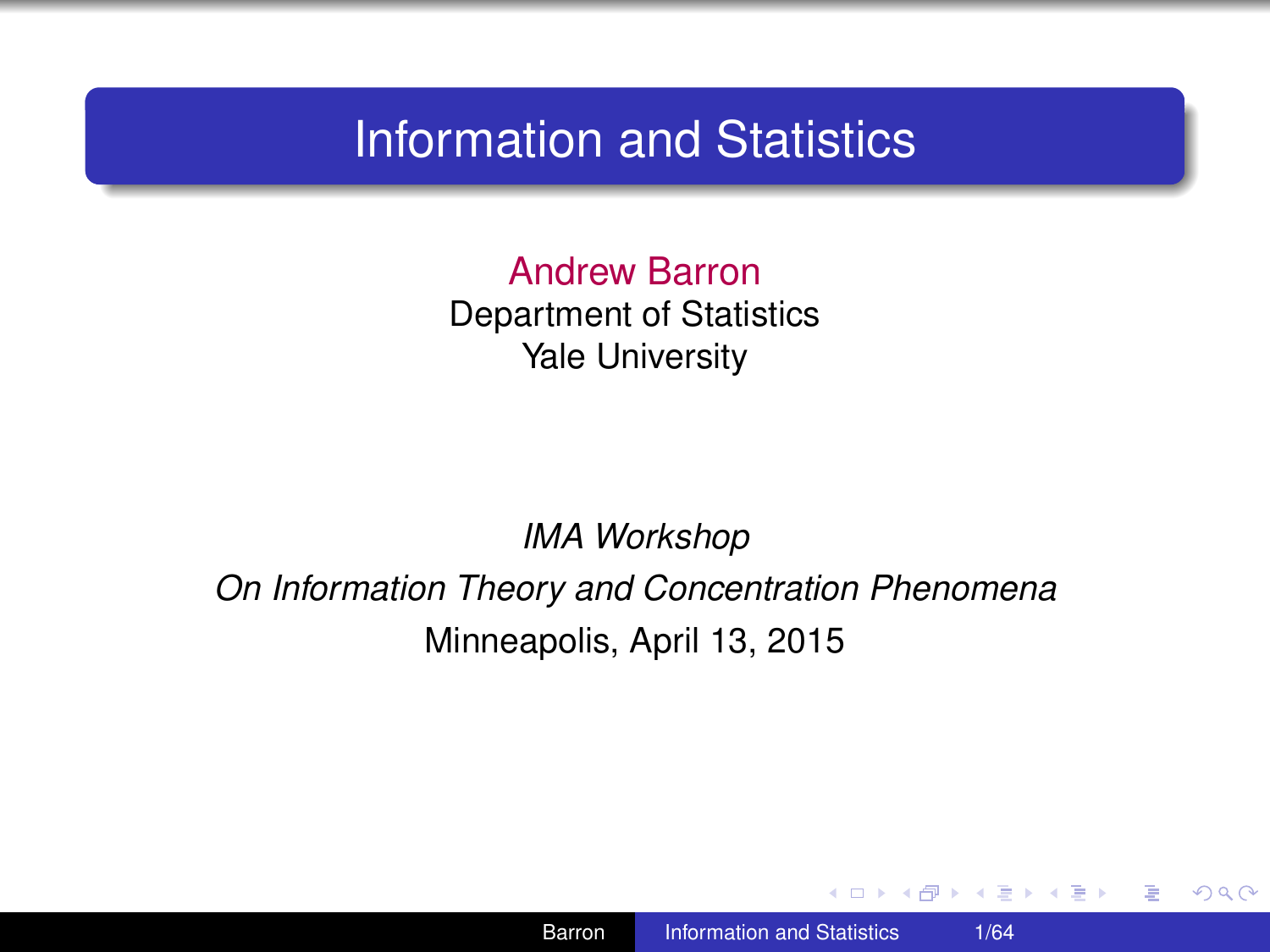# **Outline**

#### • Information and Probability:

- Monotonicity of Information
- Large Deviation Exponents
- Central Limit Theorem

### **•** Information and Statistics:

- Nonparametric Rates of Estimation
- Minimum Description Length Principle
- Penalized Likelihood (one-sided concentration)
- Implications for Greedy Term Selection

### Achieving Shannon Capacity:

- Sparse Superposition Coding
- Adaptive Successive Decoding
- Rate, Reliability, and Computational Complexity

 $\left\{ \bigoplus_k k \right\} \in \mathbb{R}$  is a defined of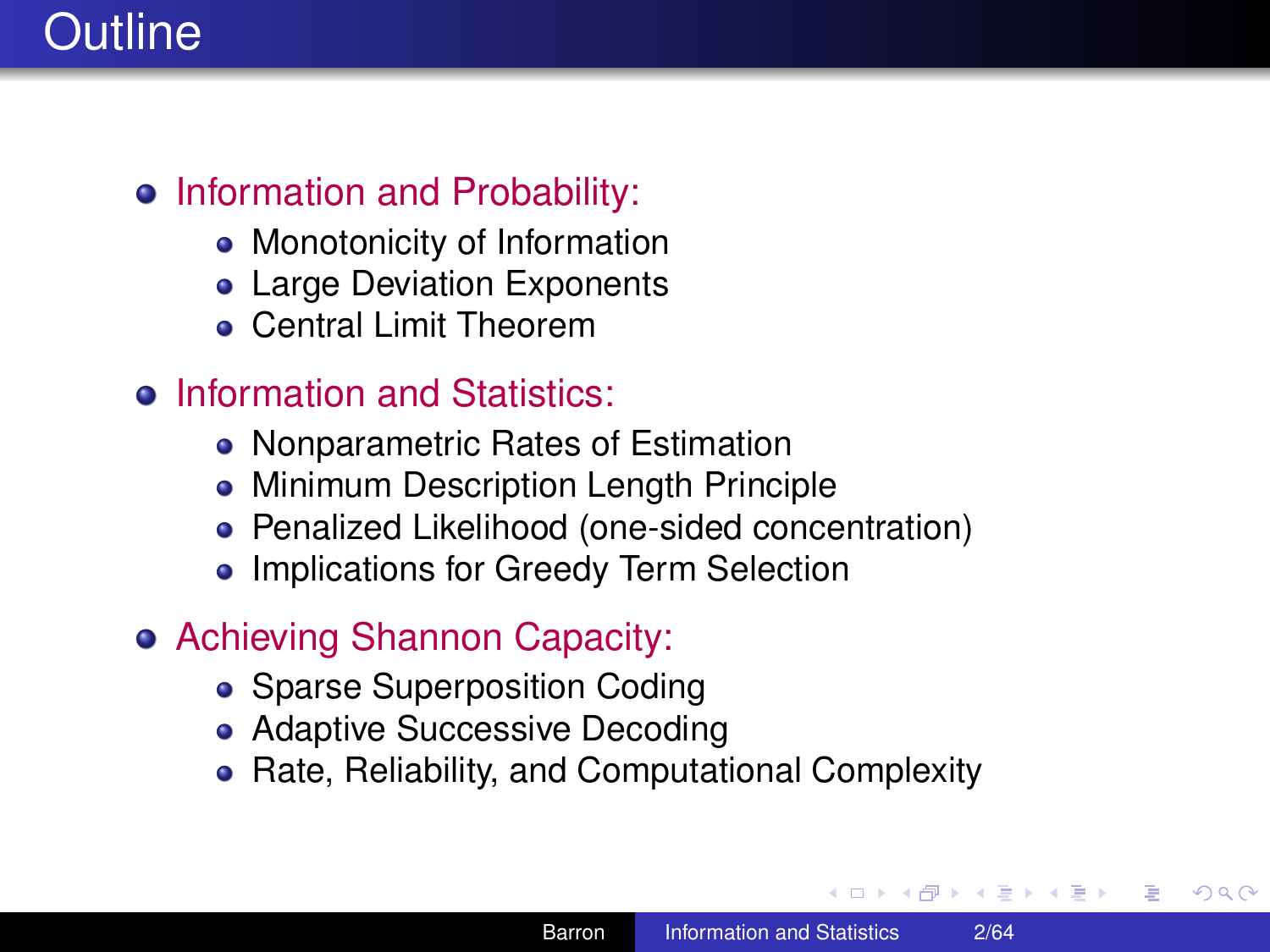# Probability Limits and Monotonicity

- Information and Probability:
	- Monotonicity of Information
	- Markov chains, martingales
	- Central Limit Theorem
	- Entropy and Fisher Information Inequalities
	- Information Stability (asymptotic equipartition property)
	- Large Deviation Exponents (law of large numbers)

K 何 ▶ K ヨ ▶ K ヨ ▶ ...

÷.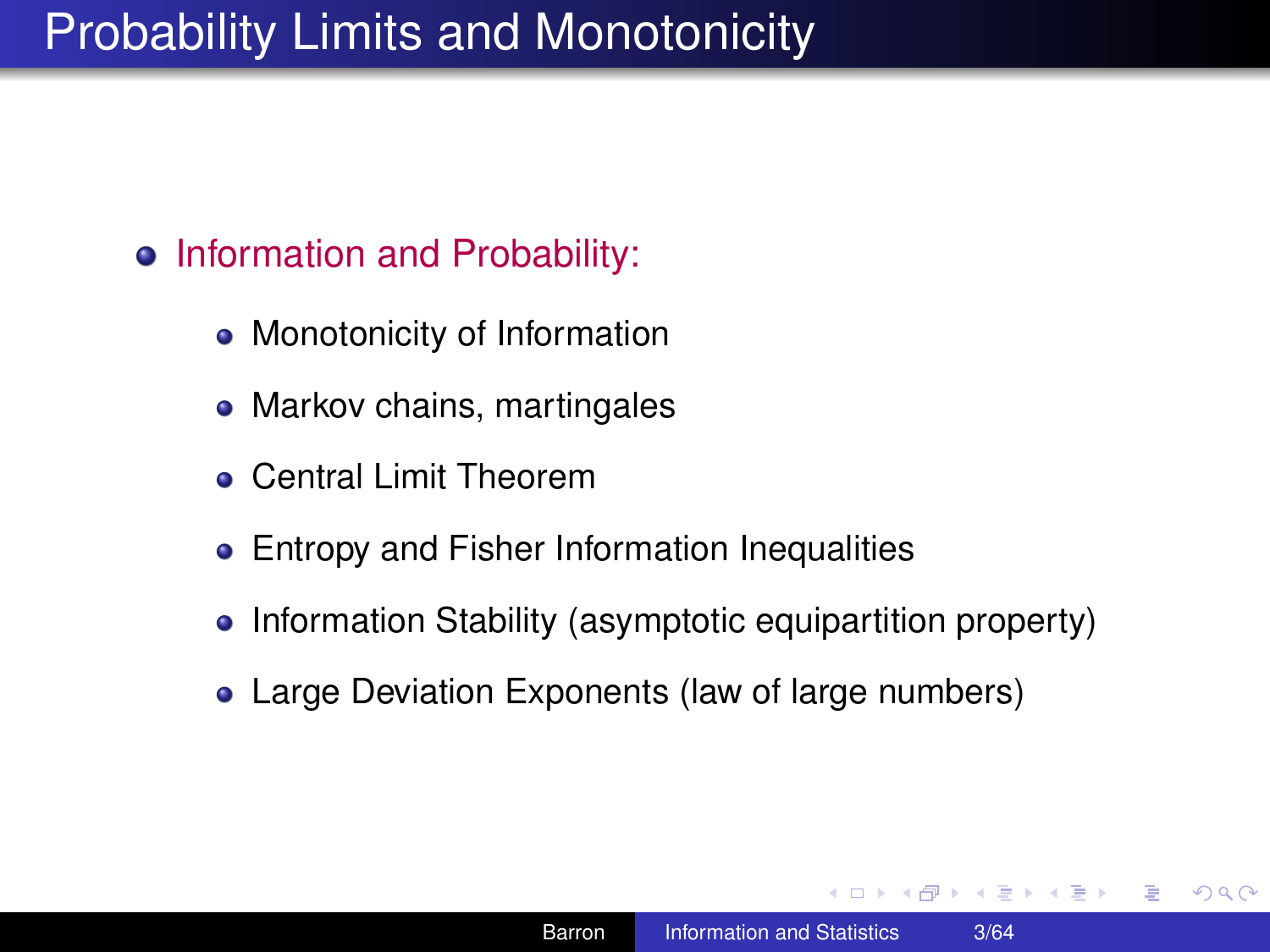Information Inequality  $X \to X'$ 

 $D(P_{X'} \| P^*_{X'}) \leq D(P_X \| P^*_X)$ 

Chain Rule

$$
D(P_{X,X'}||P_{X,X'}^*) = D(P_{X'}||P_{X'}^*) + E D(P_{X|X'}||P_{X|X'}^*)
$$
  
= 
$$
D(P_X||P_X^*) + E D(P_{X'|X}||P_{X'|X}^*)
$$

Markov Chain {*Xn*} with *P* ∗ invariant

$$
D(P_{X_n}||P^*)\leq D(P_{X_m}||P^*) \quad \text{for } n>m
$$

**• Convergence** 

 $\log p_n(X_n)/p^*(X_n)$  is a Cauchy sequence in  $L_1(P)$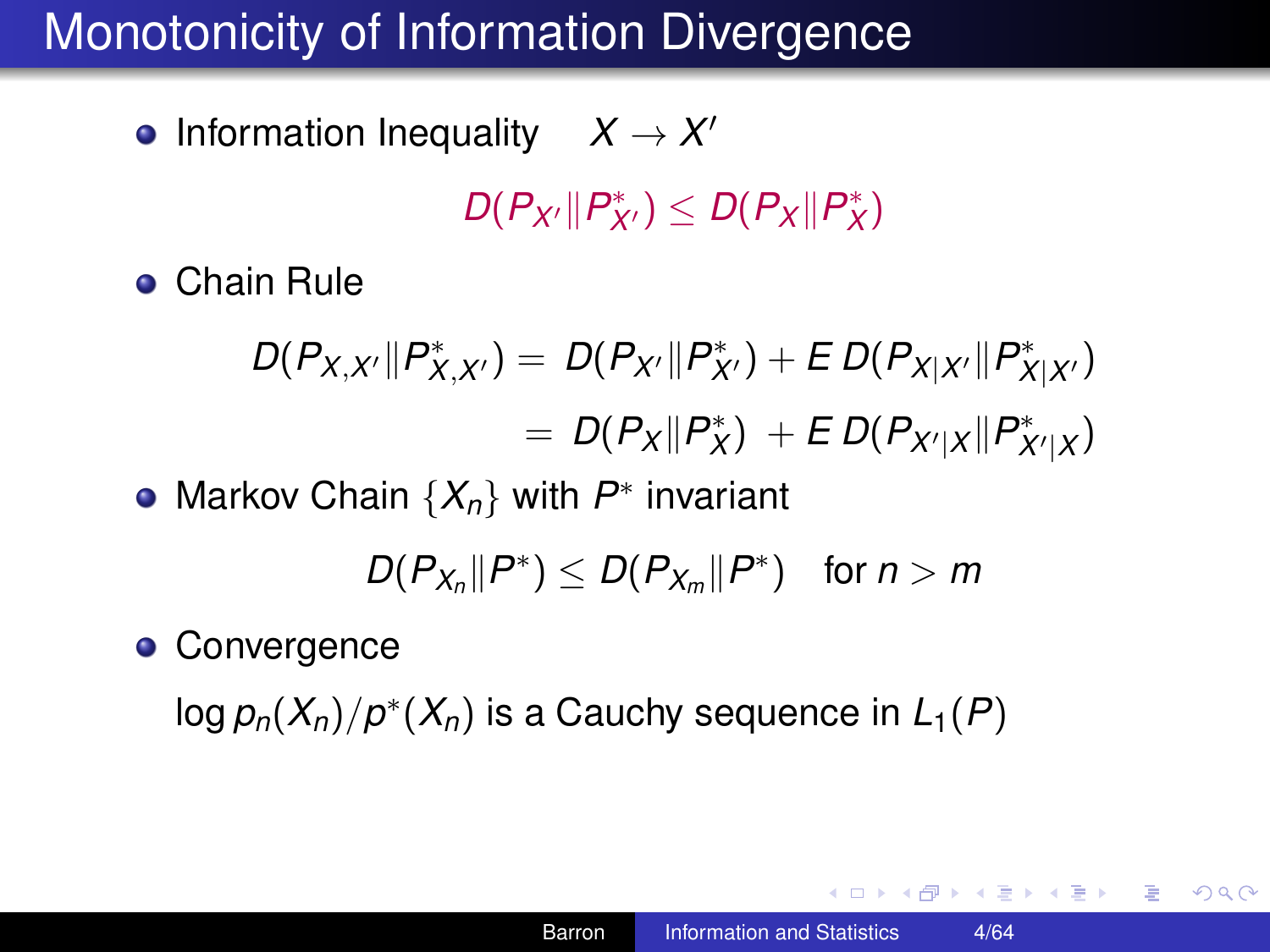Information Inequality  $X \to X'$ 

$$
D(P_{X'} \| P_{X'}^*) \leq D(P_X \| P_X^*)
$$

Chain Rule

 $D(P_{X,X'} \| P_{X,X'}^*) = D(P_{X'} \| P_{X'}^*) + E D(P_{X|X'} \| P_{X|X'}^*)$  $= D(P_X || P_X^*) + E D(P_{X'|X} || P_{X'|X}^*)$ 

Markov Chain {*Xn*} with *P* ∗ invariant

$$
D(P_{X_n}||P^*)\leq D(P_{X_m}||P^*) \quad \text{for } n>m
$$

**• Convergence** 

 $\log p_n(X_n)/p^*(X_n)$  is a Cauchy sequence in  $L_1(P)$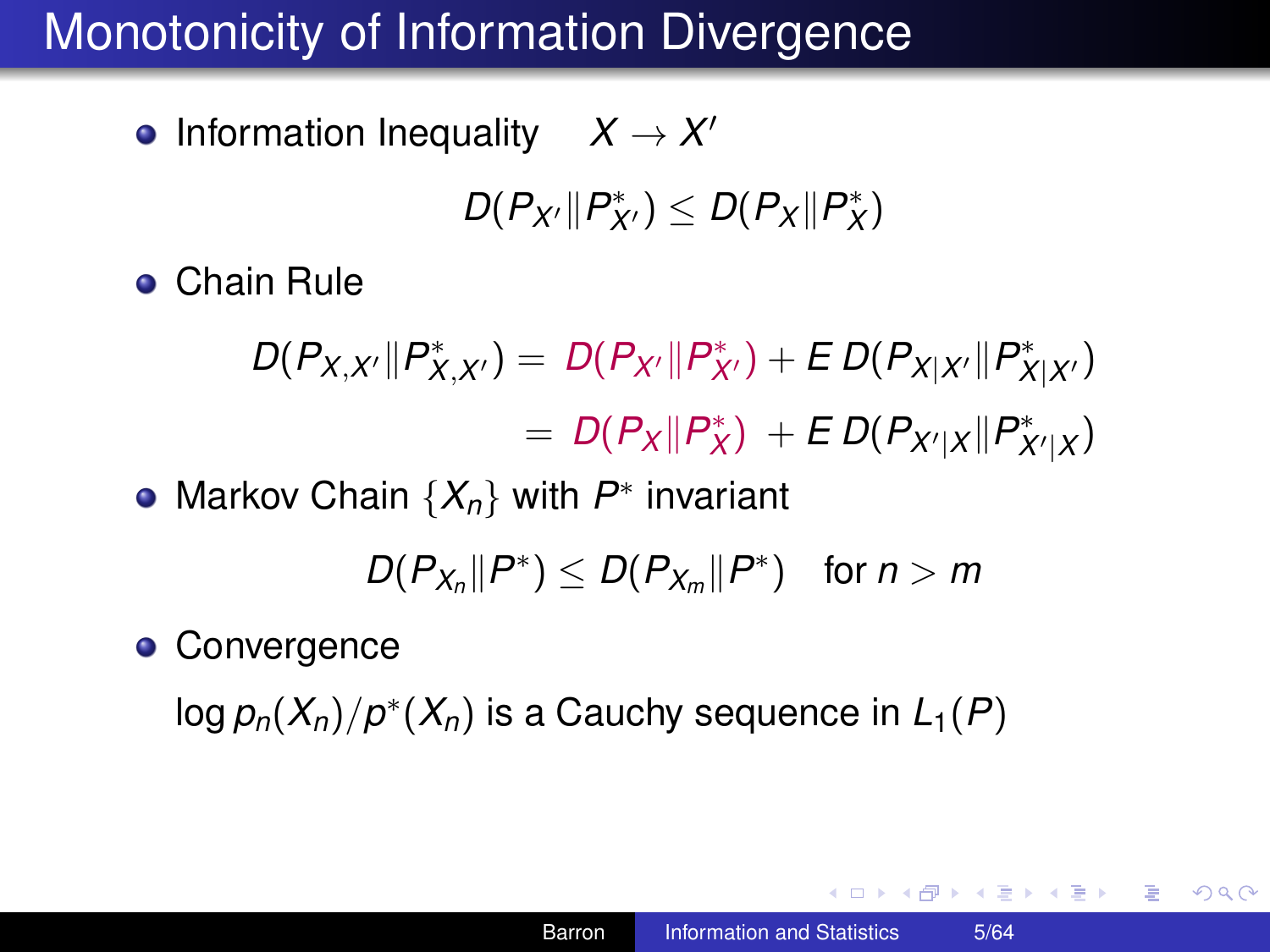Information Inequality  $X \to X'$ 

$$
D(P_{X'} \| P_{X'}^*) \leq D(P_X \| P_X^*)
$$

Chain Rule

 $D(P_{X,X'} \| P_{X,X'}^*) = D(P_{X'} \| P_{X'}^*) + E D(P_{X|X'} \| P_{X|X'}^*)$  $= D(P_X || P_X^*) + E D(P_{X'|X} || P_{X'|X}^*)$ 

Markov Chain {*Xn*} with *P* ∗ invariant

$$
D(P_{X_n}||P^*)\leq D(P_{X_m}||P^*) \quad \text{for } n>m
$$

**• Convergence** 

 $\log p_n(X_n)/p^*(X_n)$  is a Cauchy sequence in  $L_1(P)$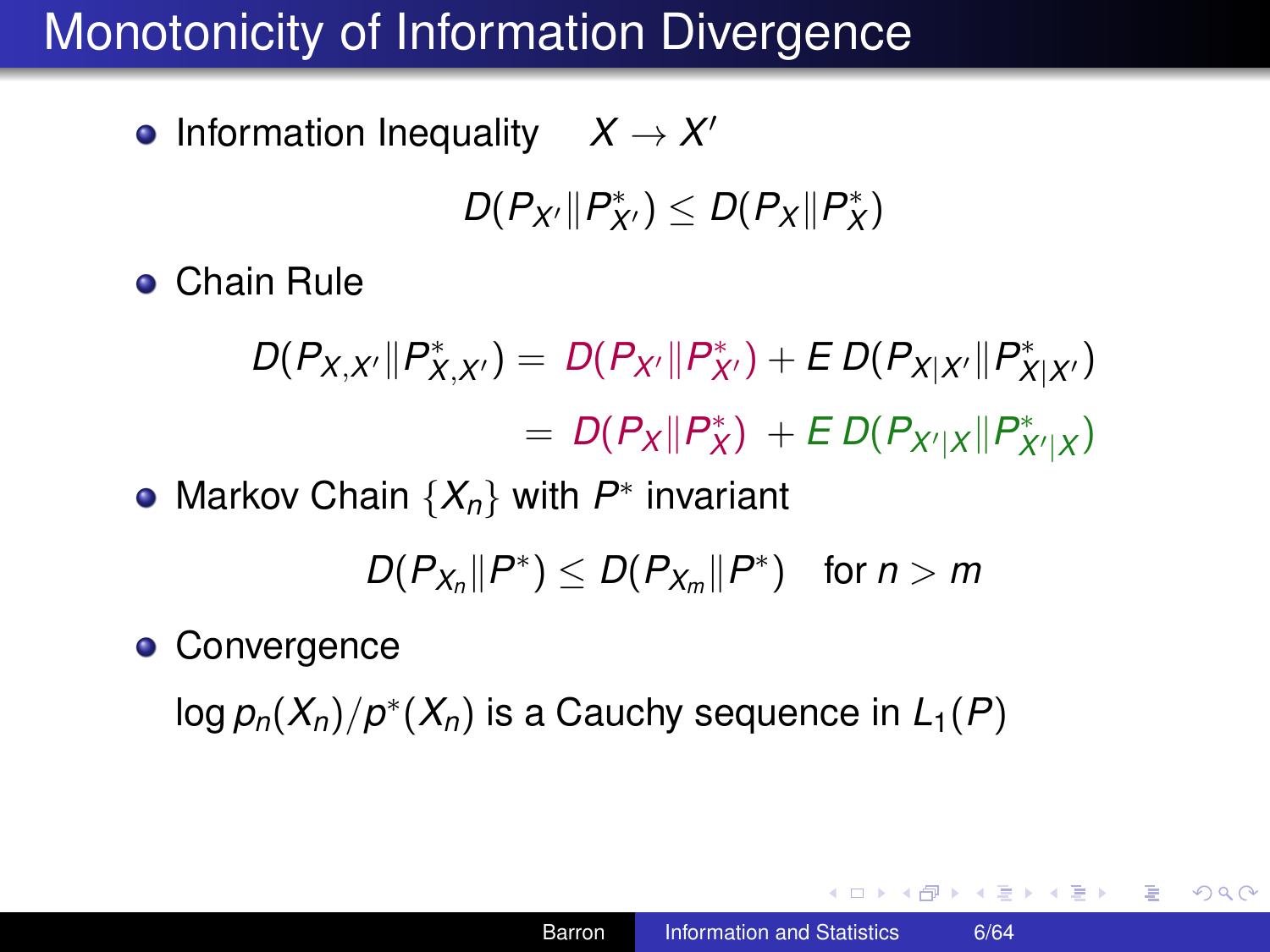Information Inequality  $X \to X'$ 

$$
D(P_{X'} \| P_{X'}^*) \leq D(P_X \| P_X^*)
$$

Chain Rule

 $D(P_{X,X'} \| P_{X,X'}^*) = D(P_{X'} \| P_{X'}^*) + E D(P_{X|X'} \| P_{X|X'}^*)$  $= D(P_X || P_X^*) + 0$ 

Markov Chain {*Xn*} with *P* ∗ invariant

$$
D(P_{X_n}||P^*)\leq D(P_{X_m}||P^*) \quad \text{for } n>m
$$

**• Convergence** 

 $\log p_n(X_n)/p^*(X_n)$  is a Cauchy sequence in  $L_1(P)$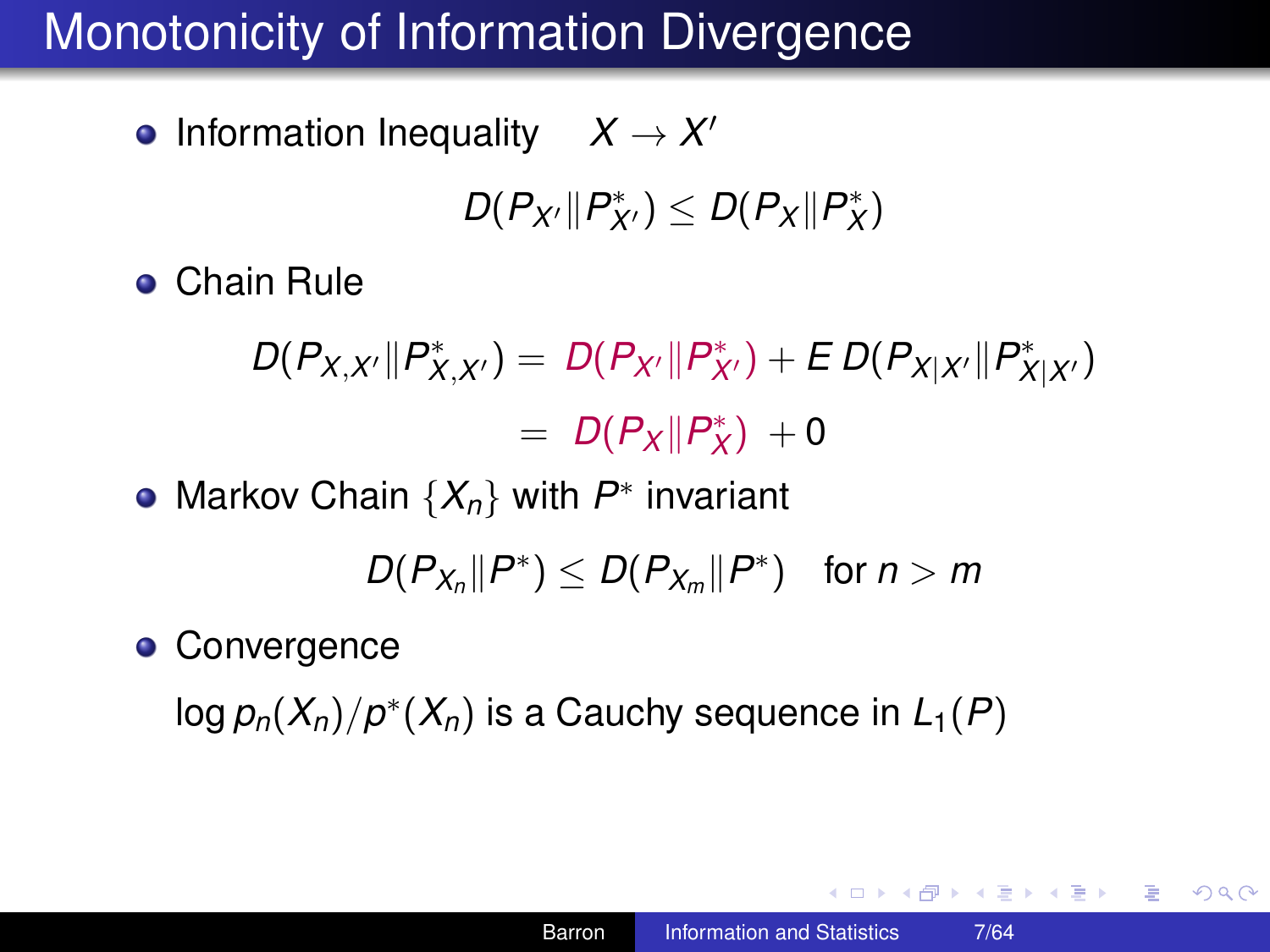Information Inequality  $X \to X'$ 

$$
D(P_{X'} \| P_{X'}^*) \leq D(P_X \| P_X^*)
$$

Chain Rule

 $D(P_{X,X'} \| P_{X,X'}^*) = D(P_{X'} \| P_{X'}^*) + E D(P_{X|X'} \| P_{X|X'}^*)$  $= D(P_X||P_X^*)$ 

Markov Chain {*Xn*} with *P* ∗ invariant

$$
D(P_{X_n}||P^*) \leq D(P_{X_m}||P^*) \quad \text{for } n > m
$$

**• Convergence** 

 $\log p_n(X_n)/p^*(X_n)$  is a Cauchy sequence in  $L_1(P)$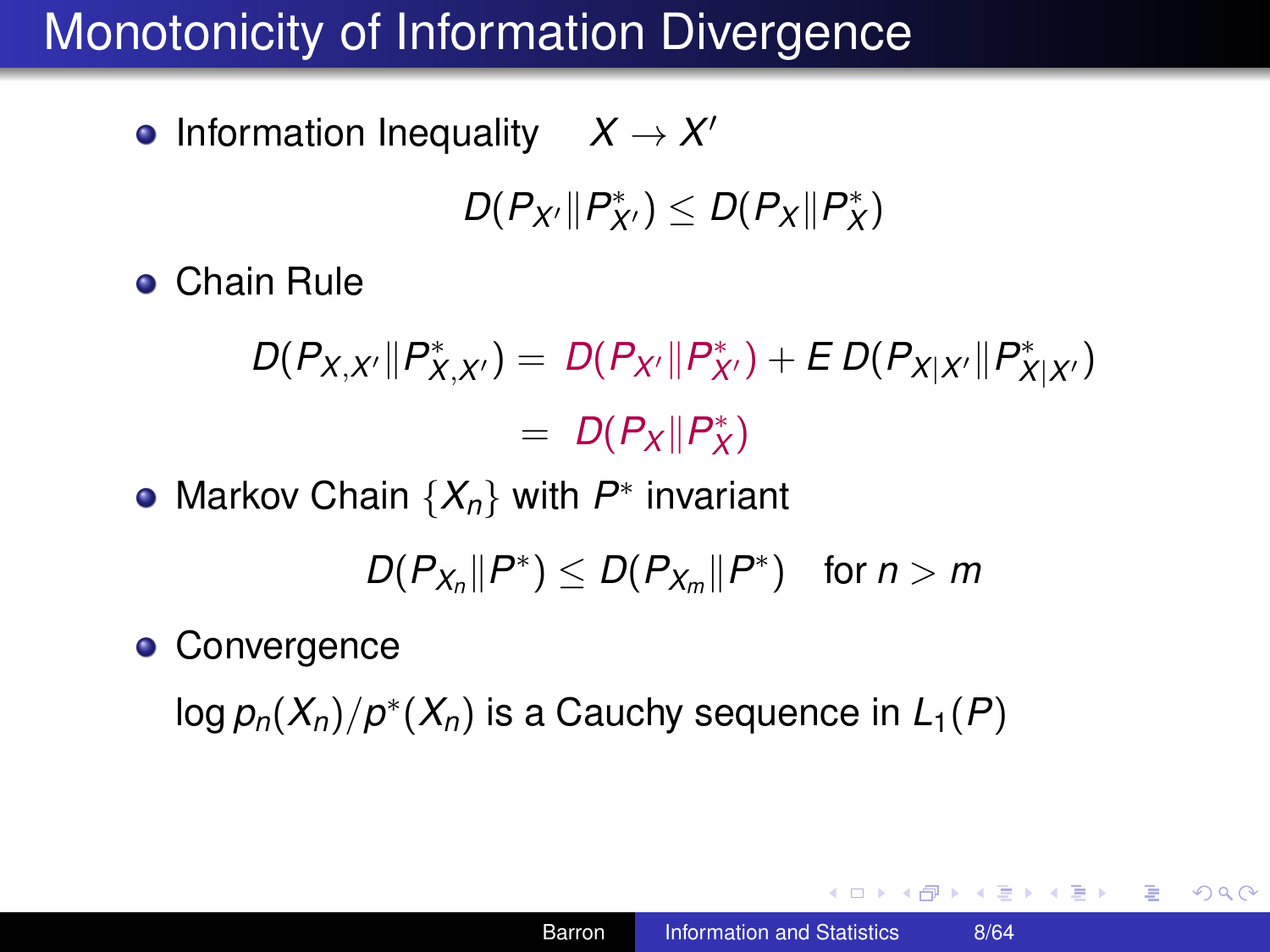Information Inequality  $X \to X'$ 

$$
D(P_{X'} \| P_{X'}^*) \leq D(P_X \| P_X^*)
$$

Chain Rule

$$
D(P_{X,X'}||P_{X,X'}^*) = D(P_{X'}||P_{X'}^*) + E D(P_{X|X'}||P_{X|X'}^*)
$$
  
= 
$$
D(P_X||P_X^*)
$$

Markov Chain {*Xn*} with *P* ∗ invariant

 $D(P_{X_n} \| P^*) \leq D(P_{X_m} \| P^*)$  for  $n > m$ 

**• Convergence** 

 $\log p_n(X_n)/p^*(X_n)$  is a Cauchy sequence in  $L_1(P)$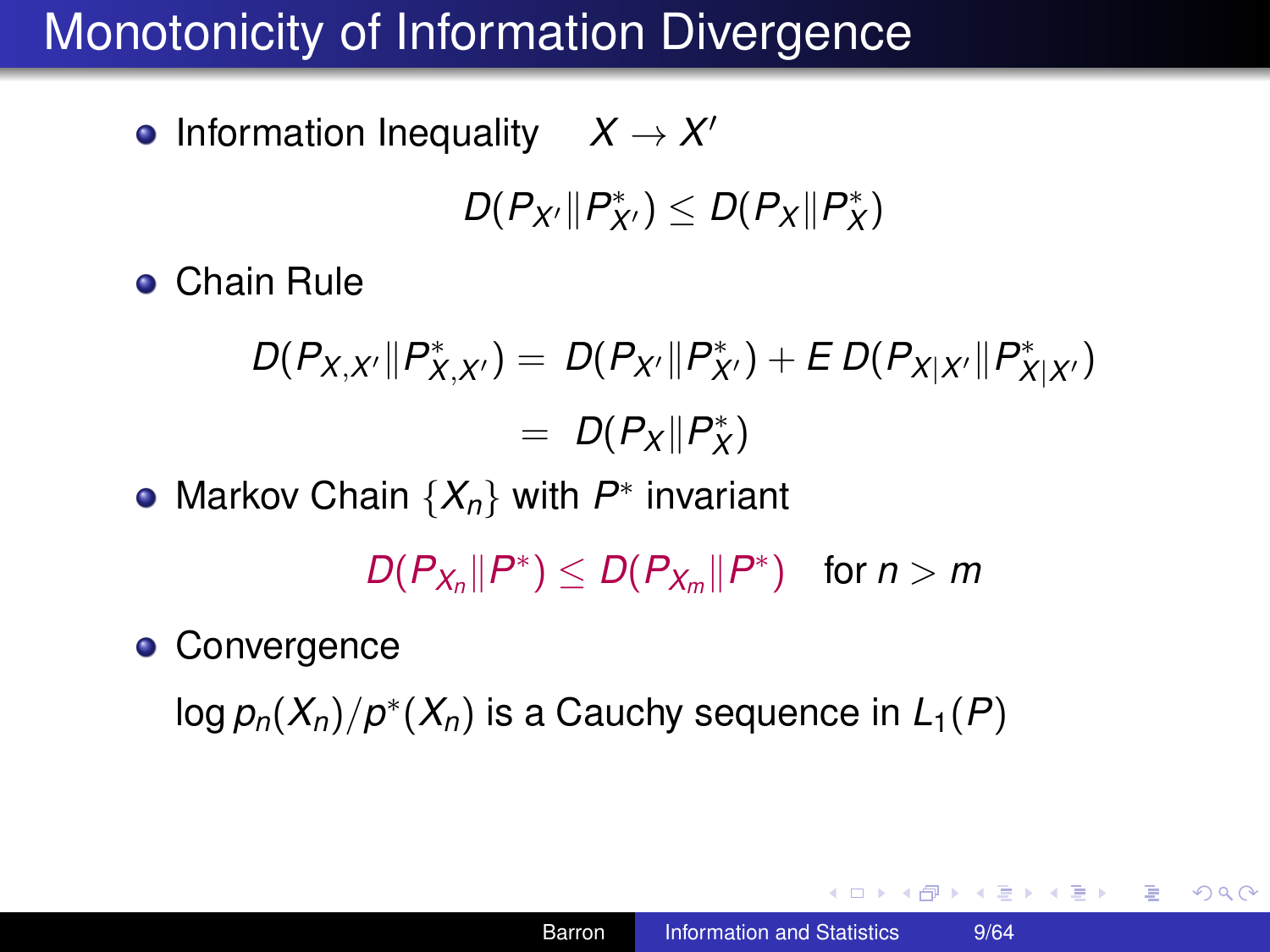Information Inequality  $X \to X'$ 

$$
D(P_{X'}\|P^*_{X'})\leq D(P_{X'}\|P^*_{X'})
$$

Chain Rule

$$
D(P_{X,X'}||P_{X,X'}^*) = D(P_{X'}||P_{X'}^*) + E D(P_{X|X'}||P_{X|X'}^*)
$$
  
= 
$$
D(P_X||P_X^*)
$$

Markov Chain {*Xn*} with *P* ∗ invariant

$$
D(P_{X_n}||P^*) \leq D(P_{X_m}||P^*) \quad \text{for } n > m
$$

**• Convergence** 

 $\log p_n(X_n)/p^*(X_n)$  is a Cauchy sequence in  $L_1(P)$ 

**• Pinsker-Kullback-Csiszar inequalities** 

$$
A \leq D + \sqrt{2D} \qquad \qquad V \leq \sqrt{2D}
$$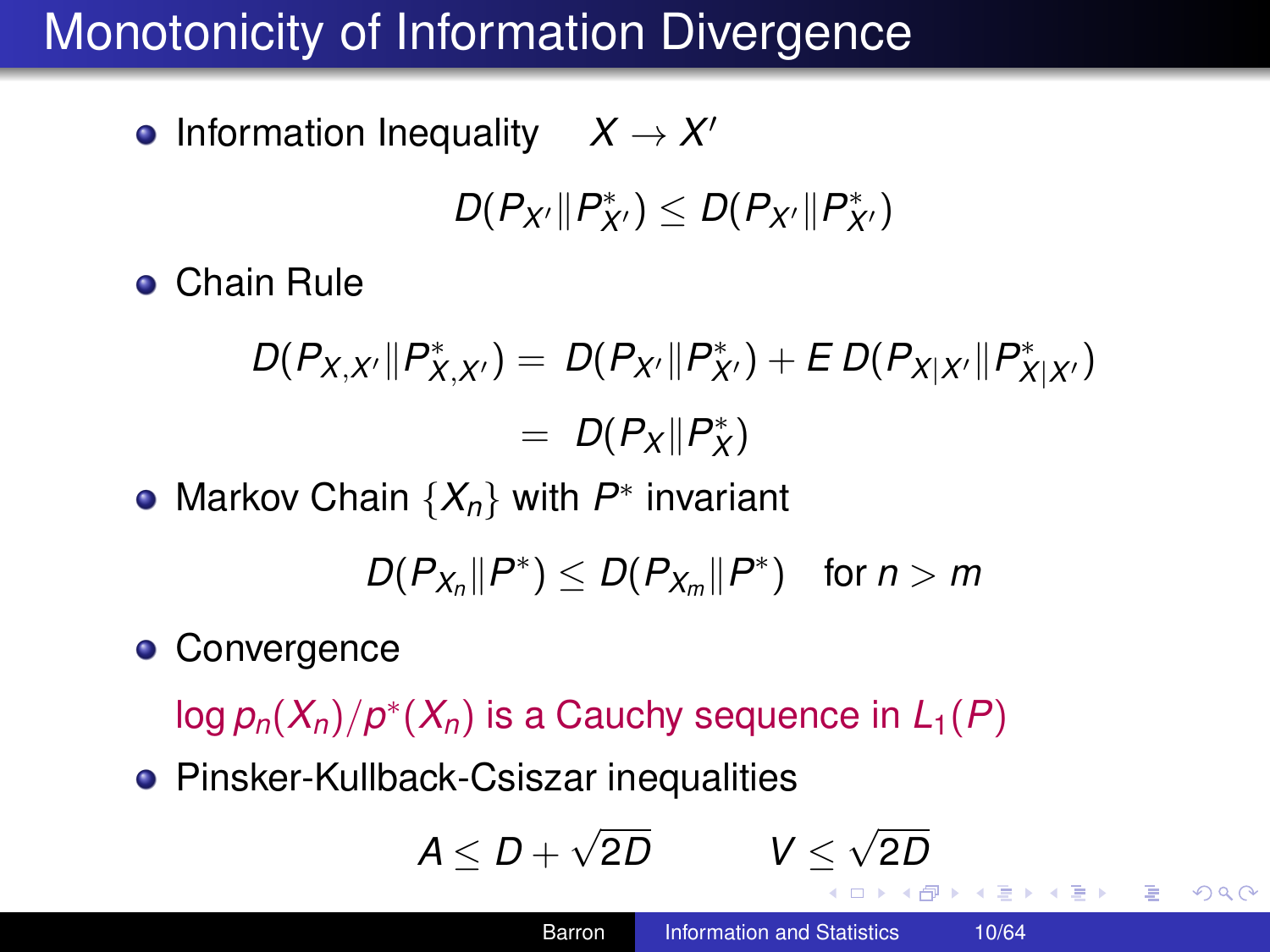# Martingale Convergence and Limits of Information

- Nonnegative Martingales ρ*<sup>n</sup>* correspond to the density of a measure  $Q_n$  given by  $Q_n(A) = E[\rho_n 1_A]$ .
- Limits can be established in the same way by the chain rule for  $n > m$

$$
D(Q_n||P) = D(Q_m||P) + \int \left(\rho_n \log \frac{\rho_n}{\rho_m}\right) dP
$$

- Thus  $D_n = D(Q_n||P)$  is an increasing sequence. Suppose it is bounded.
- **o** Then  $\rho_n$  is a Cauchy sequences in  $L_1(P)$  with limit  $\rho$ defining a measure *Q*
- Also, log ρ*<sup>n</sup>* is a Cauchy sequence in *L*1(*Q*) and

 $D(Q_n||P) \nearrow D(Q||P)$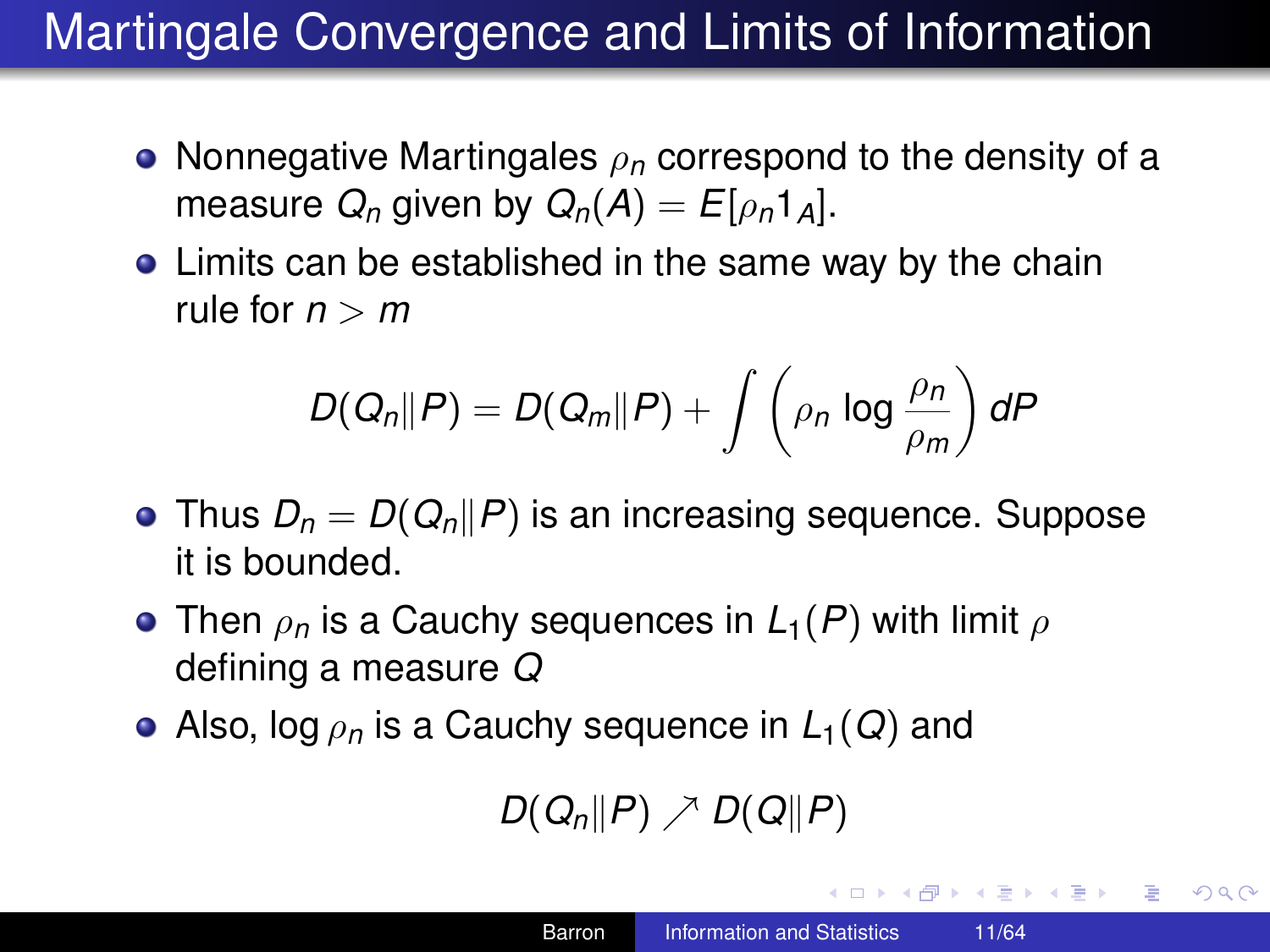• Central Limit Theorem Setting:

 $\{X_i\}$  i.i.d. mean zero, finite variance

 $P_n = P_{Y_n}$  is distribution of  $Y_n = \frac{X_1 + X_2 + ... + X_n}{\sqrt{n}}$ *n*

P<sup>∗</sup> is the corresponding normal distribution

 $\bullet$  For  $n > m$ 

 $D(P_n \| P^*) < D(P_m \| P^*)$ 

イロト イ伊 トイヨ トイヨ トー

 $E = \Omega Q$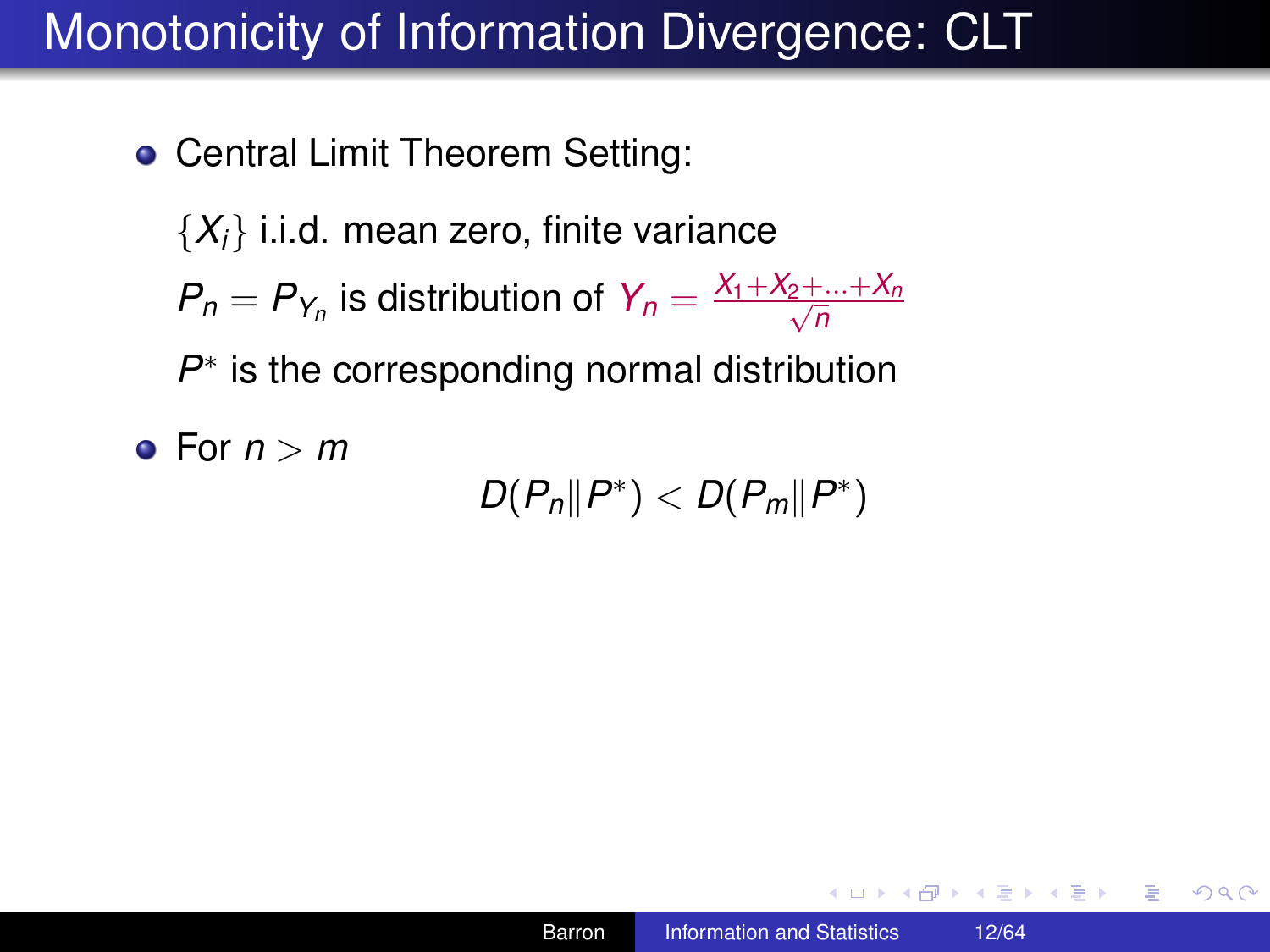- Central Limit Theorem Setting:
	- ${X_i}$  i.i.d. mean zero, finite variance
	- $P_n = P_{Y_n}$  is distribution of  $Y_n = \frac{X_1 + X_2 + ... + X_n}{\sqrt{n}}$ *n*

P<sup>∗</sup> is the corresponding normal distribution

**e** For  $n > m$ 

$$
D(P_n||P^*)
$$

Chain Rule for *n* > *m*: not clear how to use in this case

$$
D(P_{Y_m,Y_n}||P_{Y_m,Y_n}^*) = D(P_{Y_n}||P^*) + ED(P_{Y_m|Y_n}||P_{Y_m|Y_n}^*)
$$
  
= 
$$
D(P_{Y_m}||P^*) + ED(P_{Y_n|Y_m}||P_{Y_n|Y_m}^*)
$$

**K ロ ▶ K 何 ▶ K ヨ ▶ K ヨ ▶**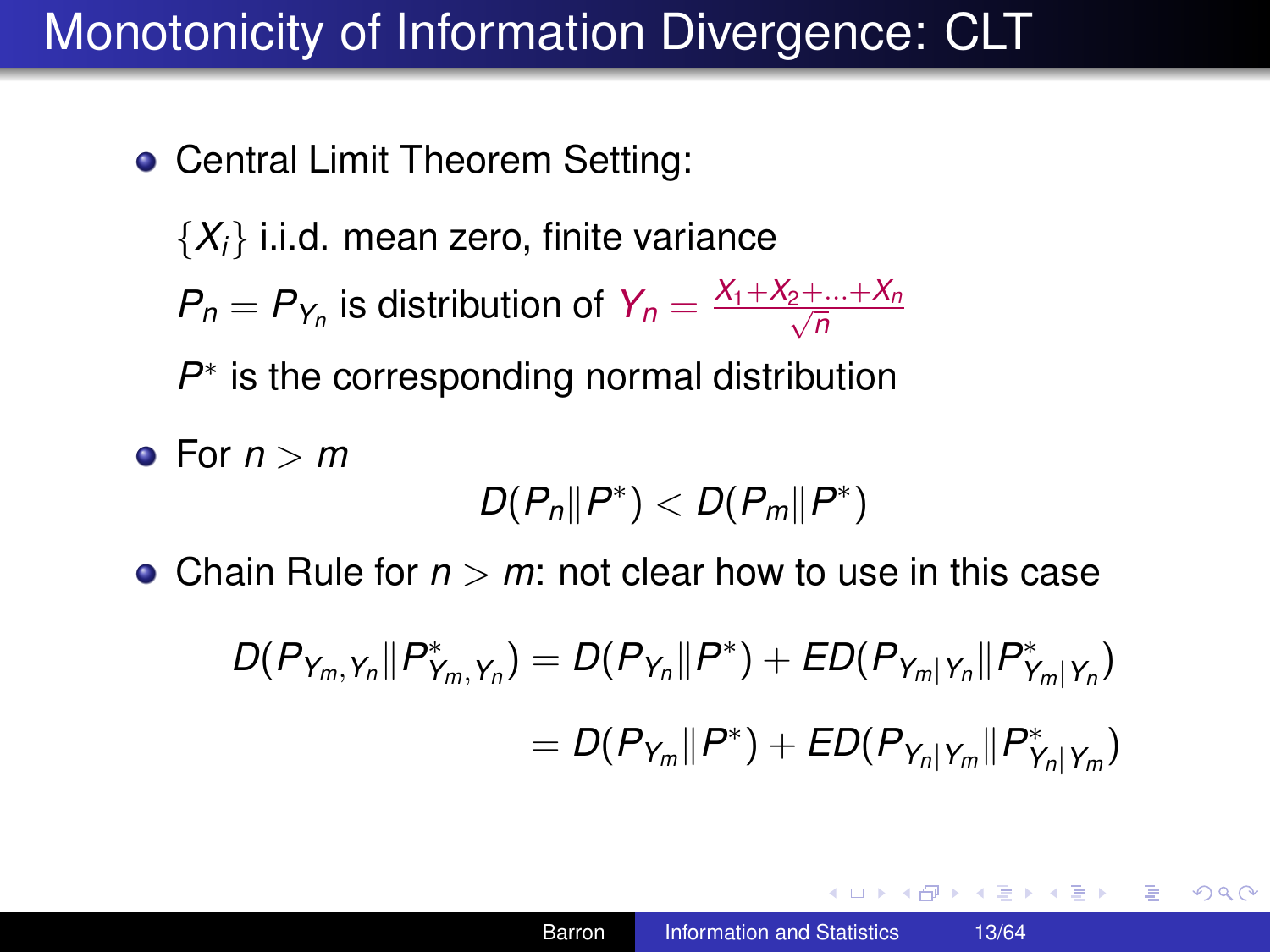- Central Limit Theorem Setting:
	- $\{X_i\}$  i.i.d. mean zero, finite variance
	- $P_n = P_{Y_n}$  is distribution of  $Y_n = \frac{X_1 + X_2 + ... + X_n}{\sqrt{n}}$ *n*

P<sup>∗</sup> is the corresponding normal distribution

 $\bullet$  For  $n > m$ 

$$
D(P_n||P^*)
$$

• Chain Rule for  $n > m$ : not clear how to use in this case

$$
D(P_{Y_m,Y_n}||P_{Y_m,Y_n}^*) = D(P_n||P^*) + ED(P_{Y_m|Y_n}||P_{Y_m|Y_n}^*)
$$
  
= 
$$
D(P_m||P^*) + ED(P_{Y_n|Y_m}||P_{Y_n|Y_m}^*)
$$
  
= 
$$
D(P_m||P^*) + D(P_{n-m}||P^*)
$$

 $\left\{ \left\vert \left\{ \mathbf{P}\right\} \right\vert \times \left\{ \left\vert \mathbf{P}\right\vert \right\} \right\}$  and  $\left\{ \left\vert \mathbf{P}\right\vert \right\}$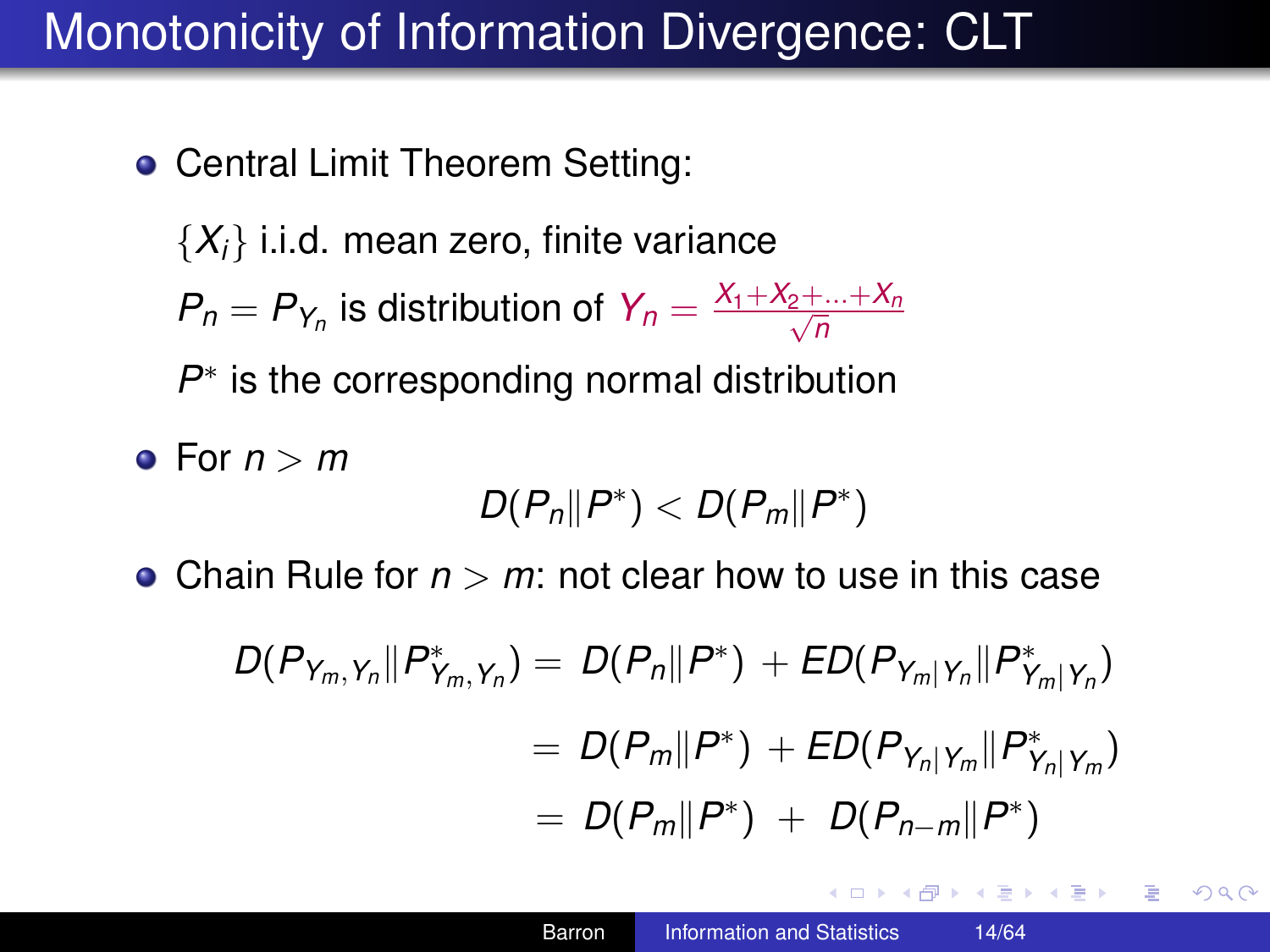**• Entropy Power Inequality** 

$$
e^{2H(X+X')} \ge e^{2H(X)} + e^{2H(X')}
$$

yields

 $D(P_{2n} \| P^*) \leq D(P_n \| P^*)$ 

• Information Theoretic proof of CLT (B. 1986):  $D(P_n \| P^*) \to 0$  iff finite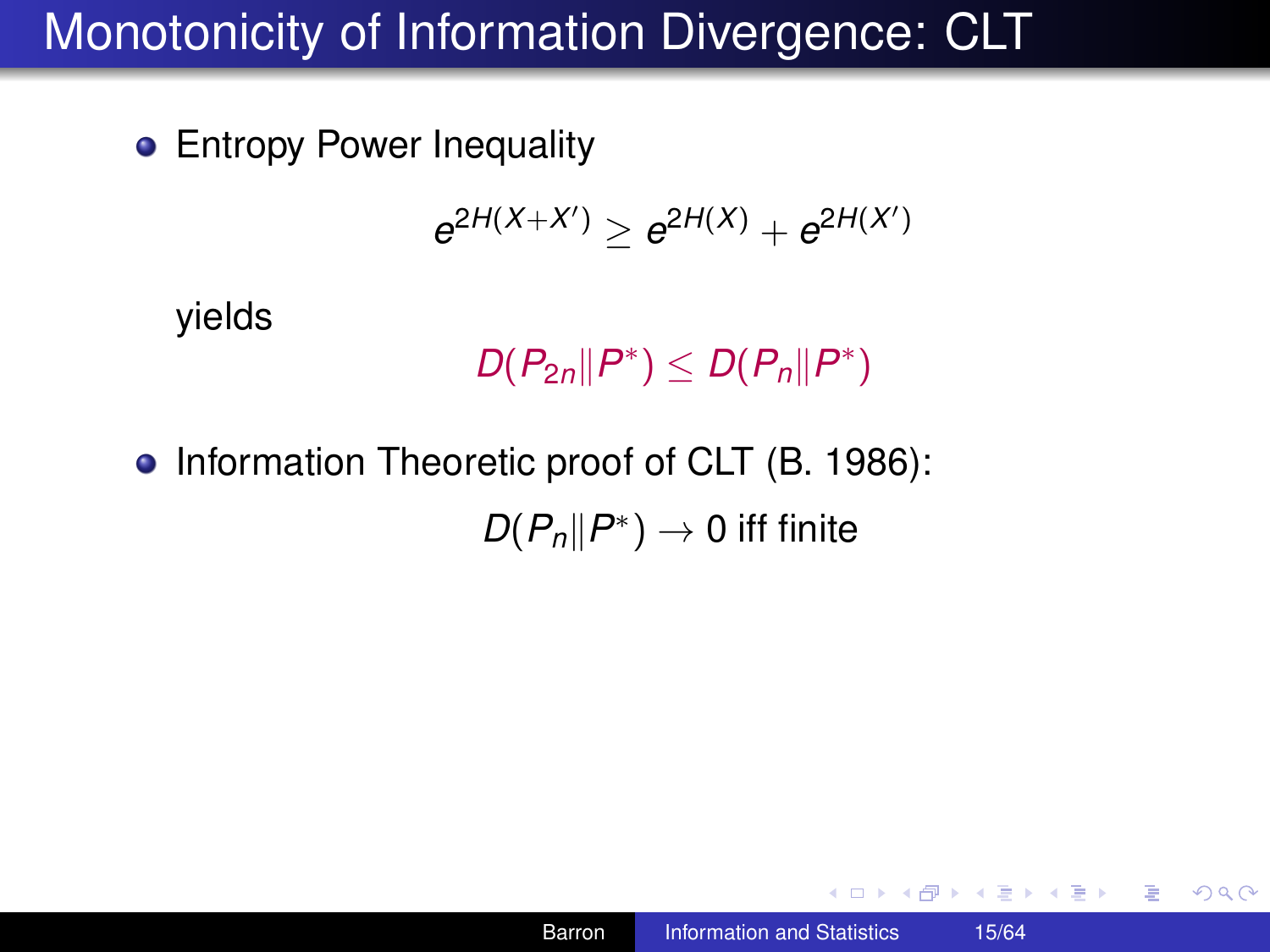**• Entropy Power Inequality** 

$$
e^{2H(X+X')} \ge e^{2H(X)} + e^{2H(X')}
$$

yields

$$
D(P_{2n}||P^*)\leq D(P_n||P^*)
$$

• Information Theoretic proof of CLT (B. 1986):  $D(P_n \| P^*) \to 0$  iff finite

イロト イ伊 トイヨ トイヨ トー

 $\equiv$  990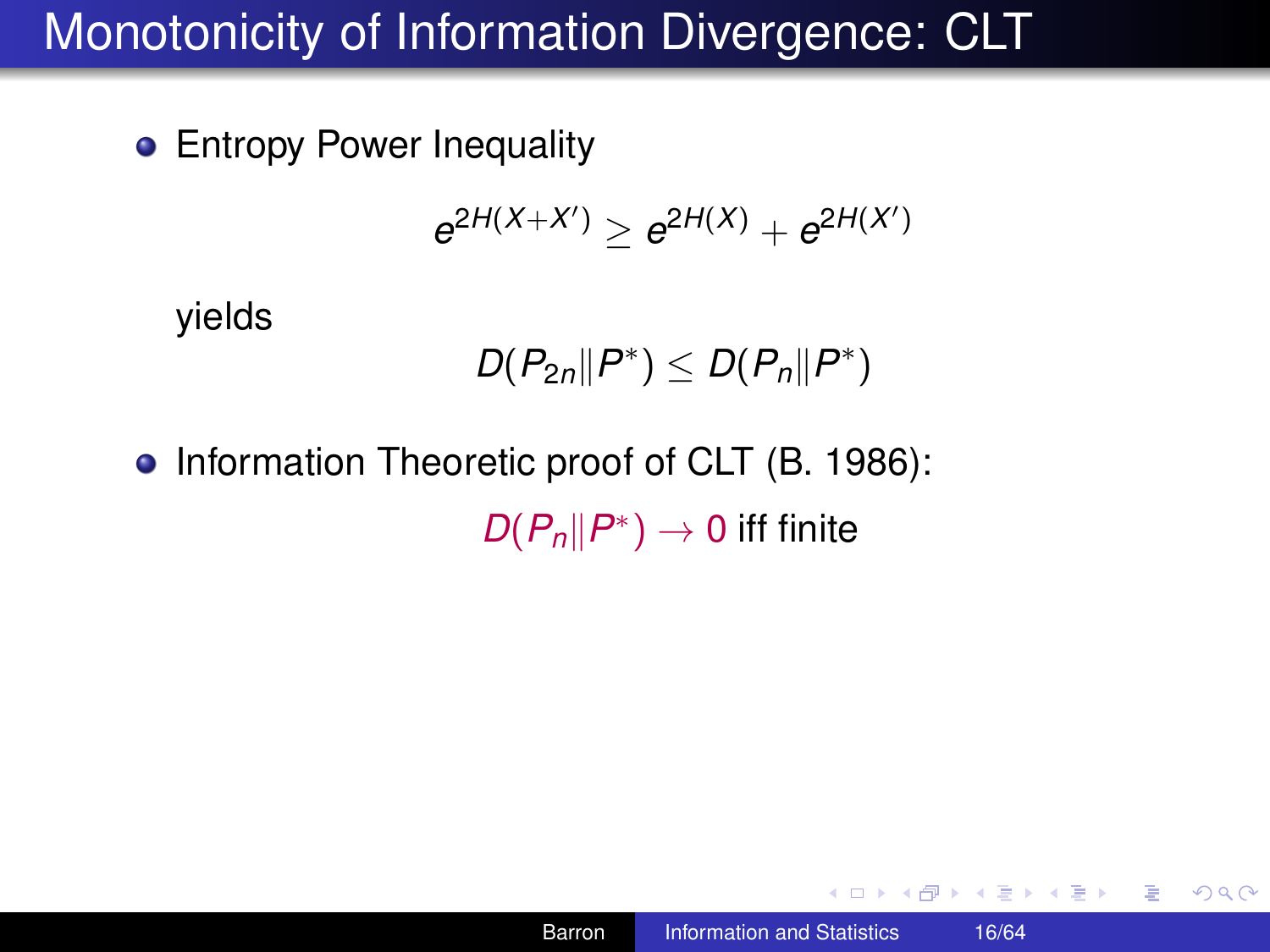**• Entropy Power Inequality** 

$$
e^{2H(X+X')} \ge e^{2H(X)} + e^{2H(X')}
$$

yields

$$
D(P_{2n}||P^*)\leq D(P_n||P^*)
$$

- Information Theoretic proof of CLT (B. 1986):  $D(P_n||P^*) \to 0$  iff finite
- (Johnson and B. 2004) with Poincare constant *R*

$$
D(P_n \| P^*) \leq \frac{2R}{n-1+2R} D(P_1 \| P^*)
$$

**K ロ ▶ K 何 ▶ K ヨ ▶ K ヨ ▶** 

 $E = \Omega Q$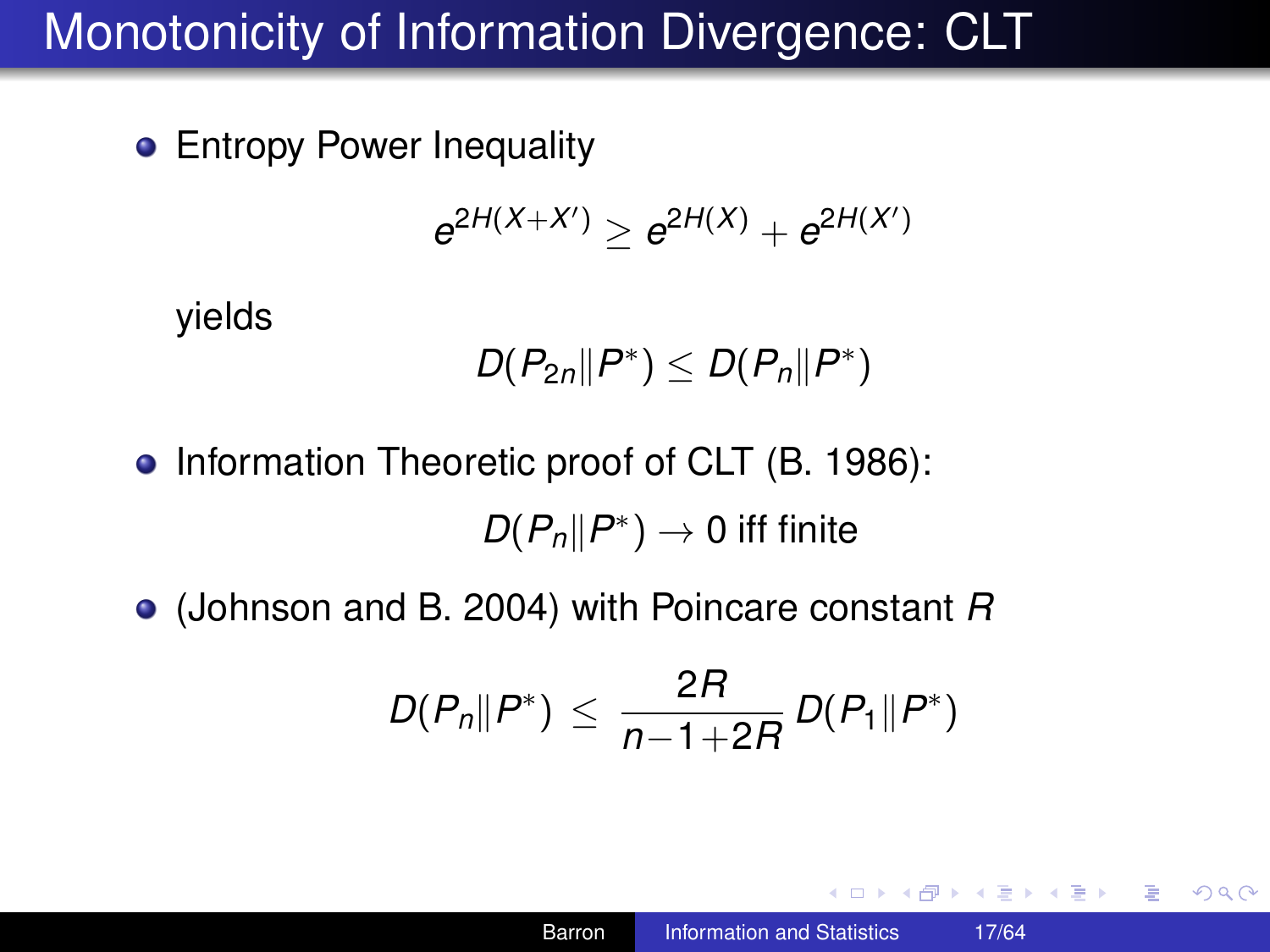**•** Entropy Power Inequality

$$
e^{2H(X+X')} \ge e^{2H(X)} + e^{2H(X')}
$$

yields

$$
D(P_{2n}||P^*)\leq D(P_n||P^*)
$$

• Information Theoretic proof of CLT (B. 1986):

 $D(P_n||P^*) \to 0$  iff finite

(Johnson and B. 2004) with Poincare constant *R*

$$
D(P_n \| P^*) \leq \frac{2R}{n-1+2R} D(P_1 \| P^*)
$$

(Bobkov, Chirstyakov, Gotze 2013) Moment conditions and finite  $D(P_1 || | P^* )$  suffice for this 1/*n* rate

イロト イ団ト イヨト イヨト

÷.

 $2990$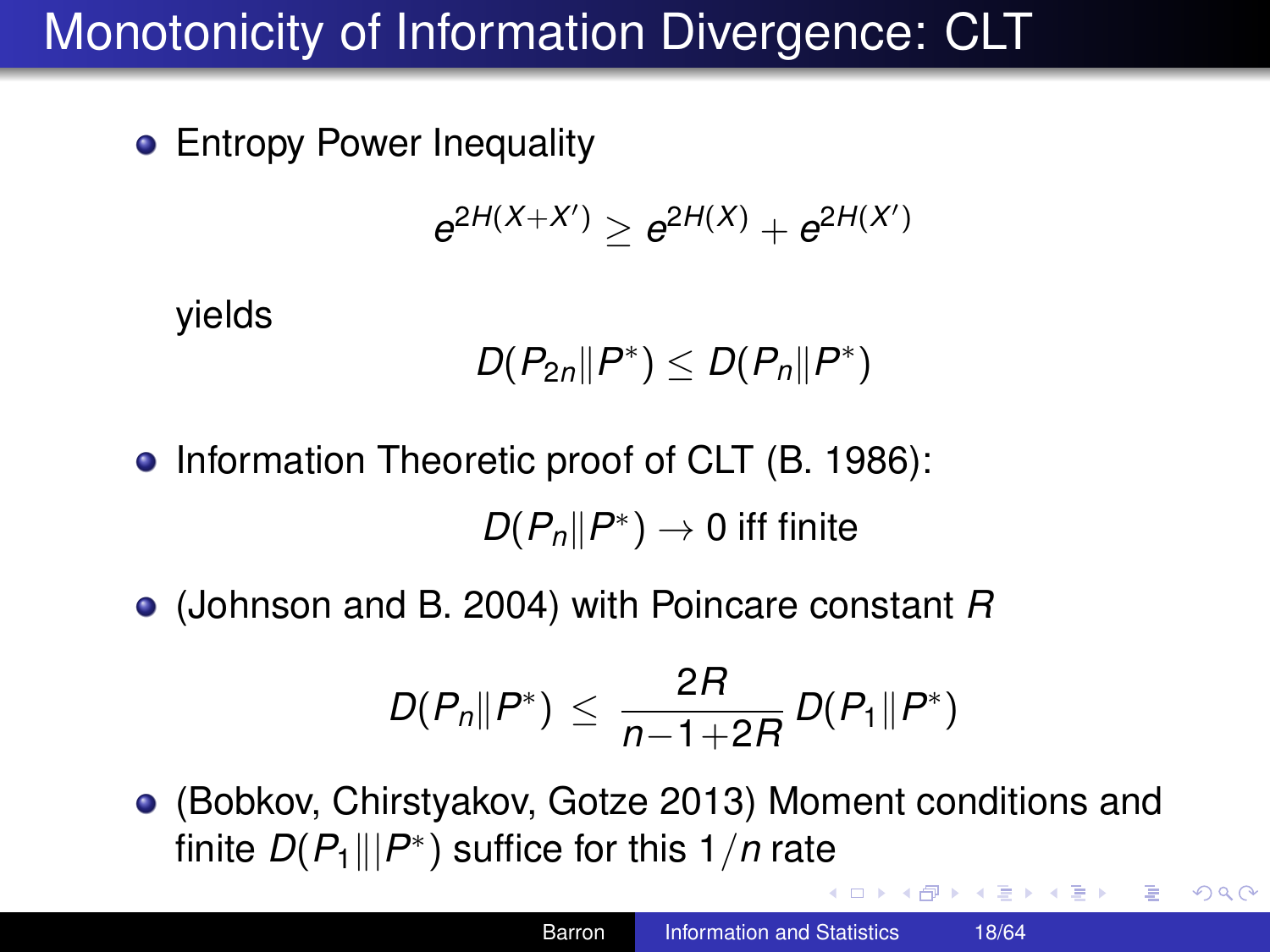**•** Entropy Power Inequality

$$
e^{2H(X+X')} \ge e^{2H(X)} + e^{2H(X')}
$$

Generalized Entropy Power Inequality (Madiman&B.2006)

$$
e^{H(X_1+\ldots+X_n)}\geq \frac{1}{r}\sum_{s\in\mathcal{S}}e^{2H(\sum_{i\in s}X_i)}
$$

where  $r$  is max number of sets in  $S$  in which an index appears Proof:

- simple *L*<sub>2</sub> projection property of entropy derivative
- concentration inequality for sums of functions of subsets of independent variables

$$
VAR(\sum_{S \in S} g_S(X_S)) \leq r \sum_{S \in S} VAR(g_S(X_S))
$$
  
Baron Information and Statistics 1964

 $\Omega$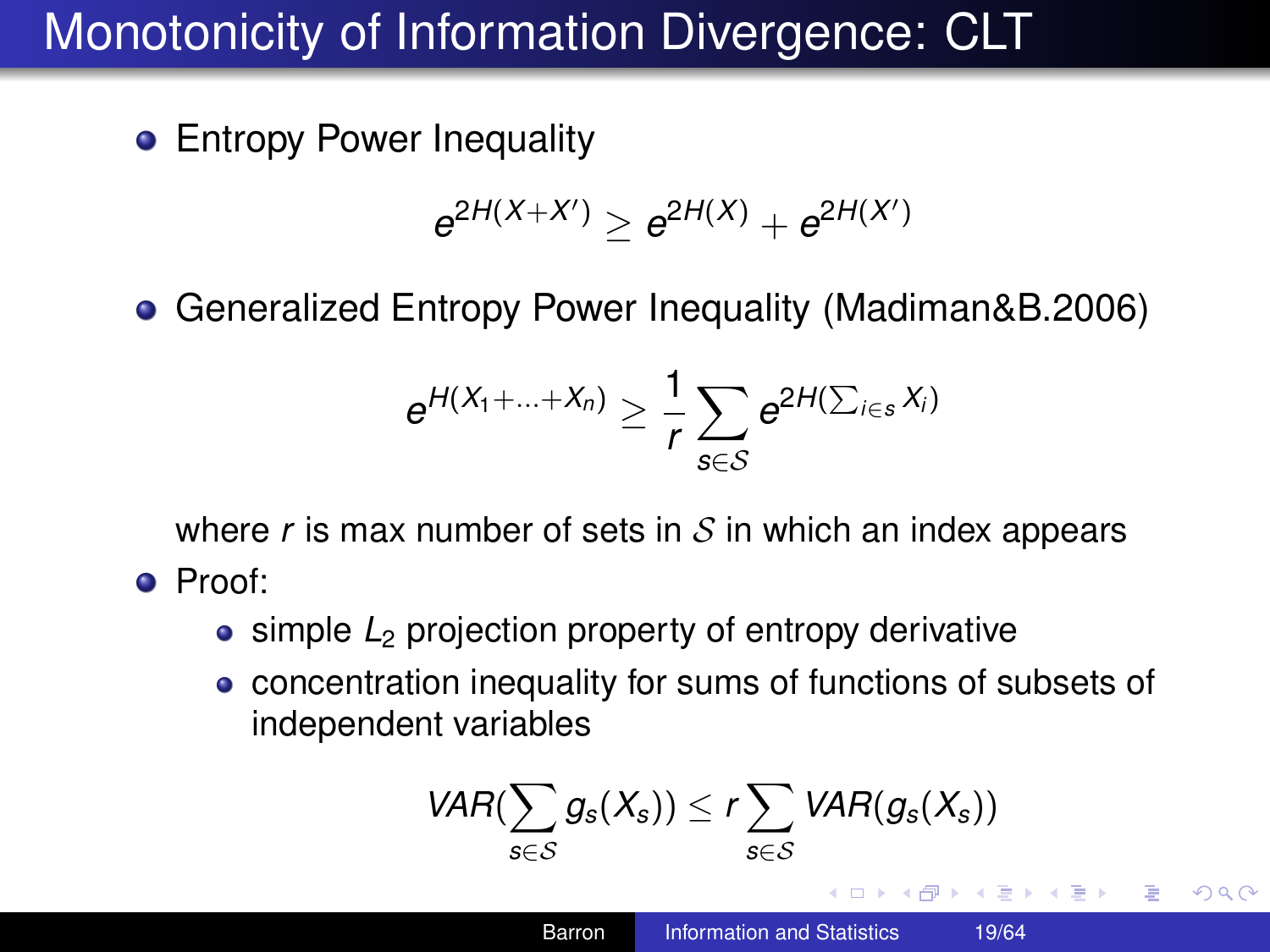**•** Entropy Power Inequality

$$
e^{2H(X+X')} \ge e^{2H(X)} + e^{2H(X')}
$$

Generalized Entropy Power Inequality (Madiman&B.2006)

$$
e^{H(X_1+\ldots+X_n)}\geq \frac{1}{r}\sum_{s\in\mathcal{S}}e^{2H(\sum_{i\in s}X_i)}
$$

where  $r$  is max number of sets in  $S$  in which an index appears

● Consequence, for all *n* > *m*,

$$
D(P_n||P^*)\leq D(P_m||P^*)
$$

[Madiman and B. 2006, Tolino and Verdú 2006. Earlier elaborate proof by Artstein, Ball, Barthe, Naor 2004]

**K ロ ト K 何 ト K ヨ ト K ヨ ト**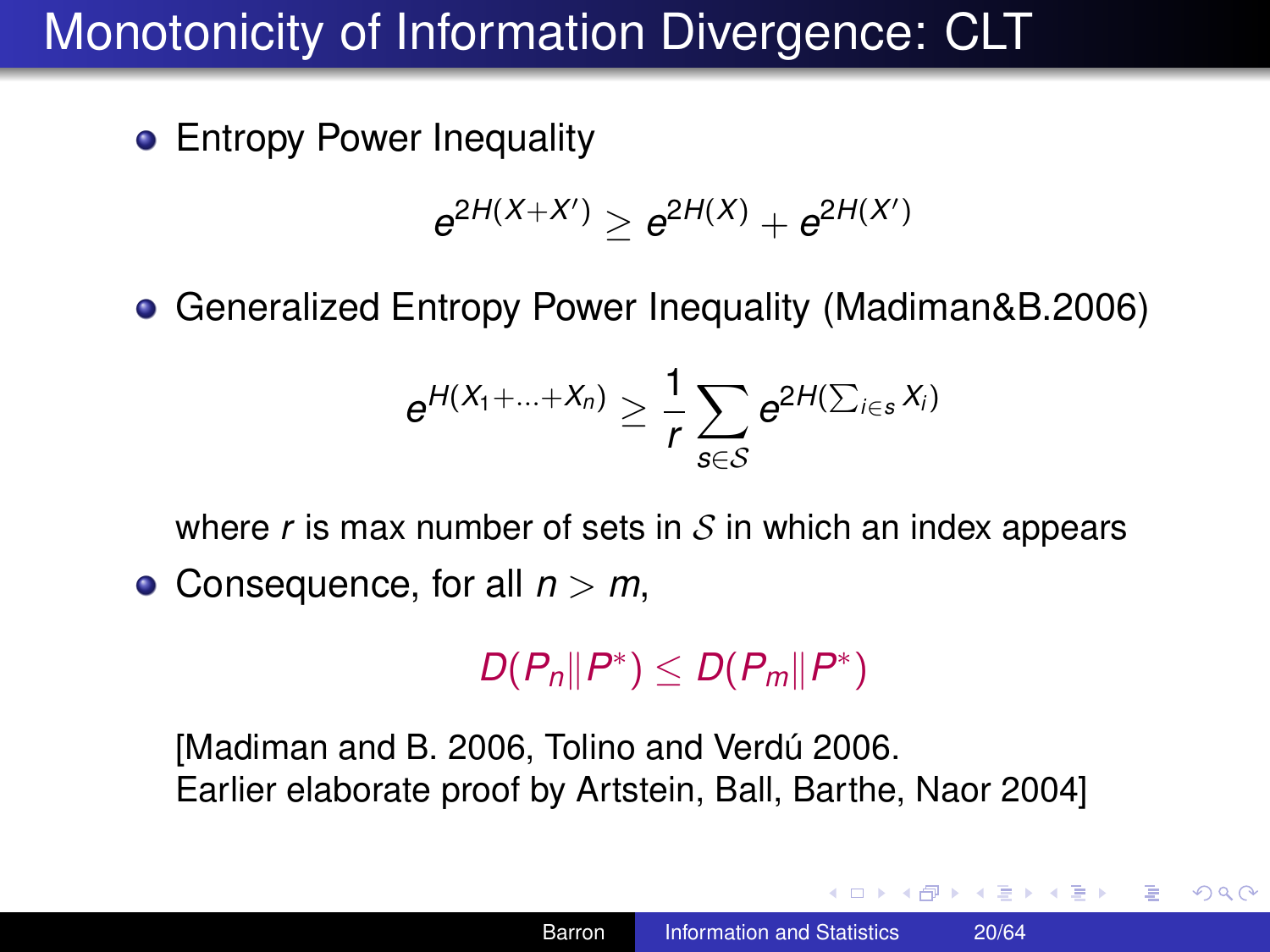# Information-Stability and Error Probability of Tests

• Stability of log-likelihood ratios (AEP) (B. 1985, Orey 1985, Cover and Algoet 1986)

> 1 *n* log *<sup>p</sup>*(*Y*1, *<sup>Y</sup>*2, . . . *<sup>Y</sup>n*)  $\frac{P(Y_1, Y_2, \ldots, Y_n)}{q(Y_1, Y_2, \ldots, Y_n)} \rightarrow \mathcal{D}(P||Q)$  with P prob 1

where  $\mathcal{D}(P||Q)$  is the relative entropy rate.

Optimal statistical test: critical region *A<sup>n</sup>* has asymptotic *P* power 1 (at most finitely many mistakes  $P(A_n^c | i.o.) = 0)$ and has optimal *Q*-prob of error

$$
Q(A_n)=\exp\{-n[D+o(1)]\}
$$

- **General form of the Chernoff-Stein Lemma.**
- Relative entropy rate

$$
\mathcal{D}(P\|Q) = \lim_{n \to \infty} \frac{1}{n} D(P_{\underline{Y}^n} \| Q_{\underline{Y}^n})
$$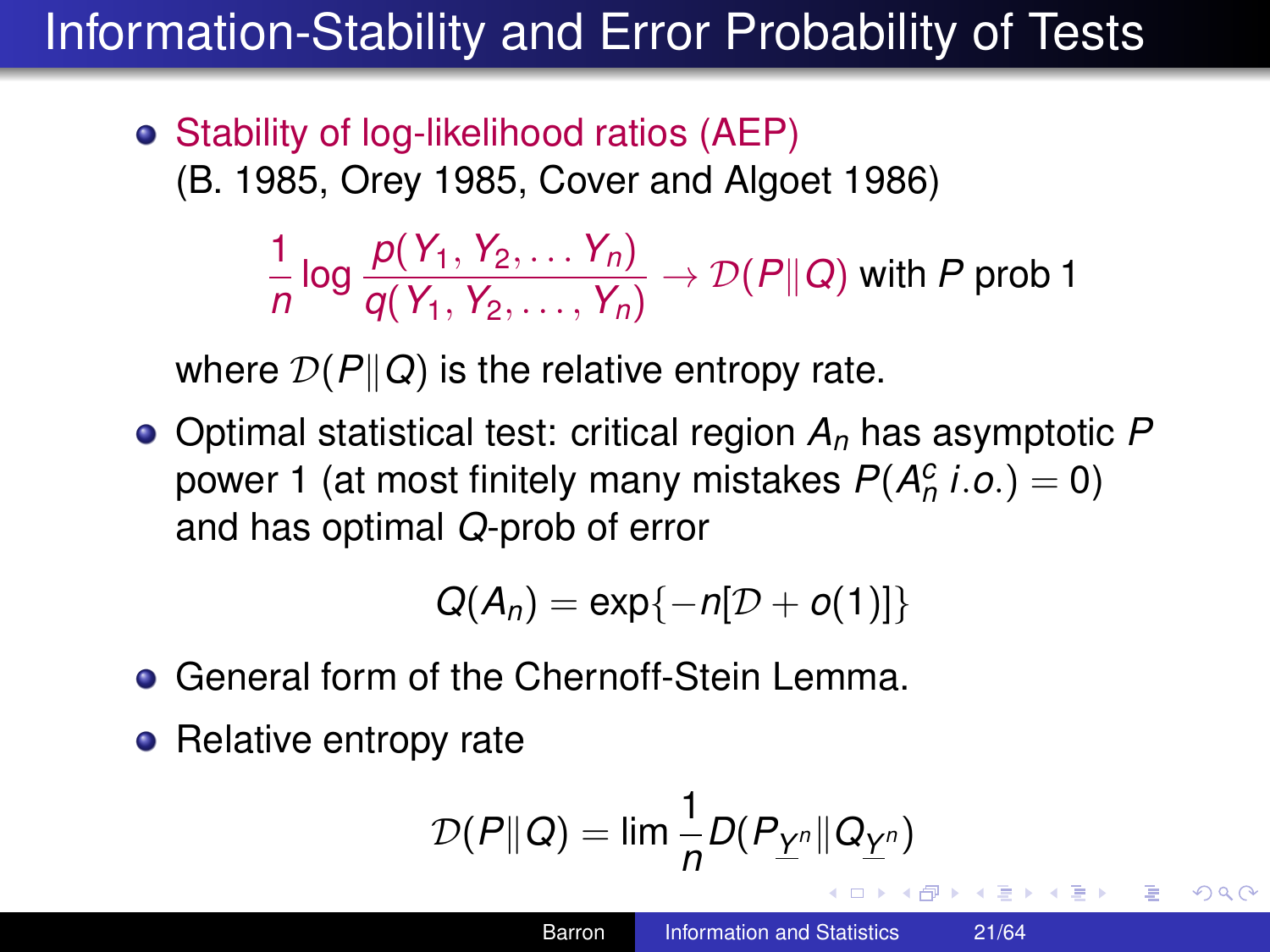# Information-Stability and Error Probability of Tests

• Stability of log-likelihood ratios (AEP) (B. 1985, Orey 1985, Cover and Algoet 1986)

$$
\frac{1}{n}\log\frac{p(Y_1, Y_2, \ldots, Y_n)}{q(Y_1, Y_2, \ldots, Y_n)} \to \mathcal{D}(P\|Q)
$$
 with P prob 1

where  $\mathcal{D}(P||Q)$  is the relative entropy rate.

Optimal statistical test: critical region *A<sup>n</sup>* has asymptotic *P* power 1 (at most finitely many mistakes  $P(A_n^c | i.o.) = 0)$ and has optimal *Q*-prob of error

$$
Q(A_n)=\exp\big\{-n[D+o(1)]\big\}
$$

- **General form of the Chernoff-Stein Lemma.**
- Relative entropy rate

<span id="page-21-0"></span>
$$
\mathcal{D}=\lim \frac{1}{n}D(P_{\underline{Y}^n}||Q_{\underline{Y}^n})
$$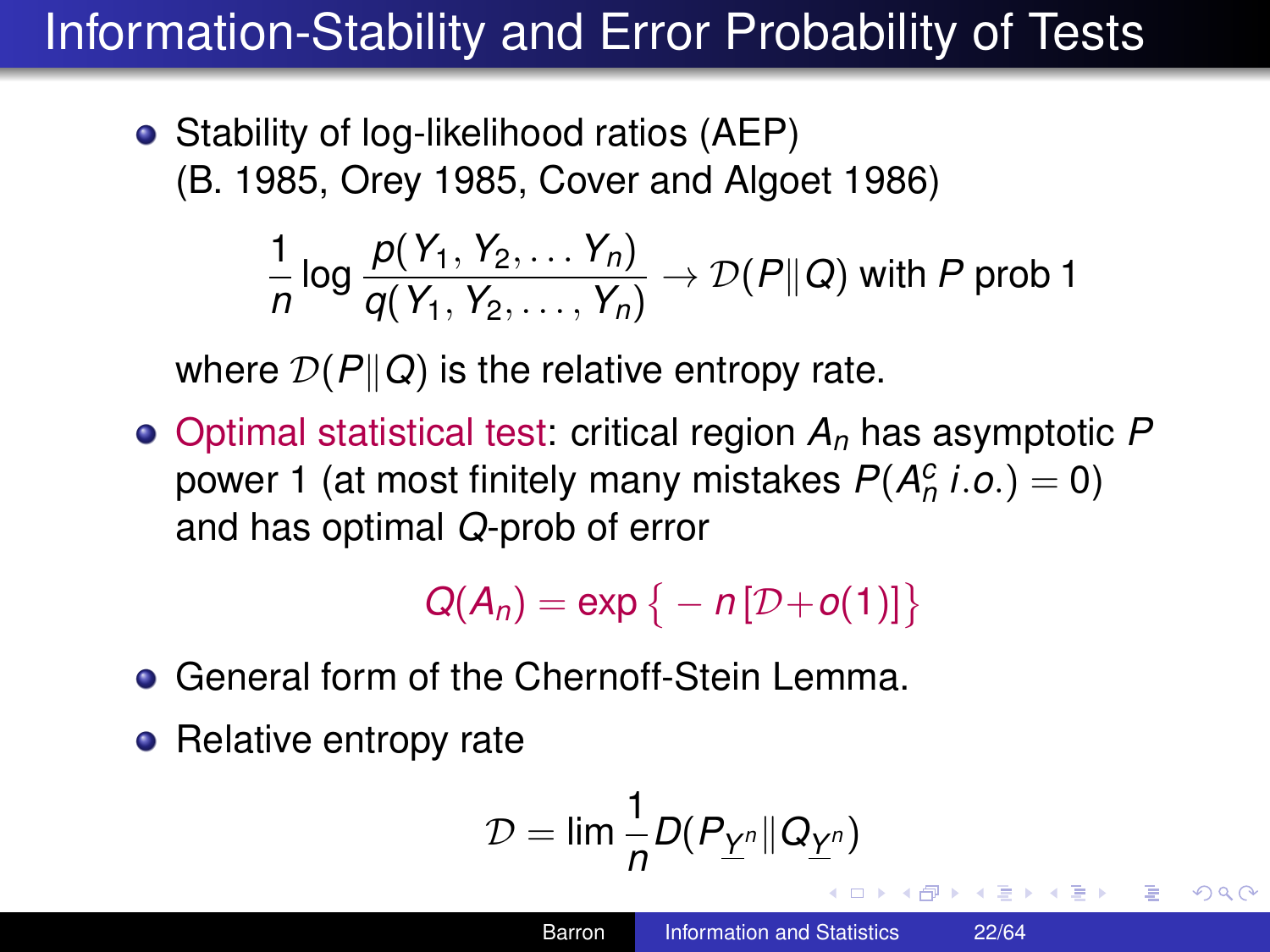# Optimality of the Relative Entropy Exponent

 $\bullet$  Information Inequality, for any set  $A_n$ ,

$$
D(P_{\underline{Y}^n}||Q_{\underline{Y}^n}) \ge P(A_n) \log \frac{P(A_n)}{Q(A_n)} + P(A_n^c) \log \frac{P(A_n^c)}{Q(A_n^c)}
$$

**• Consequence** 

$$
D(P_{\underline{Y}^n}||Q_{\underline{Y}^n}) \geq P(A_n) \log \frac{1}{Q(A_n)} - H_2(P(A_n))
$$

**•** Equivalently

$$
Q(A_n) \geq \exp\left\{-\frac{D(P_{\underline{Y}^n}||Q_{\underline{Y}^n}) - H_2(P(A_n))}{P(A_n)}\right\}
$$

For any sequence of pairs of joint distributions, no sequence of tests with  $P(A_n)$  approaching 1 can have better  $Q(A_n)$  exponent than  $D(P_{\underline{Y}^n} \| Q_{\underline{Y}^n}).$  $D(P_{\underline{Y}^n} \| Q_{\underline{Y}^n}).$  $D(P_{\underline{Y}^n} \| Q_{\underline{Y}^n}).$  $D(P_{\underline{Y}^n} \| Q_{\underline{Y}^n}).$ 

 $290$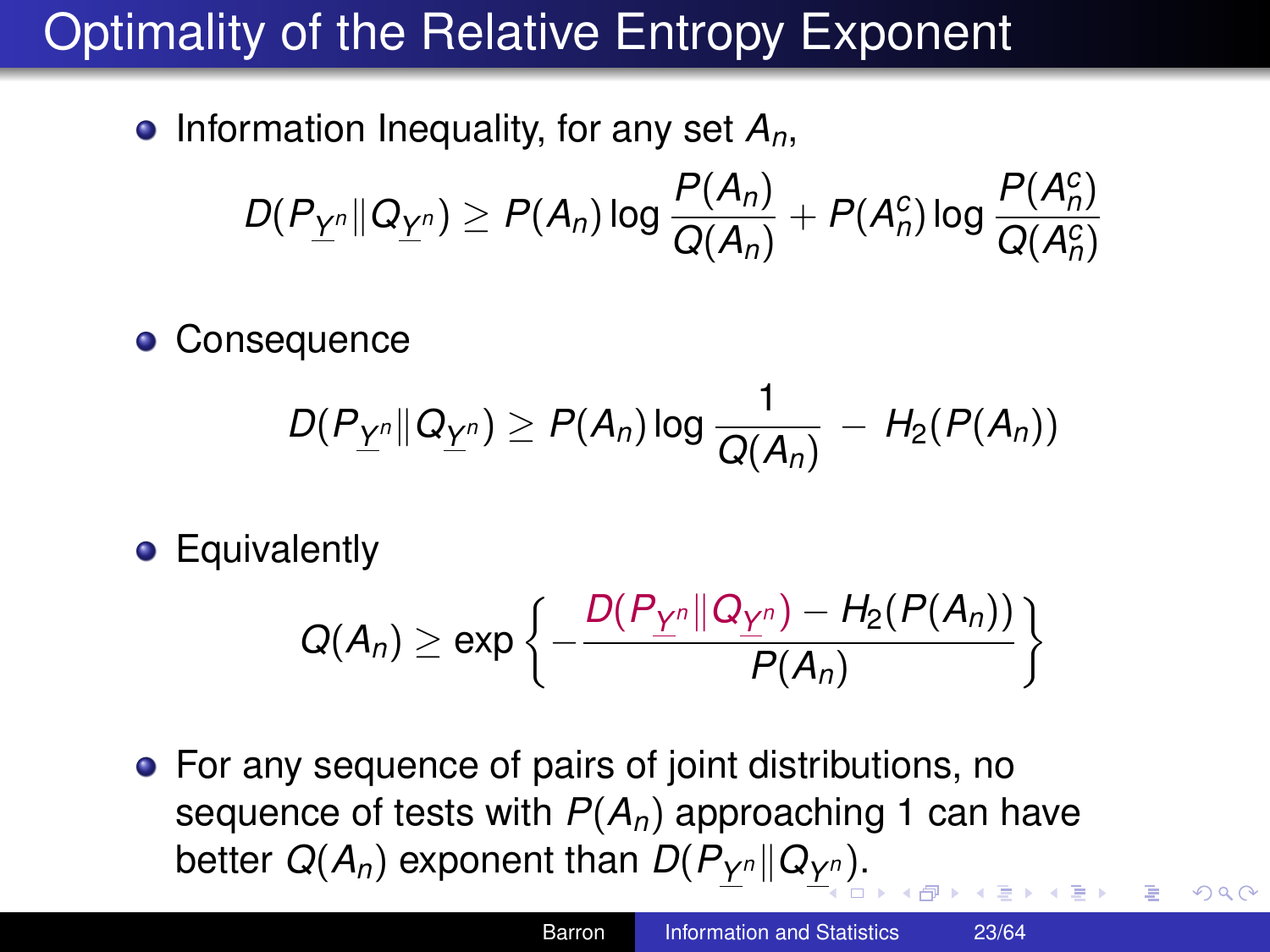# Large Deviations, I-Projection, and Conditional Limit

- *P* ∗ : Information projection of *Q* onto convex *C*
- Pythagorean identity (Csiszar 75, Topsoe 79): For *P* in *C*

$$
D(P\|Q) \geq D(C\|Q) + D(P\|P^*)
$$

where

$$
D(C||Q) = \inf_{P \in C} D(P||Q)
$$

- Empirical distribution *Pn*, from i.i.d. sample.
- (Csiszar 1985)

$$
Q\{P_n\in C\}\leq \exp\{-nD(C\|Q)\}
$$

• Information-theoretic representation of Chernoff bound (when *C* is a half-space)

<span id="page-23-0"></span>イロト イ押 トイヨ トイヨ トー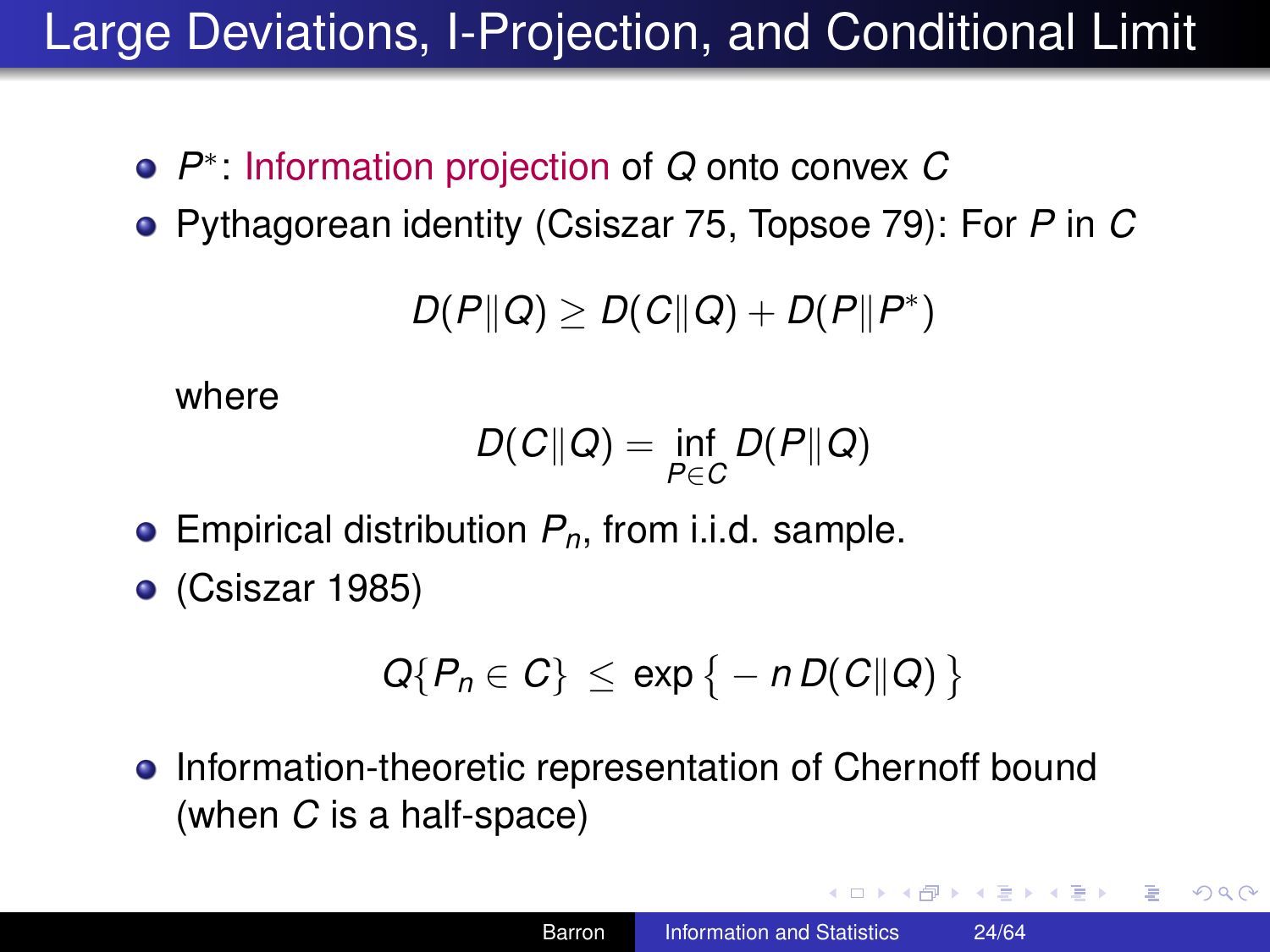# Large Deviations, I-Projection, and Conditional Limit

- *P* ∗ : Information projection of *Q* onto convex *C*
- Pythagorean identity (Csiszar 75, Topsoe 79): For *P* in *C*

$$
D(P\|Q) \geq D(C\|Q) + D(P\|P^*)
$$

where

$$
D(C||Q) = \inf_{P \in C} D(P||Q)
$$

- Empirical distribution *Pn*, from i.i.d. sample.
- (Csiszar 1985)

$$
Q\{P_n\in C\}\leq \exp\{-nD(C\|Q)\}
$$

• Information-theoretic representation of Chernoff bound (when *C* is a half-space)

イロト イ押 トイヨ トイヨ トー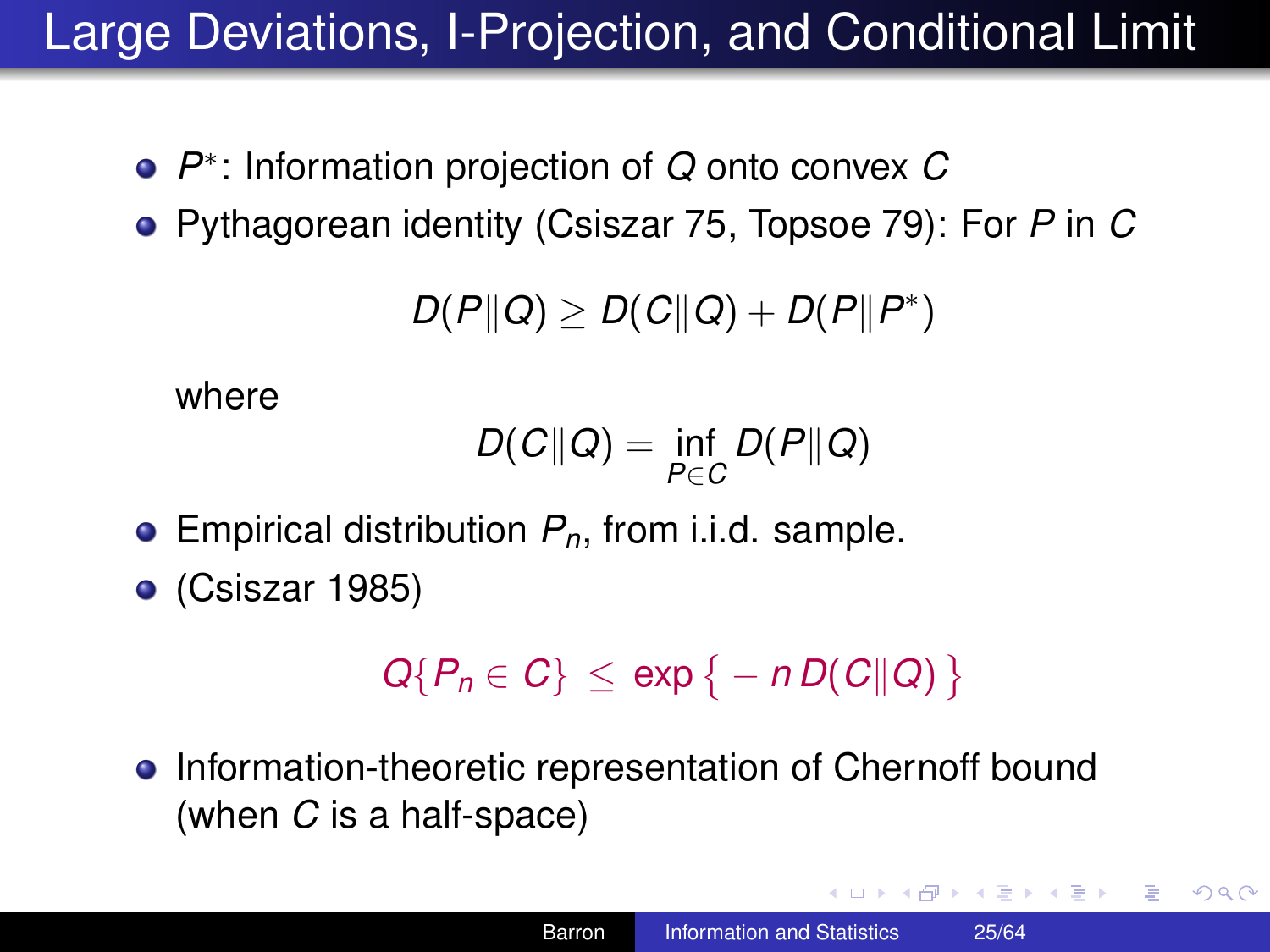# Large Deviations, I-Projection, and Conditional Limit

- *P* ∗ : Information projection of *Q* onto convex *C*
- Pythagorean identity (Csiszar 75, Topsoe 79): For *P* in *C*

$$
D(P\|Q) \geq D(C\|Q) + D(P\|P^*)
$$

where

$$
D(C||Q) = \inf_{P \in C} D(P||Q)
$$

- Empirical distribution *Pn*, from i.i.d. sample
- $\bullet$  If *D*(interior*C*||*Q*) = *D*(*C*||*Q*) then

$$
Q\{P_n \in C\} = \exp \{-n[D(C||Q) + o(1)]\}
$$

and the conditional distribution  $P_{Y_1, Y_2, ..., Y_n | \{P_n \in C\}}$  converges to  $P_{Y_1,Y_2,...,Y_n}^*$  in the I-divergence rate sense (Csiszar 1985)

**K ロ ▶ K 何 ▶ K ヨ ▶ K ヨ ▶**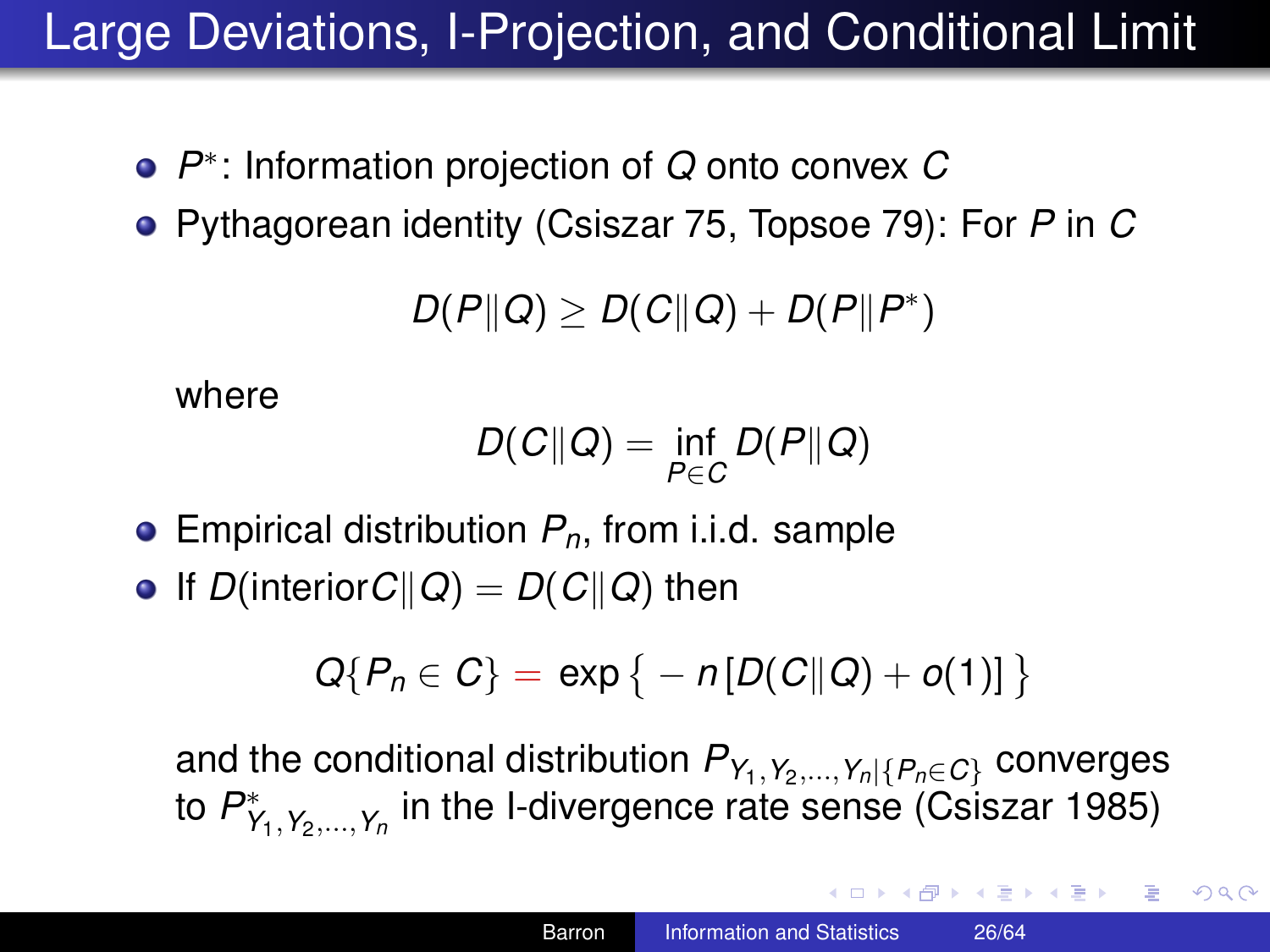Information and Statistics:

- Nonparametric Rates of Estimation
- **Minimum Description Length Principle**
- Penalized Likelihood (one-sided concentration)
- **Implications for Greedy Term Selection**

伊 ▶ 4 ヨ ▶ 4 ヨ ▶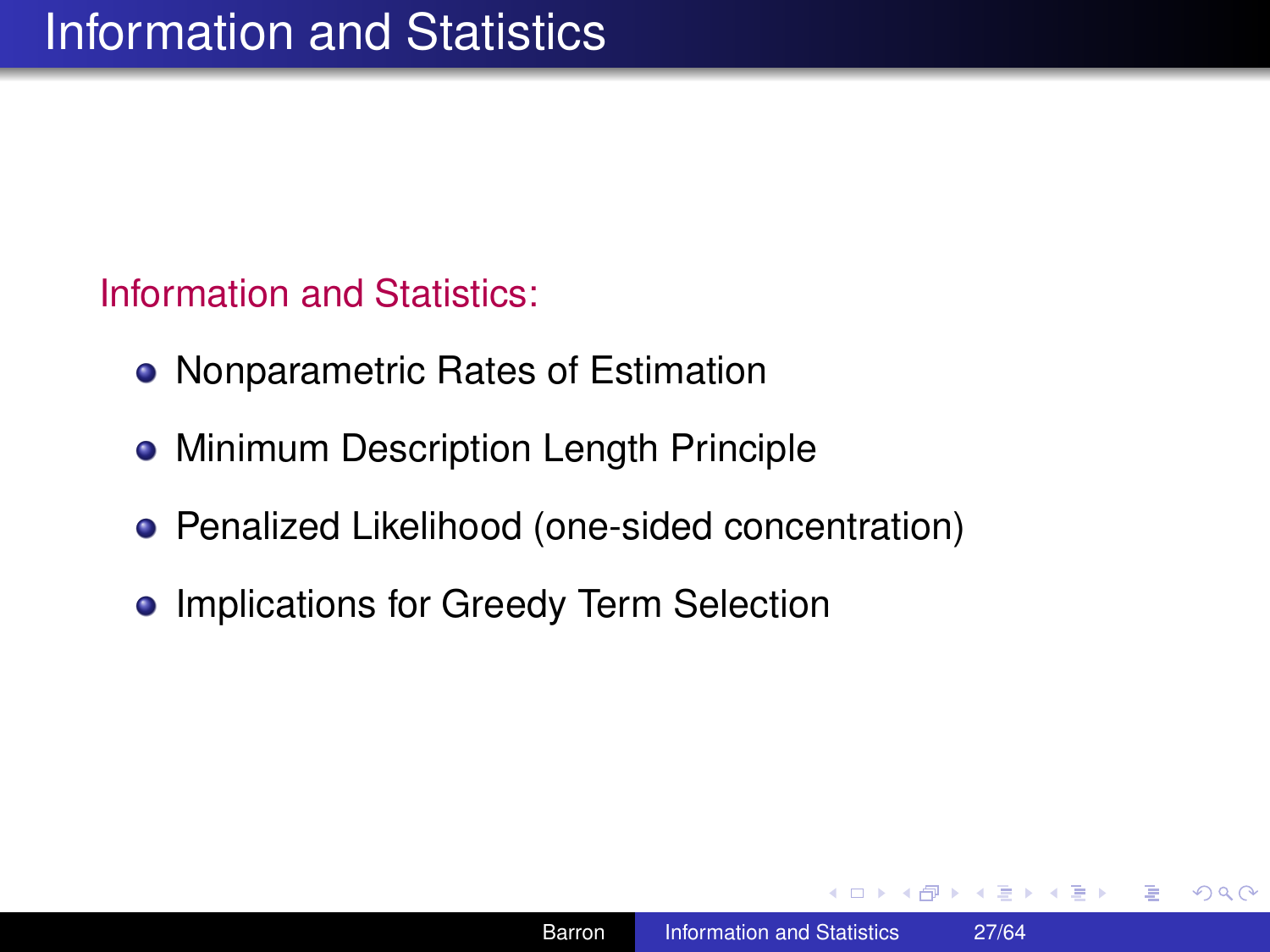# Shannon Capacity

- Capacity
	- A Channel  $\theta \to Y$  is a family of distributions  $\{P_{Y|\theta} : \theta \in \Theta\}$
	- Information Capacity:  $C = \max_{P_\theta} I(\theta; \underline{Y})$
- Communications Capacity
	- Thm:  $C_{com} = C$  (Shannon 1948)
- Data Compression Capacity
	- $\bullet$  Minimax Redundancy: *Red* = min<sub>Qγ</sub> max<sub>θ∈Θ</sub> *D*(*P*<sub>Ylθ</sub>||Q<sub>Y</sub>)
	- Data Compression Capacity Theorem:  $Red = C$ (Gallager, Davisson & Leon-Garcia, Ryabko)

KO KARA KE KAEK E YA GA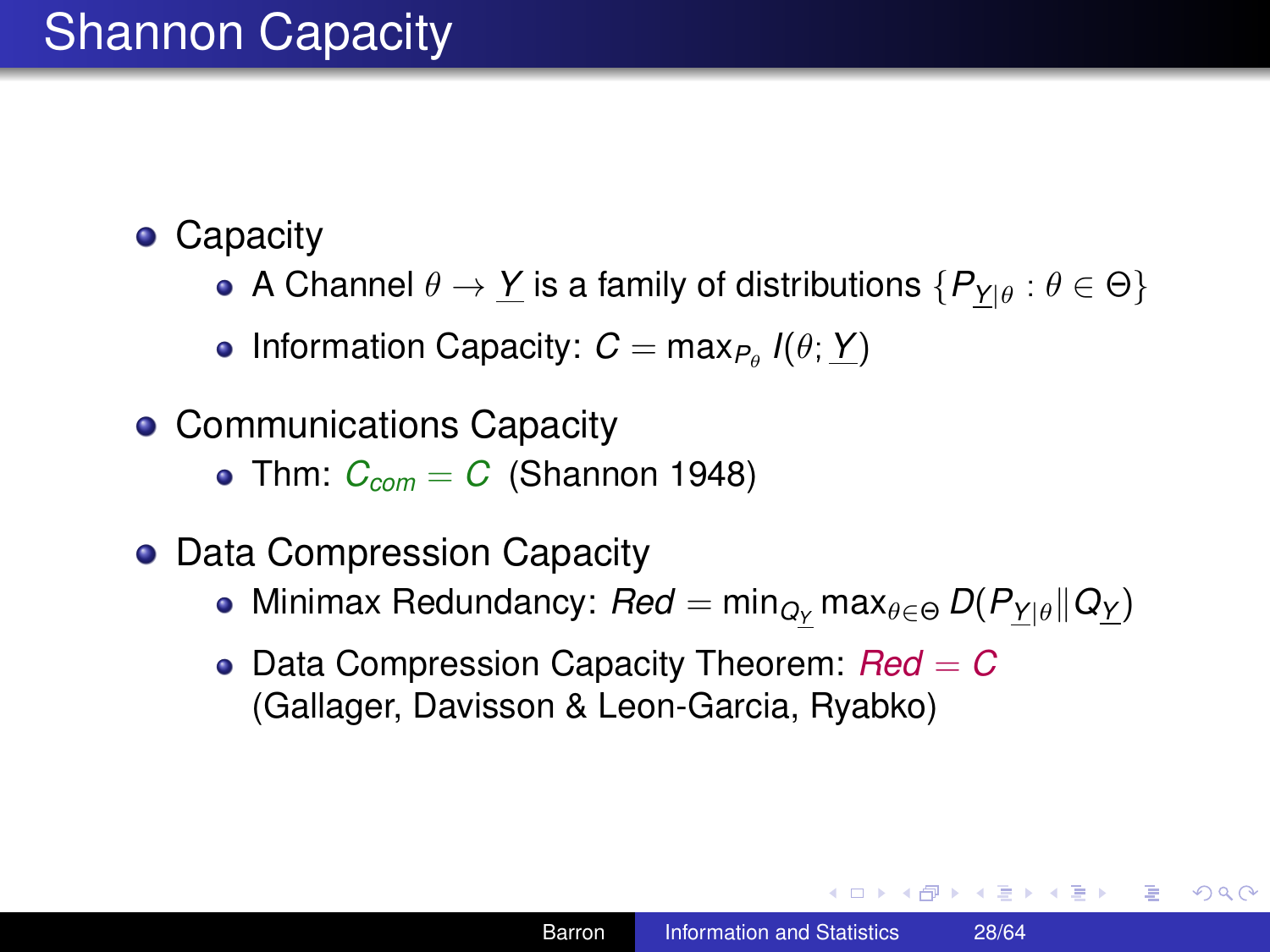### Statistical Risk Setting

**•** Loss function

 $\ell(\theta, \theta')$ 

• Kullback loss

$$
\ell(\theta,\theta')=D(P_{Y|\theta}\|P_{Y|\theta'})
$$

• Squared metric loss, e.g. squared Hellinger loss:

$$
\ell(\theta,\theta') = d^2(\theta,\theta')
$$

• Statistical risk equals expected loss

$$
\mathsf{Risk} = E[\ell(\theta, \hat{\theta})]
$$

K 何 ▶ K ヨ ▶ K ヨ ▶

B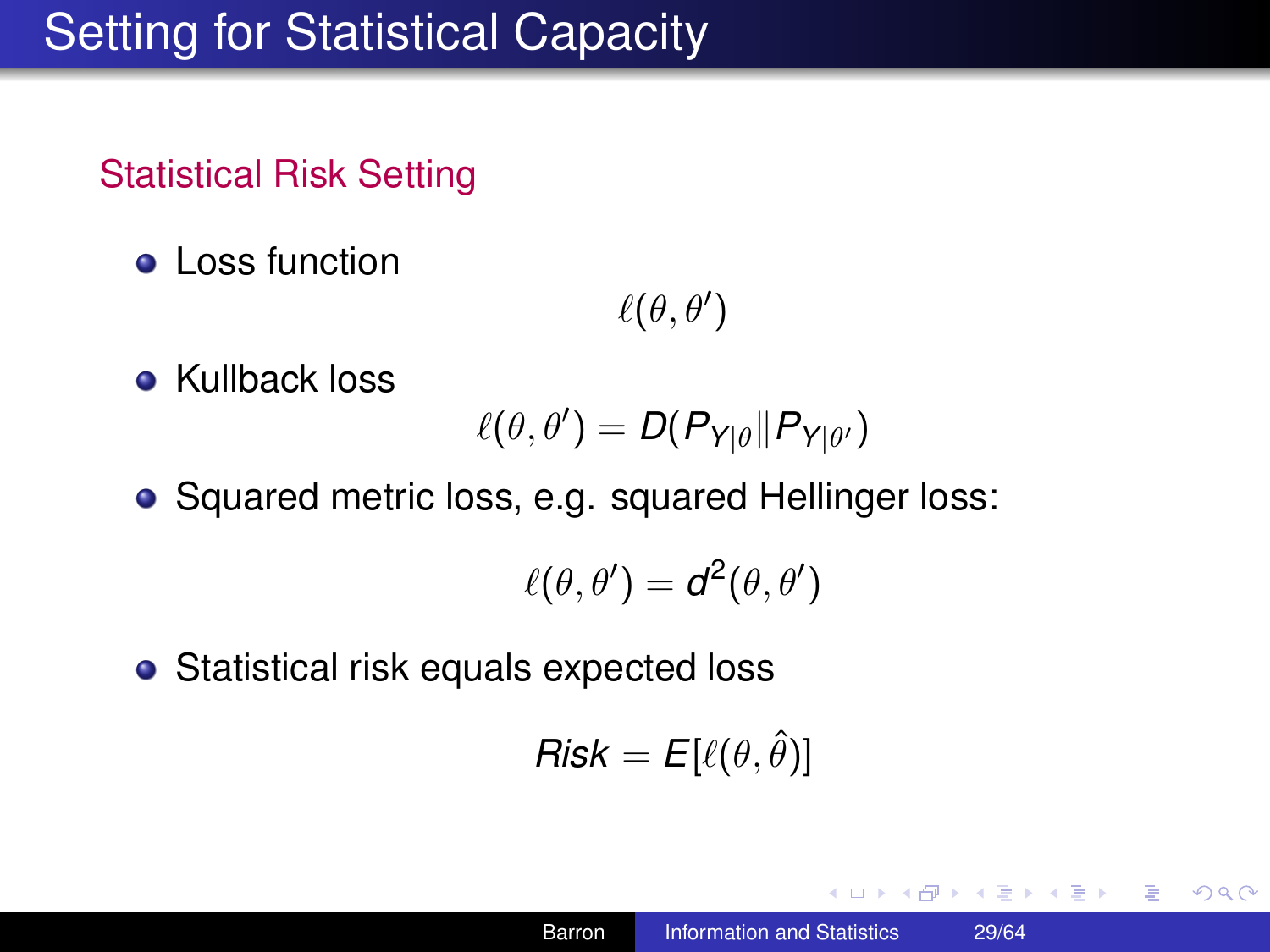Statistical Capacity

- **•** Estimators:  $\hat{\theta}_n$
- Based on sample *Y* of size *n*
- Minimax Risk (Wald):

$$
r_n = \min_{\hat{\theta}_n} \max_{\theta} E\ell(\theta, \hat{\theta}_n)
$$

す 御 メ ス 重 メ オ 重 メー

 $2990$ 

重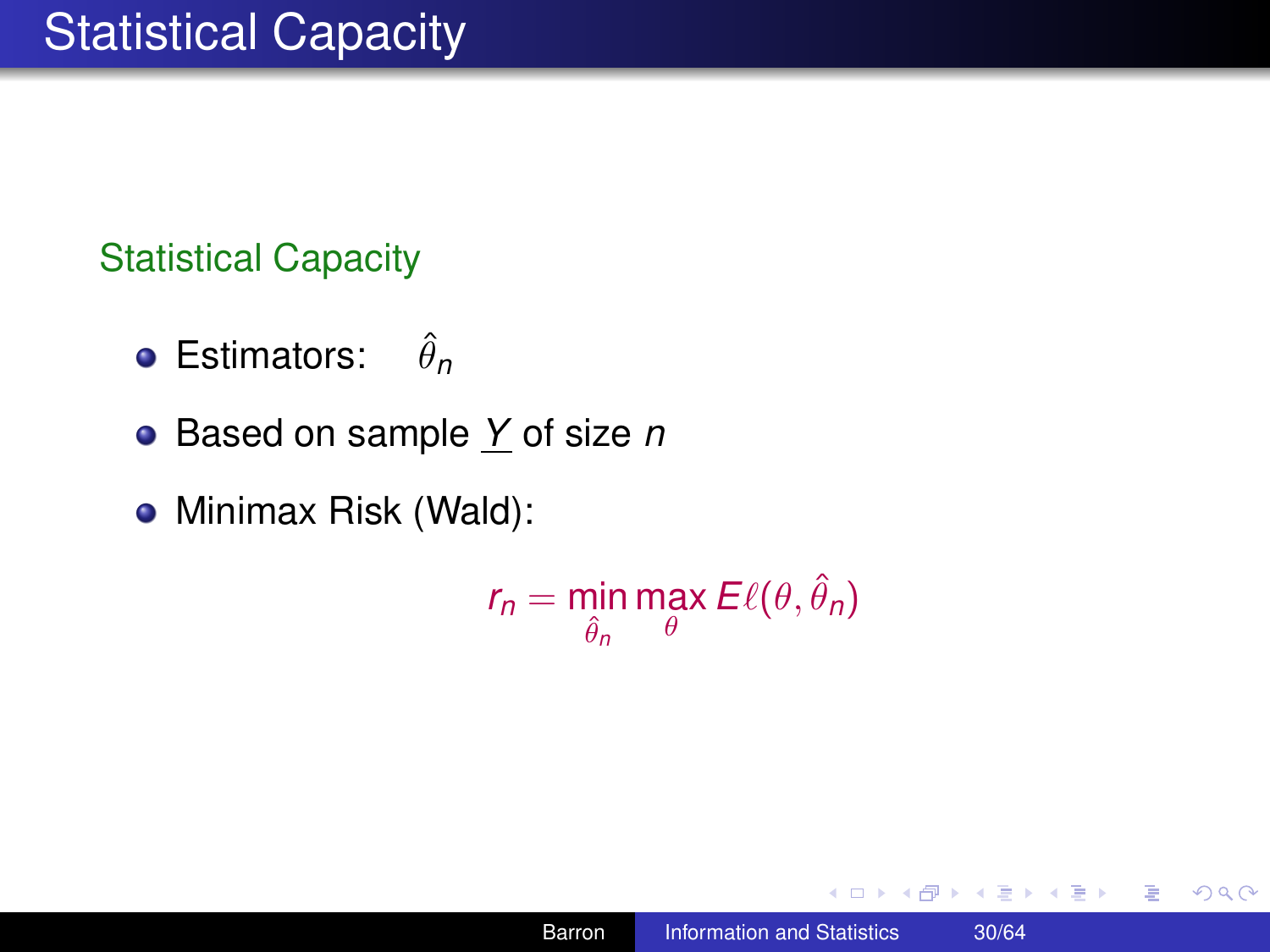#### Ingredients in Determining Minimax Rates of Statistical Risk

**• Kolmogorov Metric Entropy of** *S* ⊂ Θ:

 $H(\epsilon) = \max\{\log Card(\Theta_{\epsilon}) \ : \ d(\theta, \theta') > \epsilon \text{ for } \theta, \theta' \in \Theta_{\epsilon} \subset S\}$ 

• Loss Assumption, for  $\theta, \theta' \in S$ :

$$
\ell(\theta,\theta') \sim D(P_{Y|\theta} \| P_{Y|\theta'}) \sim d^2(\theta,\theta')
$$

イロト イ押 トイヨ トイヨ トー

ミー  $2Q$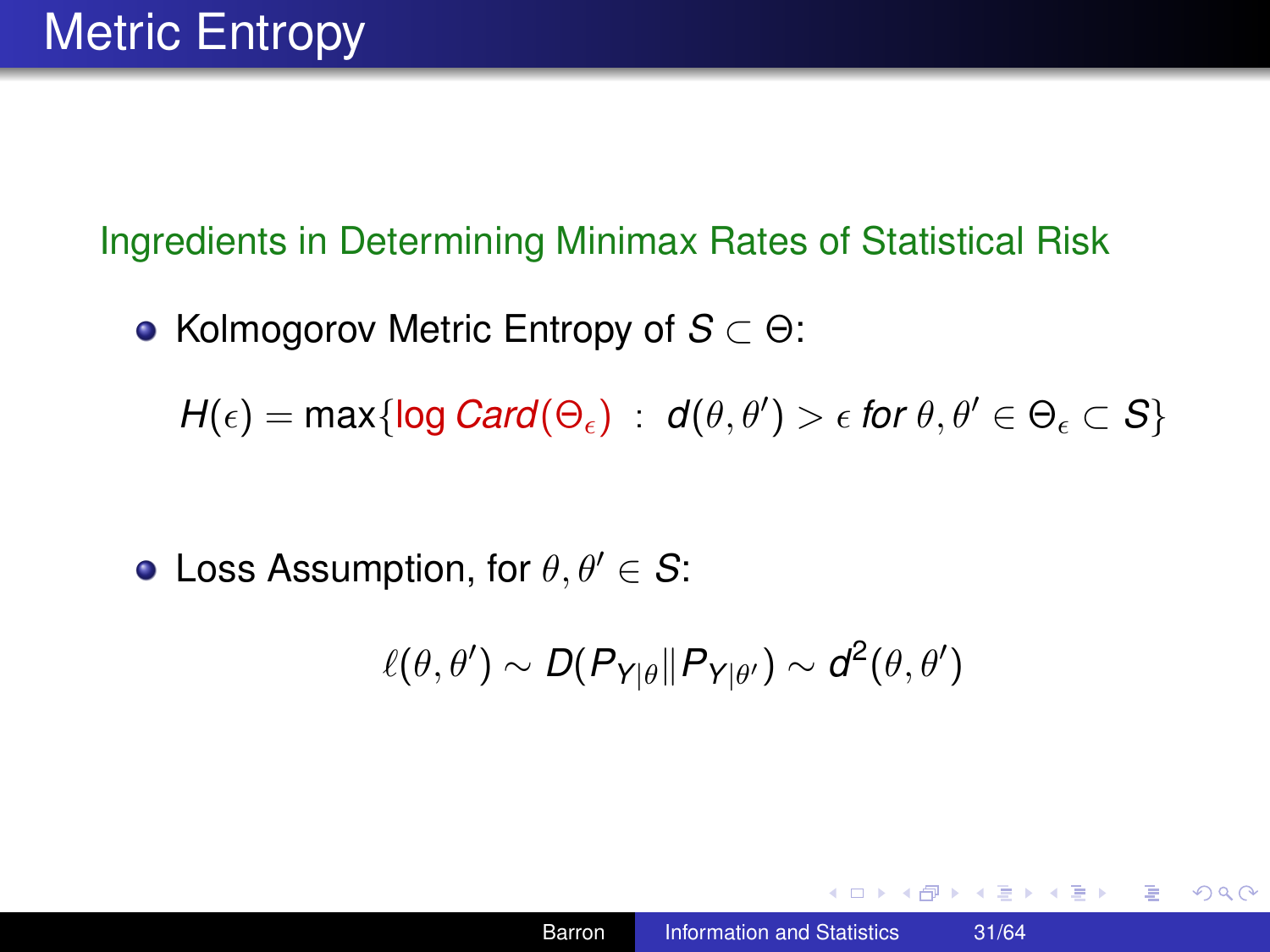#### Information-theoretic Determination of Minimax Rates

- For infinite-dimensional Θ
- With metric entropy evaluated a critical separation  $\epsilon_n$
- **Statistical Capacity Theorem** Minimax Risk ∼ Info Capacity Rate ∼ Metric Entropy rate

$$
r_n \sim \frac{C_n}{n} \sim \frac{H(\epsilon_n)}{n} \sim \epsilon_n^2
$$

(Yang 1997, Yang and B. 1999, Haussler and Opper 1997)

K 何 ▶ K ヨ ▶ K ヨ ▶ ...

э.  $\Omega$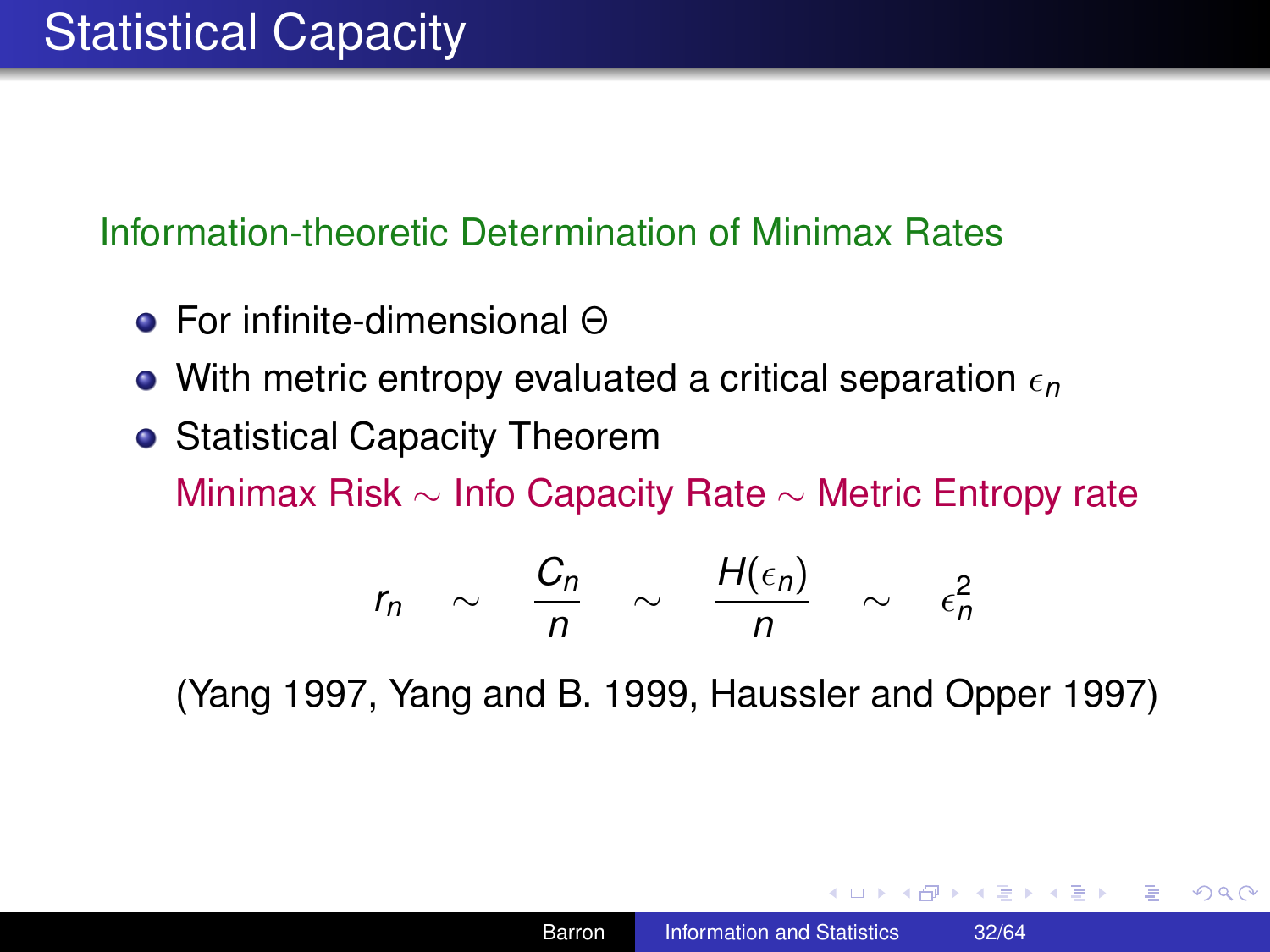# Information Thy Formulation of Statistical Principle

Minimum Description-Length (Rissanen78,83,B.85, B.&Cover 91...)

Statistical measure of complexity of *Y*

$$
L(\underline{Y}) = \min_{q} \left[ \quad \log 1/q(\underline{Y}) \quad + \quad L(q) \quad \right]
$$

bits for *Y* given  $q$  + bits for  $q$ 

- It is an information-theoretically valid codelength for *Y* for any *L*(*q*) satisfying Kraft summability  $\sum_{q} 2^{-L(q)} \leq 1$ .
- The minimization is for *q* in a family indexed by parameters  $\{p_{\theta}(\underline{Y}): \theta \in \Theta\}$  or by functions  $\{p_{f}(\underline{Y}): f \in \mathcal{F}\}$
- The estimator  $\hat{\rho}$  is then  $\rho_{\hat{\theta}}$  or  $\rho_{\hat{f}}$ .

KO KARA KE KAEK E YA GA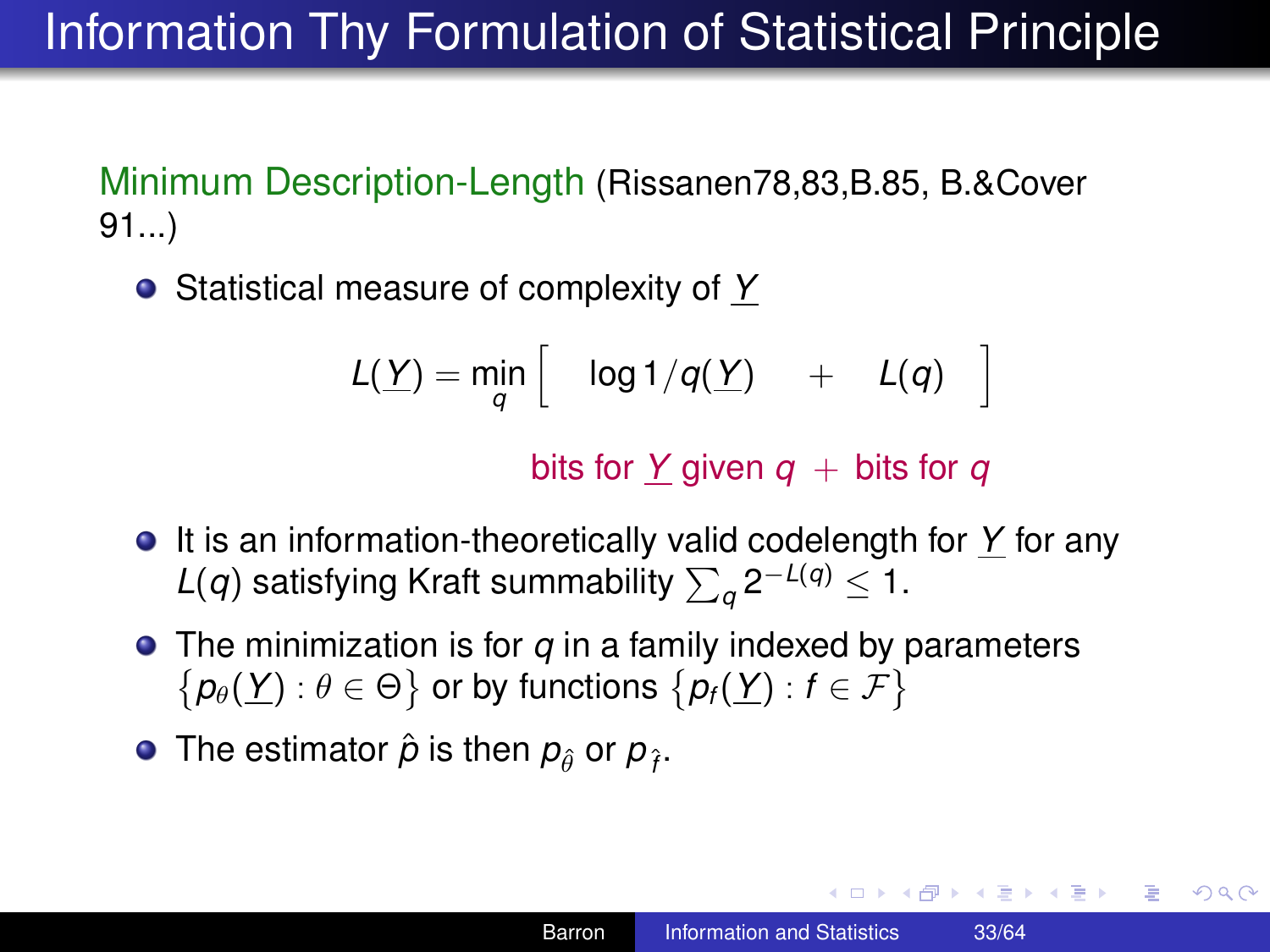- From training data *x* ⇒ estimator *p*ˆ
- Generalize to subsequent data x'
- Want log  $1/\hat{p}(\underline{x}')$  to compare favorably to log  $1/p(\underline{x}')$
- For targets p close to or in the families
- With X' expectation, loss becomes Kullback divergence
- Bhattacharyya, Hellinger, Rényi loss also relevant

K 何 ▶ K ヨ ▶ K ヨ ▶ ...

ミー  $2Q$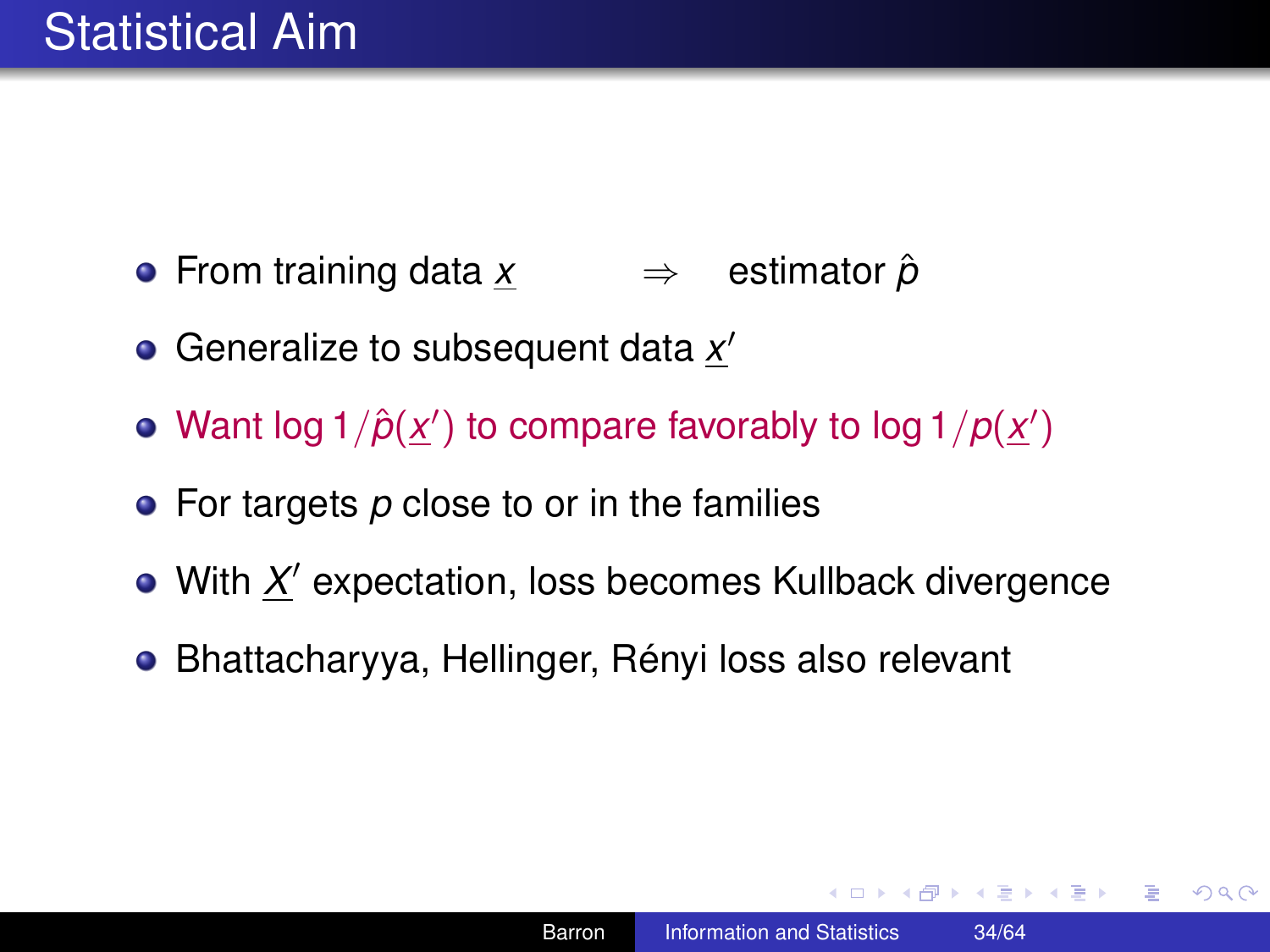

• Kullback Information-divergence:

 $D(P_{\underline{X}^{\prime}} \| Q_{\underline{X}^{\prime}}) = E\big[ \log p(\underline{X}^{\prime}) / q(\underline{X}^{\prime}) \big]$ 

Bhattacharyya, Hellinger, Rényi divergence:

$$
d^2(P_{\underline{X}'}, Q_{\underline{X}'}) = 2 \log 1 / E[q(\underline{X}')/p(\underline{X}')]^{1/2}
$$

 $\mathsf{Product}\ \mathsf{model}\ \mathsf{case}\colon D(P_{\underline{X}'}\|Q_{\underline{X}'} )=n\,D(P\|Q)$ 

$$
d^2(P_{\underline{X}'}, Q_{\underline{X}'}) = n d^2(P, Q)
$$

**•** Relationship:

 $d^2 \le D \le (2 + b) d^2$  if the log density ratio  $\le b$ .

イロト イ伊 トイヨ トイヨ トー

 $E = \Omega Q$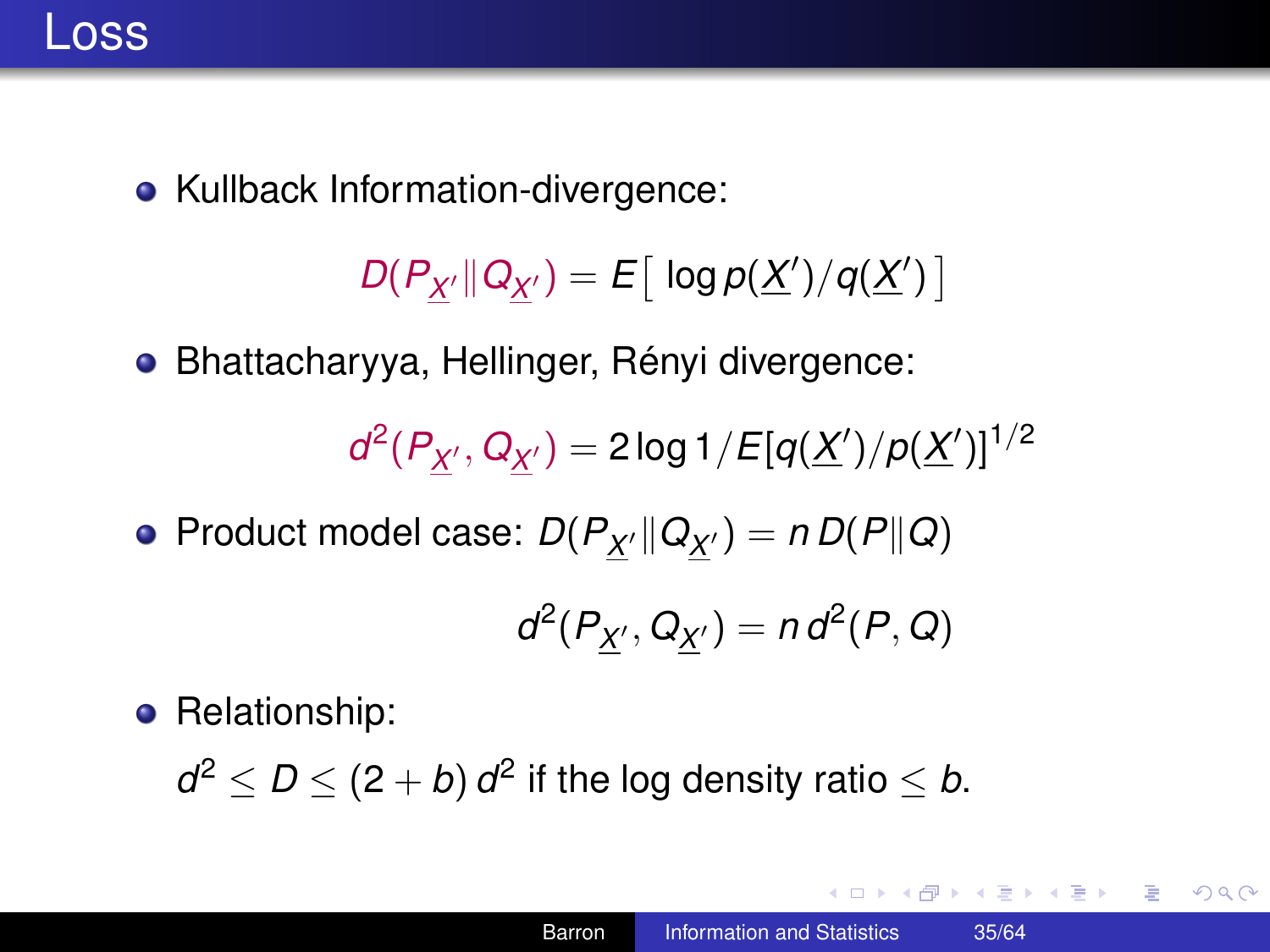• Redundancy of Two-stage Code:

$$
Red_n = \frac{1}{n} E \left\{ \min_{q} \left[ \log \frac{1}{q(\underline{Y})} + L(q) \right] - \log \frac{1}{p(\underline{Y})} \right\}
$$

• bounded by Index of Resolvability:

$$
\mathit{Res}_n(p) = \min_q \left\{ D(p||q) ~+~ \frac{L(q)}{n} \right\}
$$

• Statistical Risk Analysis in i.i.d. case with  $\mathcal{L}(q) = 2L(q)$ :

$$
E d^2(p,\hat{p}) \leq \min_q \left\{ D(p\|q) + \frac{\mathcal{L}(q)}{n} \right\}
$$

B.85, B.&Cover 91, B., Rissanen, Yu 98, Li 99, Grunwald 07

4 0 8

K 何 ▶ K ヨ ▶ K ヨ ▶ ...

B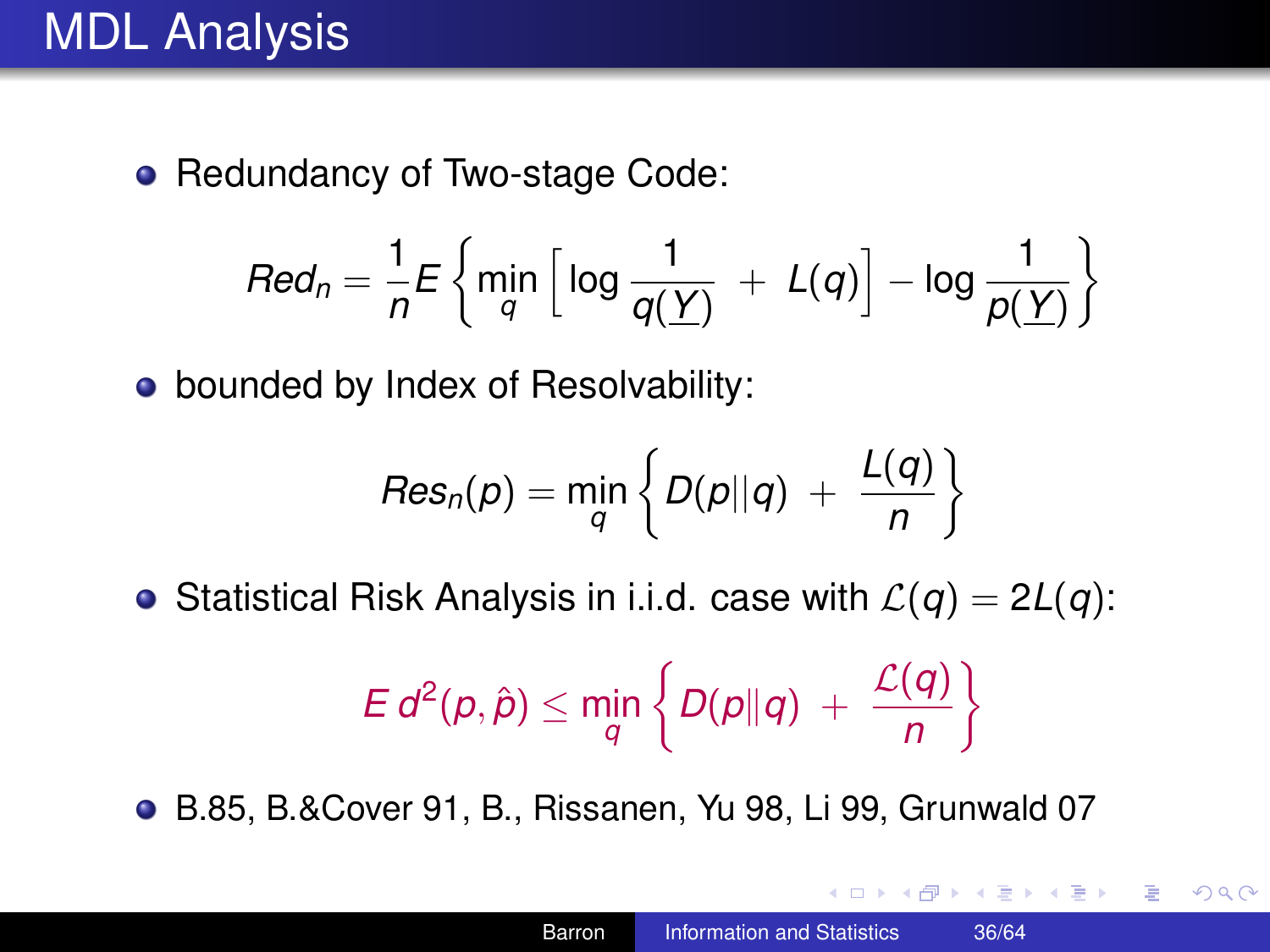### MDL Analysis: Key to risk consideration

Discrepancy between training sample and future

$$
\mathsf{Disc}(p) = \log \frac{p(\underline{Y})}{q(\underline{Y})} - \log \frac{p(\underline{Y}')}{q(\underline{Y}')}
$$

• Future term may be replaced by population counterpart

Discrepancy control: If *L*(*q*) satisfies the Kraft sum then

$$
E\left[\inf_q\left\{\mathsf{Disc}(p,q)+2L(q)\right\}\right]\geq 0
$$

**•** From which the risk bound follows:

 $Risk < Redundancy < Resolvability$ 

 $E d^2(p, \hat{p}) \leq Red_n \leq Res_n(p)$ 

K 何 ▶ K ヨ ▶ K ヨ ▶ ...

<span id="page-36-0"></span>B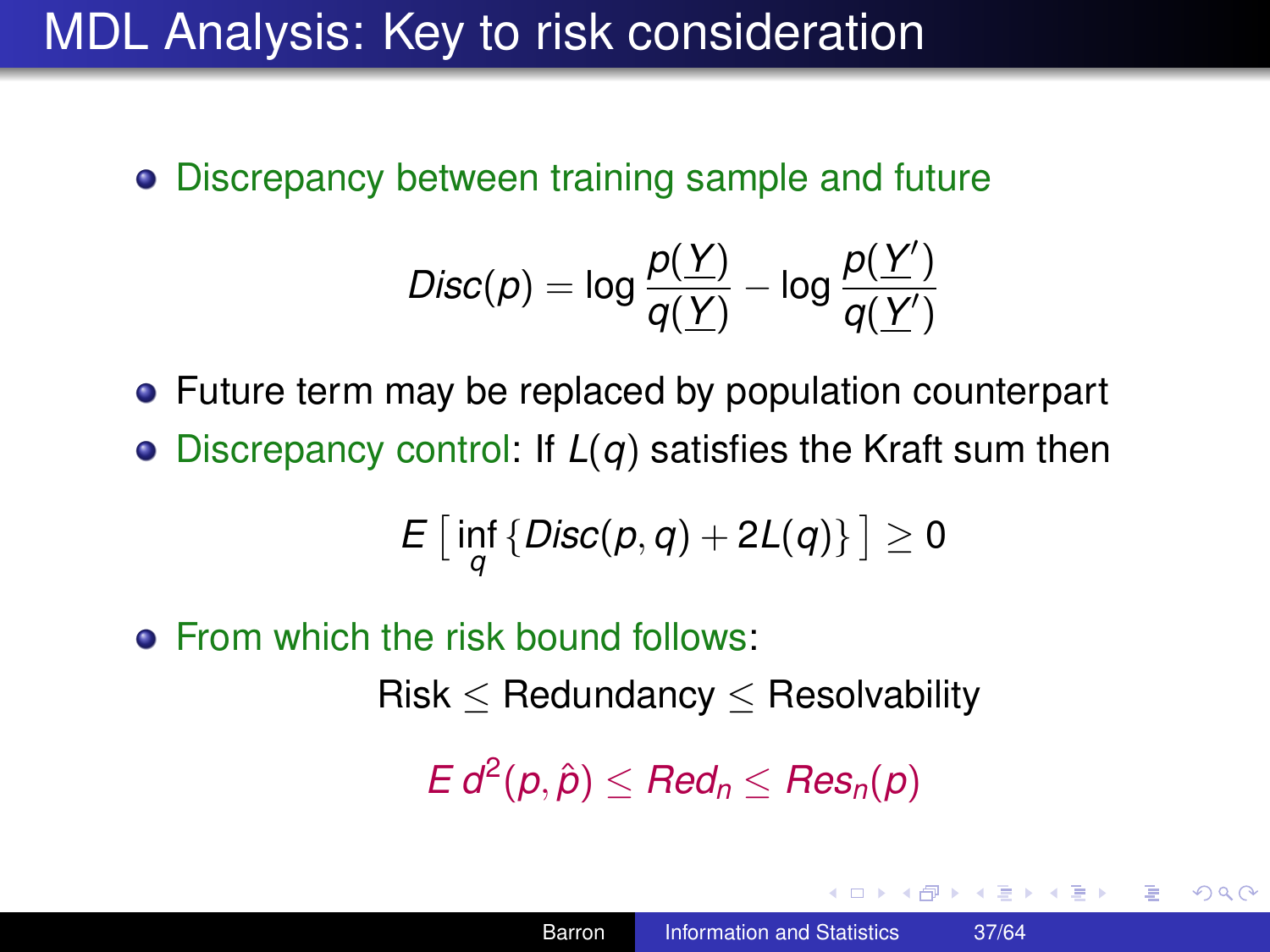# Statistically valid penalized likelihood

- Likelihood penalties arise via
	- **•** number parameters:  $pen(p_{\theta}) = \lambda \, dim(\theta)$
	- roughness penalties:  $pen(p_f) = \lambda \, \|f^s \|^2$
	- **•** coefficient penalties:  $pen(\theta) = \lambda ||\theta||_1$
	- Bayes estimators:  $pen(\theta) = log 1/w(\theta)$
	- Maximum likelihood: *pen*(θ) = *constant*
	- MDL:
- **•** Penalized likelihood:

$$
\hat{p} = \arg\min_q \left\{ \log 1/q(\underline{Y})\ +\ pen(q) \right\}
$$

Under what condition on the penalty will it be true that the sample based estimate  $\hat{p}$  has risk controlled by the population counterpart?

$$
Ed^2(p,\hat{p}) \le \inf_q \big\{ D(p\|q) \; + \; \frac{pen(q)}{n} \big\}
$$

B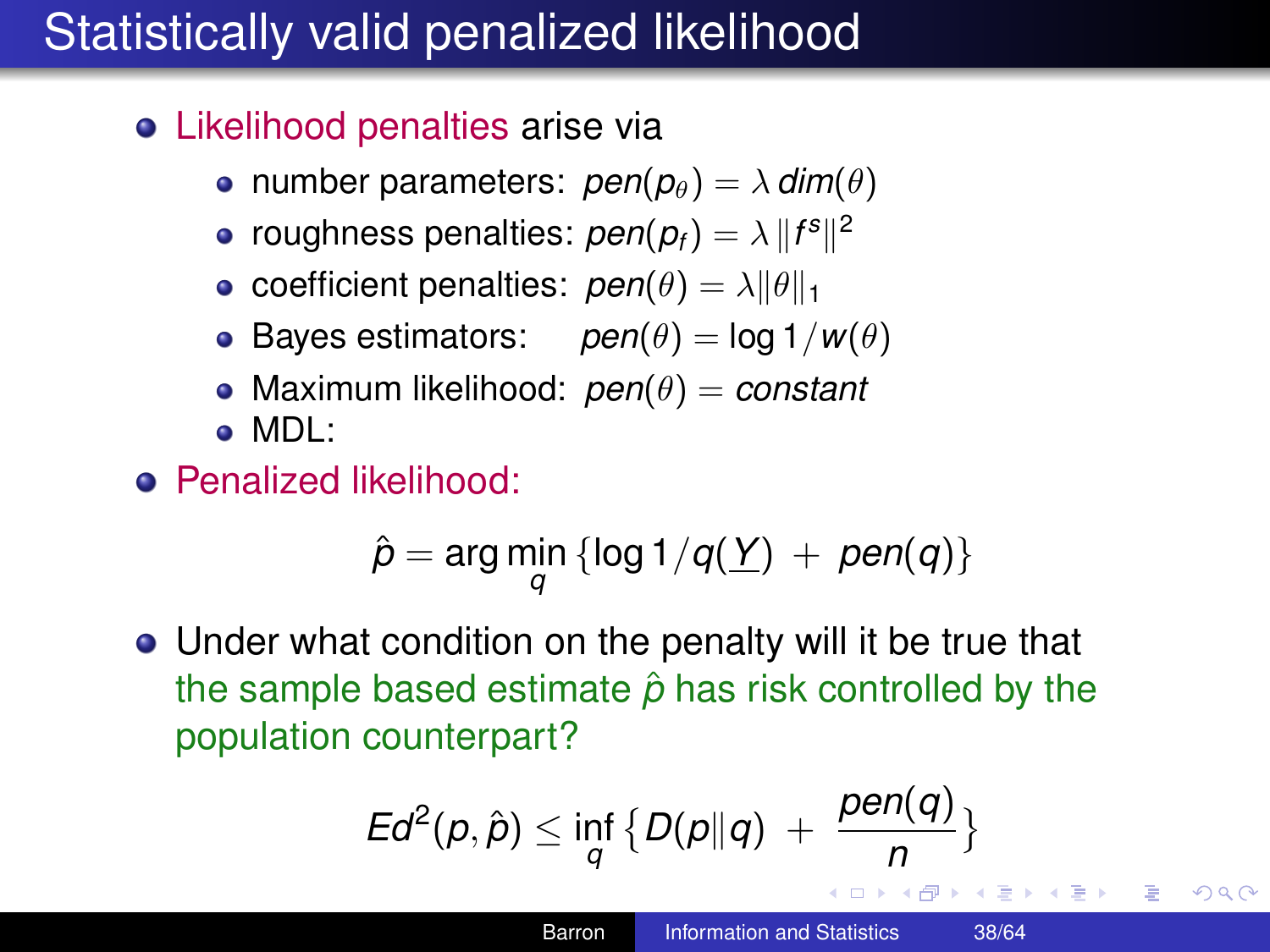### Statistically valid penalized likelihood

- Result with J. Li, C. Huang, X. Luo (Festschrift for J. Rissanen 2008)
- Penalized Likelihood:

$$
\hat{p} = \arg\min_q \left\{ \frac{1}{n} \log \frac{1}{q(\underline{Y})} + \textit{pen}_n(q) \right\}
$$

**•** Penalty condition:

$$
pen_n(q) \geq \frac{1}{n} \min_{\tilde{q}} \{ 2L(\tilde{q}) + \Delta_n(p, \tilde{q}) \}
$$

where the distortion  $\Delta_n(q, \tilde{q})$  is the difference in discrepancies at *q* and a representer  $\tilde{q}$ 

**•** Risk conclusion:

$$
Ed^2(p,\hat{q}) \le \inf_q \{D(p||q) + pen_n(q)\}\
$$

<span id="page-38-0"></span>K 何 ▶ K ヨ ▶ K ヨ ▶ ...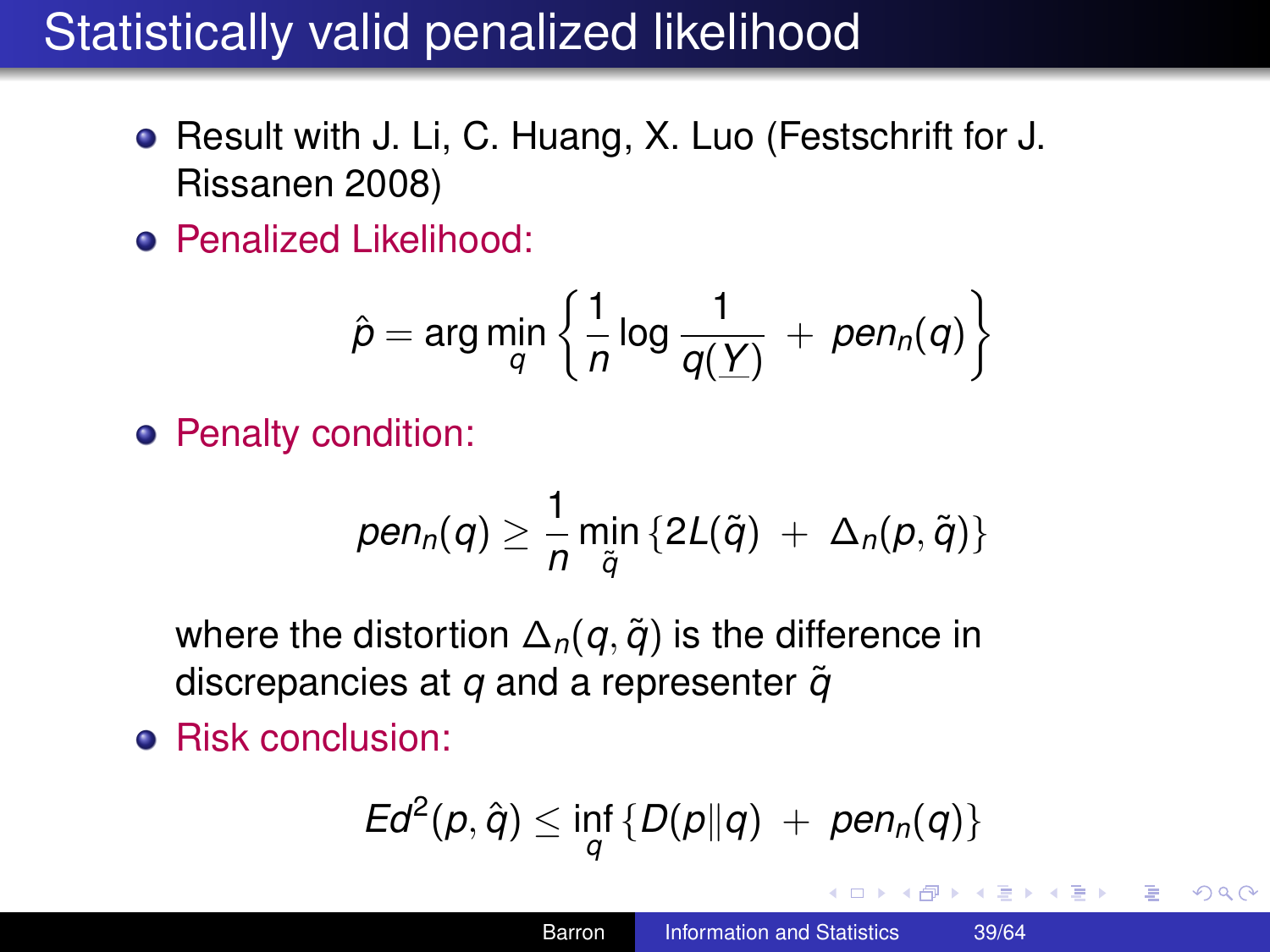### Information-theoretic valid penalties

**•** Penalized likelihood

$$
\min_{\theta \in \Theta} \left\{ \log \frac{1}{p_{\theta}(\underline{x})} \ + \ Pen(\theta) \right\}
$$

- Possibly uncountable Θ
- Valid codelength interpretation if there exists a countable  $\Theta$ and *L* satisfying Kraft such that the above is not less than

$$
\min_{\tilde{\theta}\in\tilde{\Theta}}\left\{\log\frac{1}{\rho_{\tilde{\theta}}(\underline{x})}\ +\ L(\tilde{\theta})\right\}
$$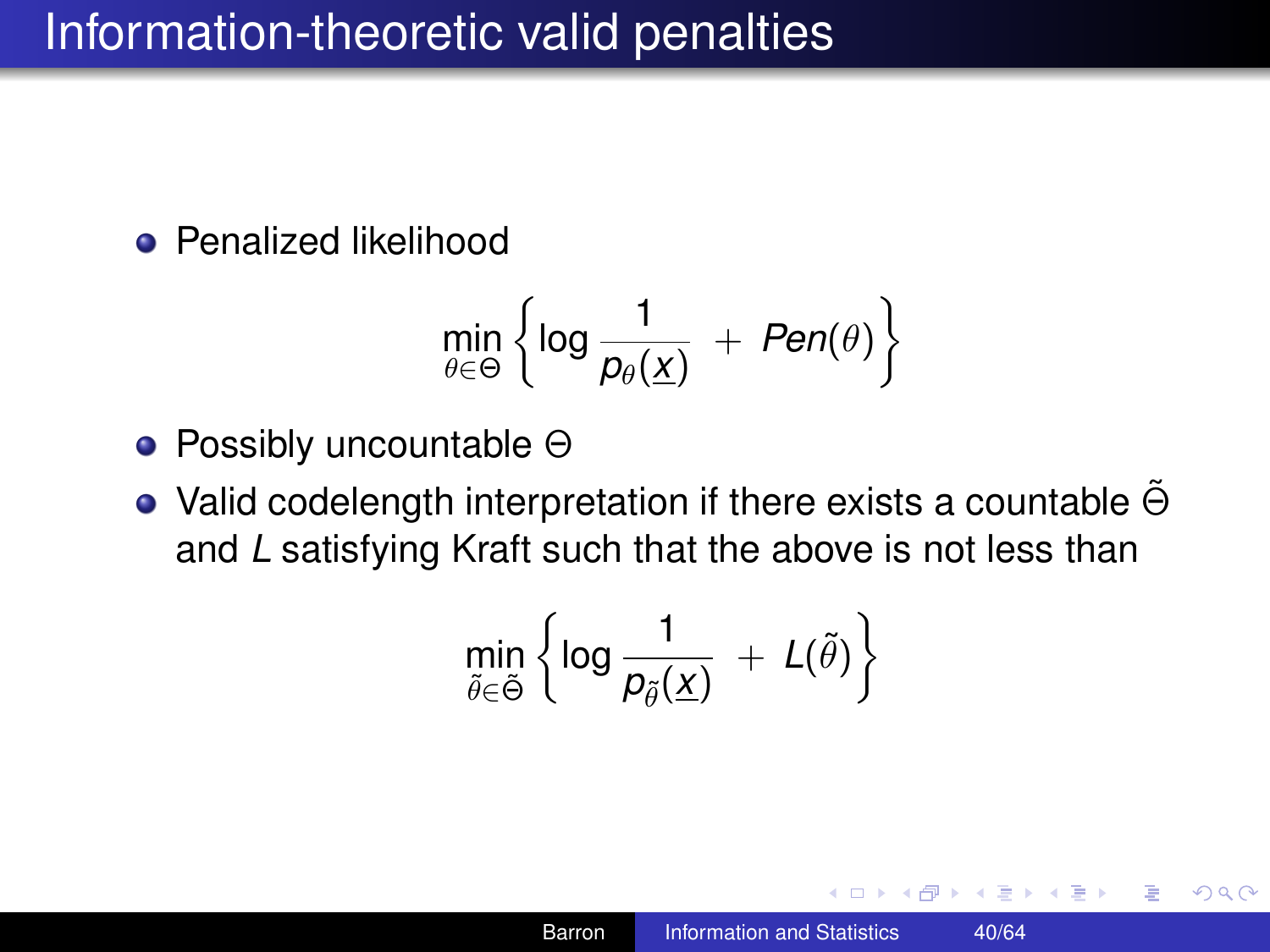### Equivalently:

Penalized likelihood with a penalty *Pen*(θ) is information-theoretically valid with uncountable  $\Theta$ , if there is a countable  $\tilde{\Theta}$  and Kraft summable  $L(\tilde{\theta})$ , such that, for every  $\theta$  in  $\Theta$ , there is a representor  $\tilde{\theta}$  in  $\tilde{\Theta}$  such that

$$
\textit{Pen}(\theta) \ \geq \ L(\tilde{\theta}) + \log \frac{p_{\theta}(\underline{x})}{p_{\tilde{\theta}}(\underline{x})}
$$

• This is the link between uncountable and countable cases

 $290$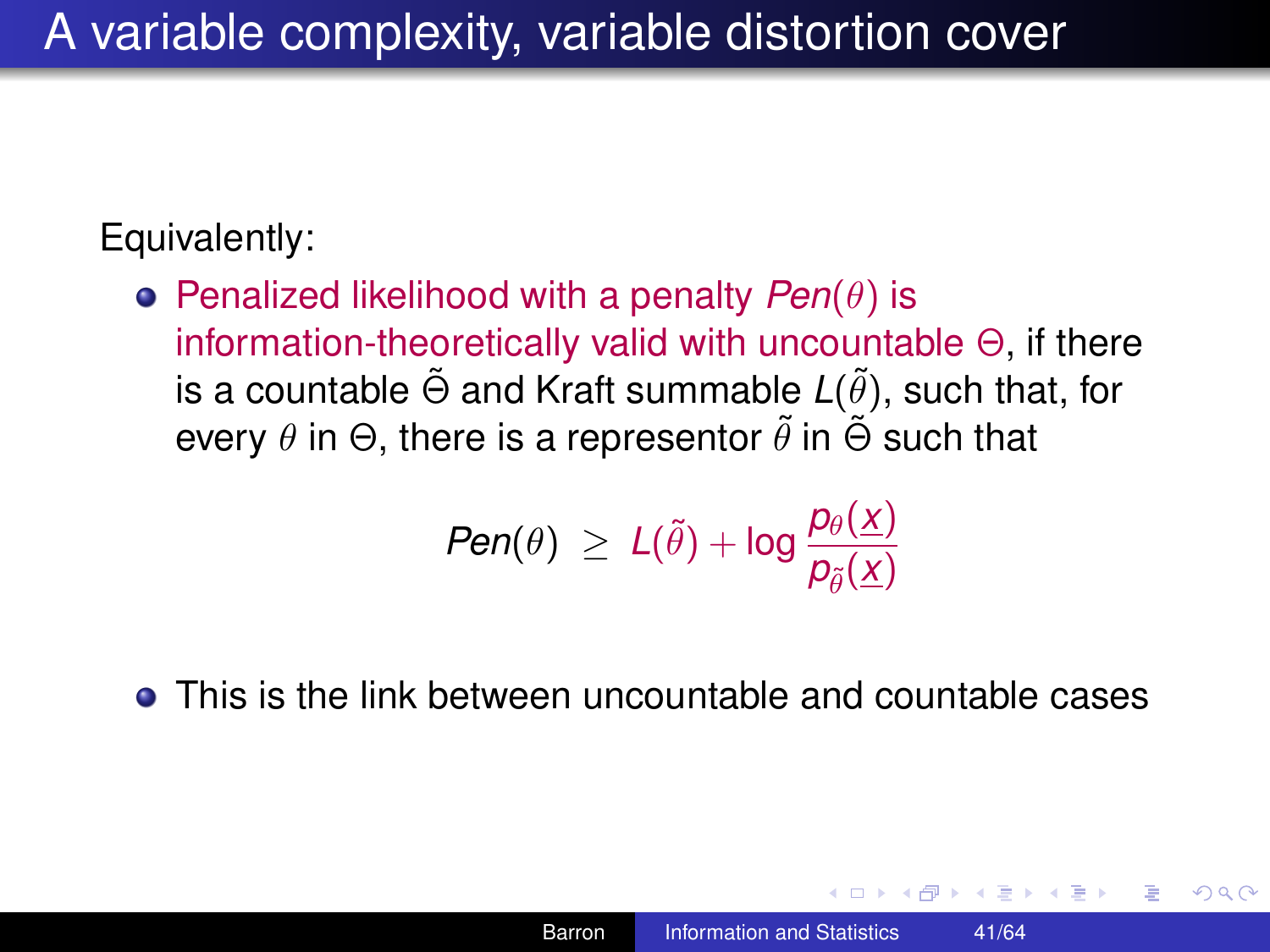### Statistical-Risk Valid Penalty

**•** For an uncountable  $\Theta$  and a penalty  $\text{Pen}(\theta)$ ,  $\theta \in \Theta$ , suppose there is a countable  $\tilde{\Theta}$  and  $\mathcal{L}(\tilde{\theta}) = 2L(\tilde{\theta})$ where  $L(\tilde{\theta})$  satisfies Kraft, such that, for all  $\underline{x}, \theta^*,$ 

$$
\min_{\theta \in \Theta} \left\{ \left[ \log \frac{p_{\theta^*}(\underline{x})}{p_{\theta}(\underline{x})} - d_n^2(\theta^*, \theta) \right] + Pen(\theta) \right\}
$$
\n
$$
\geq \min_{\tilde{\theta} \in \tilde{\Theta}} \left\{ \left[ \log \frac{p_{\theta^*}(\underline{x})}{p_{\tilde{\theta}}(\underline{x})} - d_n^2(\theta^*, \tilde{\theta}) \right] + \mathcal{L}(\tilde{\theta}) \right\}
$$

- Proof of the risk conclusion: The second expression has expectation  $\geq 0$ , so the first expression does too.
- B., Li,& Luo (Rissanen Festschrift 2008, Proc. Porto Info Theory Workshop 2008)

**K ロ ト K 何 ト K ヨ ト K ヨ ト**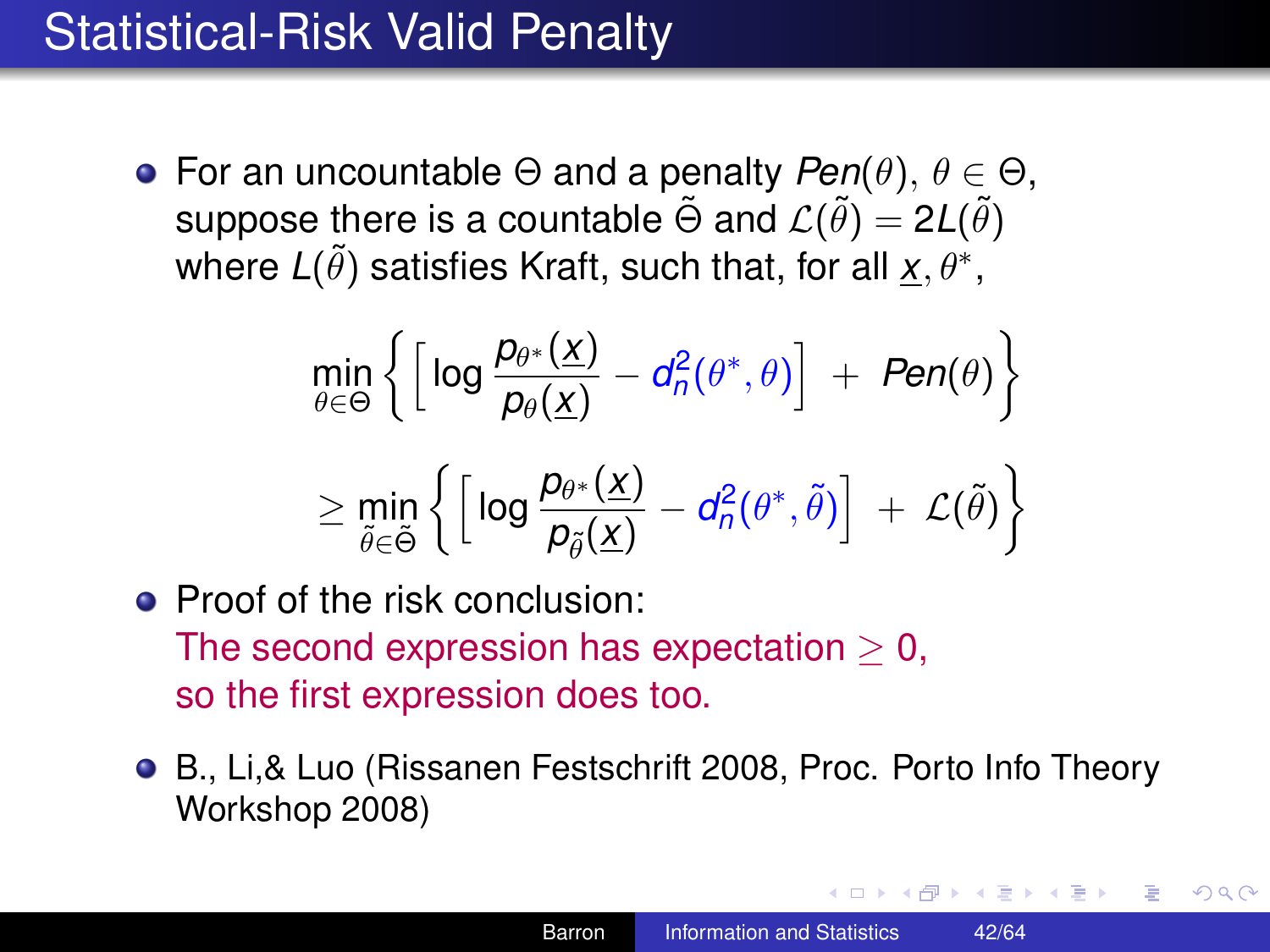# $\ell_1$  Penalties are codelength and risk valid

Regression Setting: Linear Span of a Dictionary

- $\bullet$  G is a dictionary of candidate basis functions E.g. wavelets, splines, polynomials, trigonometric terms, sigmoids, explanatory variables and their interactions
- Candidate functions in the linear span  $f_{\theta}(x) = \sum_{\mathcal{g} \in \mathcal{G}} \theta_{\mathcal{g}} \, \mathcal{g}(x)$
- weighted  $\ell_1$  norm of coefficients  $\|\theta\|_1 = \sum_g a_g |\theta_g|$
- weights  $a_{g} = \|g\|_{\textit{n}}$  where  $\|g\|_{\textit{n}}^2 = \frac{1}{\textit{n}}$  $\frac{1}{n}\sum_{i=1}^{n}g^{2}(x_{i})$
- $\mathsf{Regression}\; p_{\theta}(\mathsf{y}|\mathsf{x}) = \mathsf{Normal}(f_{\theta}(\mathsf{x}), \sigma^2)$
- $\bullet$   $\ell_1$  Penalty (Lasso, Basis Pursuit)

 $pen(\theta) = \lambda ||\theta||_1$ 

イロト イ伊 トイヨ トイヨ トー

語り  $200$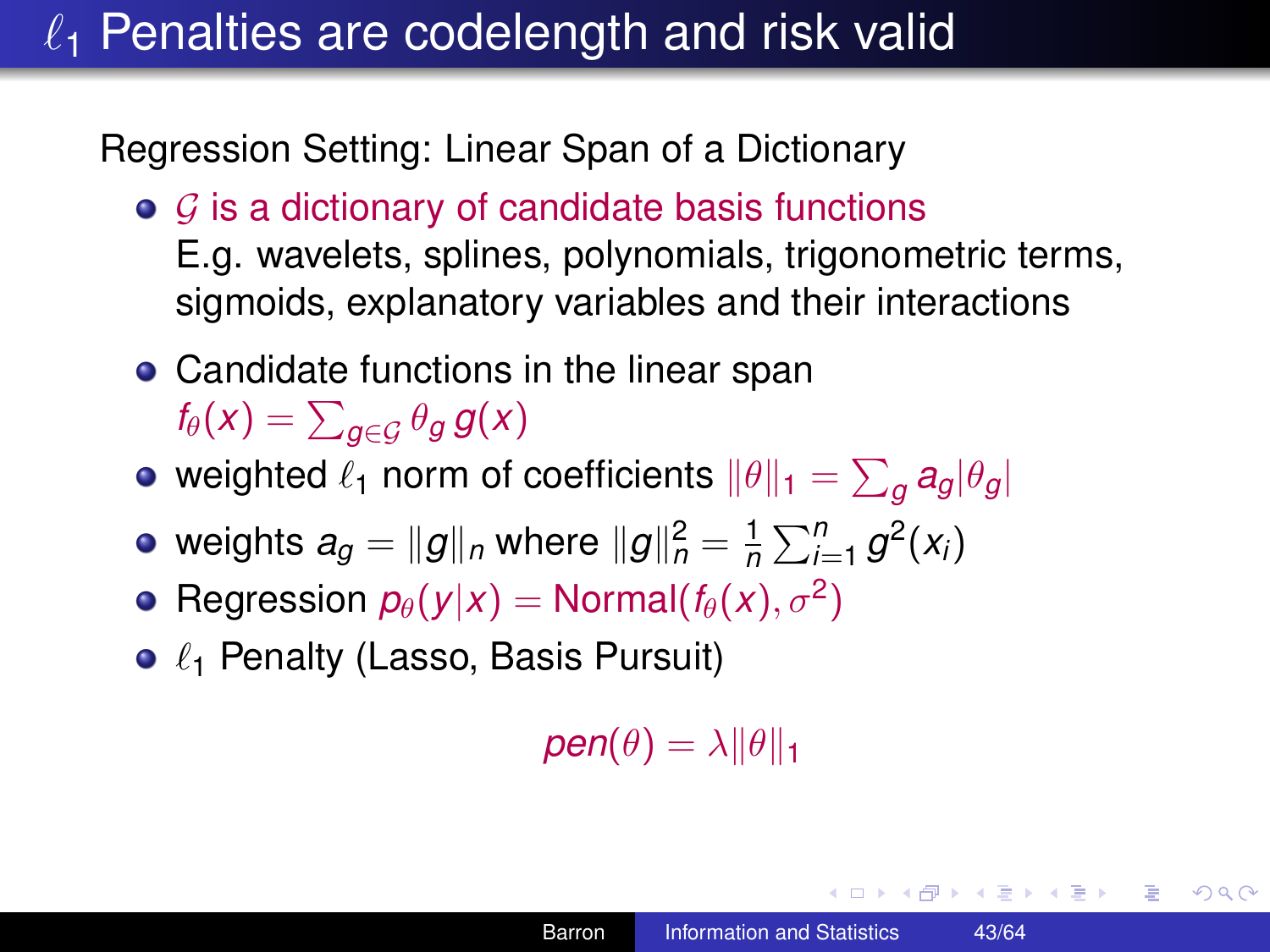### Regression with  $\ell_1$  penalty

 $\bullet$   $\ell_1$  penalized log-density estimation, i.i.d. case

$$
\hat{\theta} = \operatorname{argmin}_{\theta} \left\{ \frac{1}{n} \log \frac{1}{p_{f_{\theta}}(\underline{x})} + \lambda_n ||\theta||_1 \right\}
$$

• Regression with Gaussian model

$$
\min_{\theta} \left\{ \frac{1}{2\sigma^2} \frac{1}{n} \sum_{i=1}^n (Y_i - f_{\theta}(x_i))^2 + \frac{1}{2} \log 2\pi \sigma^2 + \frac{\lambda_n}{\sigma} \|\theta\|_1 \right\}
$$

Codelength Valid and Risk Valid for

$$
\lambda_n \geq \sqrt{\frac{2\log(2p)}{n}} \quad \text{with } p = \text{Card}(\mathcal{G})
$$

4 重っ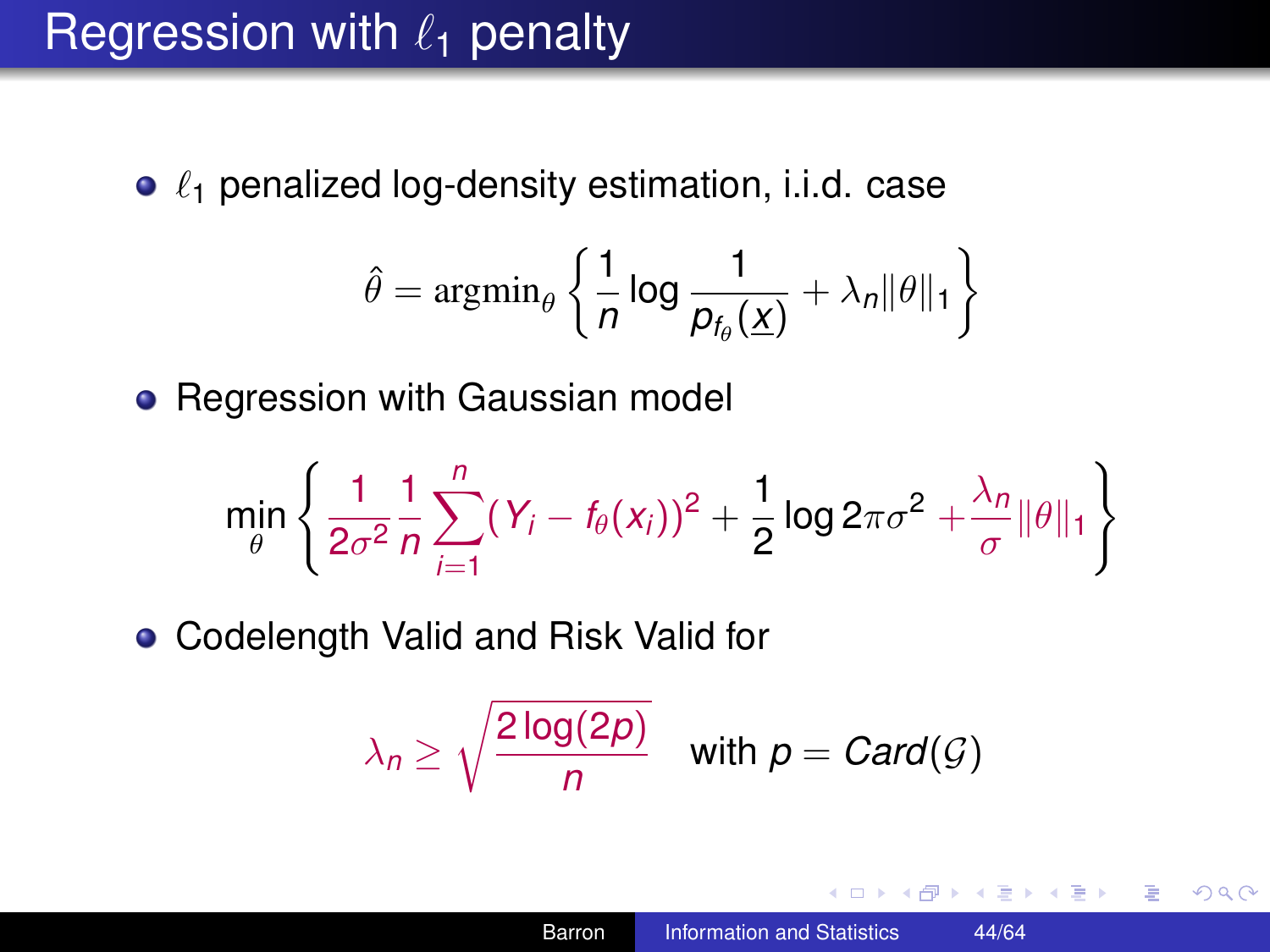### Adaptive risk bound specialized to regression

Again for fixed design and  $\lambda_n = \sqrt{\frac{2 \log 2p}{n}}$ *n* , multiplying through by 4 $\sigma^2$ ,

$$
E||f^* - f_{\hat{\theta}}||_n^2 \le \inf_{\theta} \left\{2||f^* - f_{\theta}||_n^2 + 4\sigma\lambda_n||\theta||_1\right\}
$$

- In particular for all targets  $f^* = f_{\theta^*}$  with finite  $\|\theta^*\|$  the risk bound 4 $\sigma \lambda_{n}\|\theta^*\|$  is of order  $\sqrt{\frac{\log M}{n}}$ *n*
- 0 Details in Barron, Luo (proceedings Workshop on Information Theory Methods in Science & Eng. 2008), Tampere, Finland

**K ロ ▶ K 何 ▶ K ヨ ▶ K ヨ ▶** 

÷.  $200$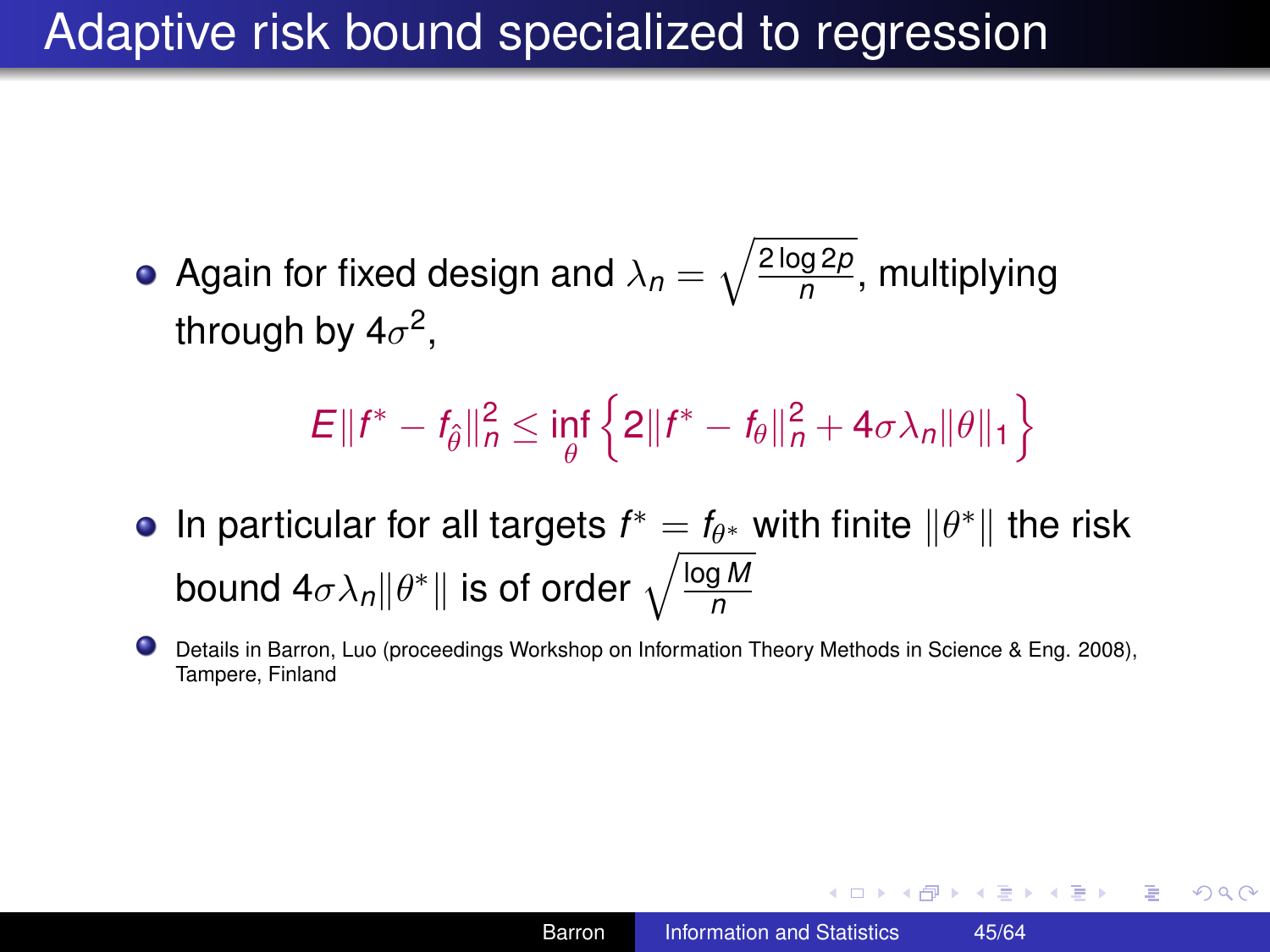• The variable complexity cover property is demonstrated by choosing the representer  $\tilde{f}$  of  $f_{\theta}$  of the form

$$
\tilde{f}(x) = \frac{v}{m} \sum_{k=1}^{m} g_k(x)
$$

•  $q_1, \ldots, q_m$  picked at random from  $G$ , independently, where  $q$ arises with probability proportional to  $|\theta_{q}|$ 

 $\langle \oplus \rangle$  >  $\langle \oplus \rangle$  >  $\langle \oplus \rangle$ 

B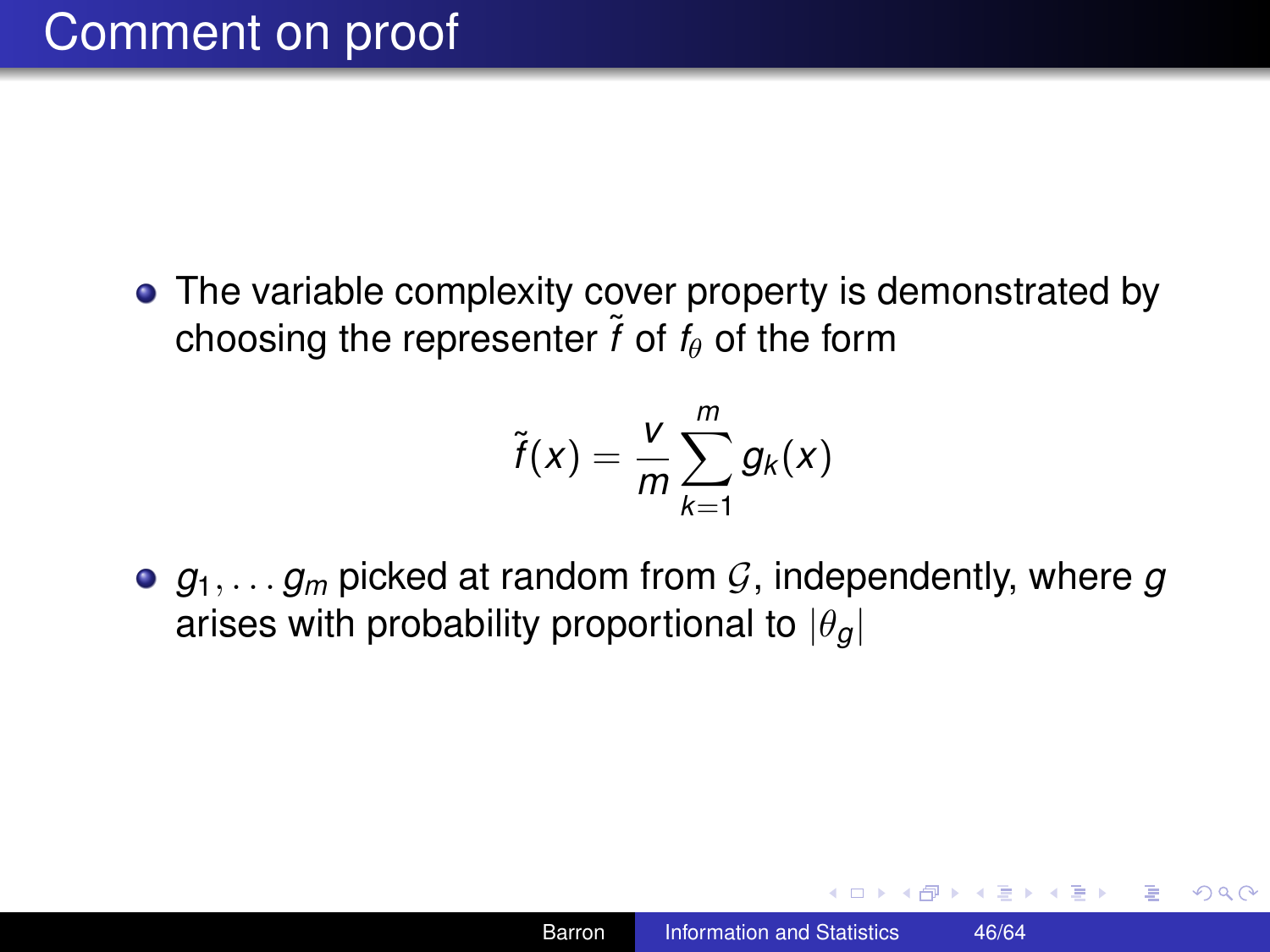# Practical Communication by Regression

Achieving Shannon Capacity: (with A. Joseph, S. Cho)

- Gaussian Channel with Power Constraints
- History of Methods
- Communication by Regression
- Sparse Superposition Coding
- Adaptive Successive Decoding
- Rate, Reliability, and Computational Complexity

K 何 ▶ K ヨ ▶ K ヨ ▶ ...

<span id="page-46-0"></span>ミー  $2Q$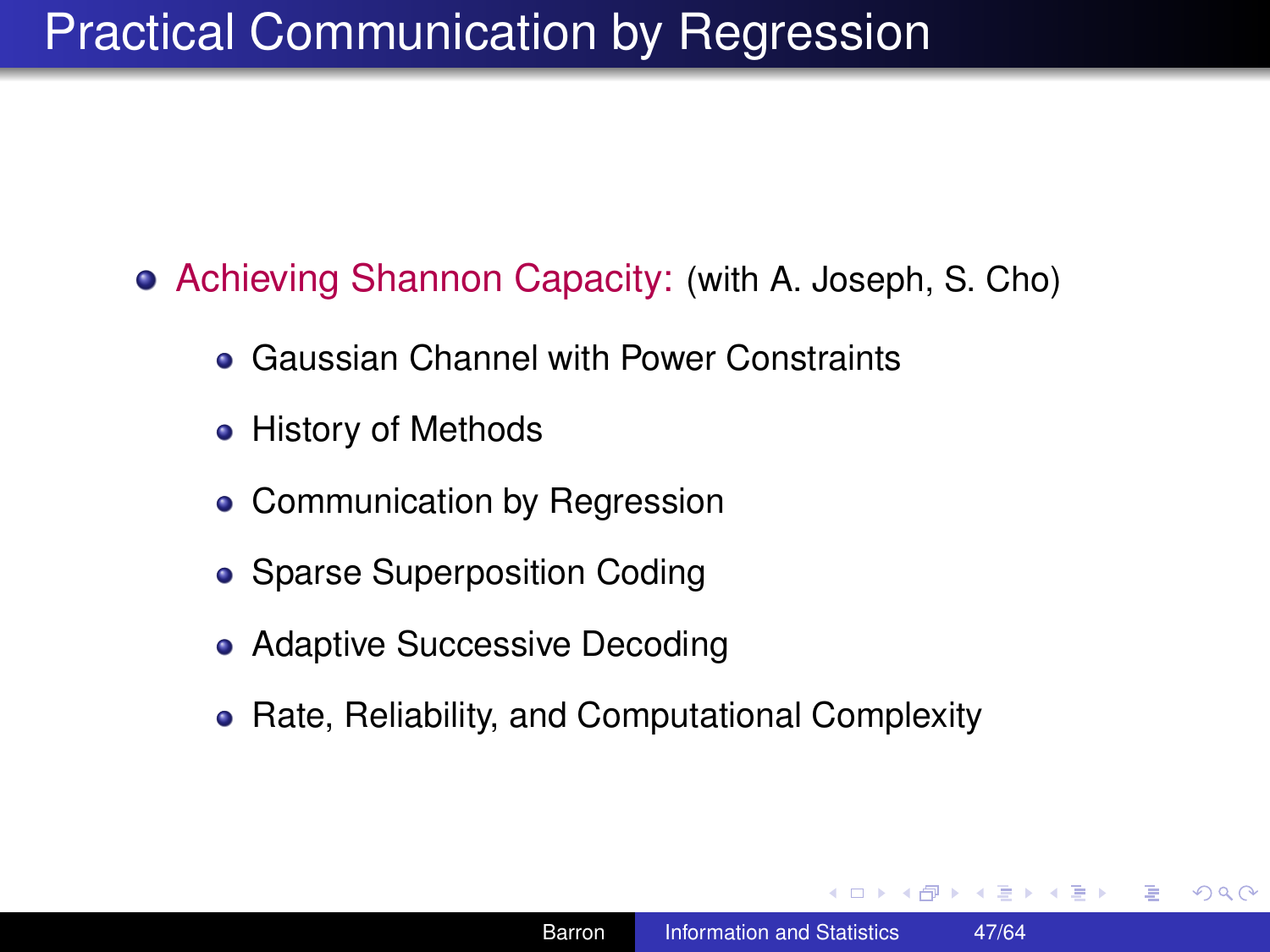# Shannon Formulation

\n- Input bits: 
$$
u = (u_1, u_2, \ldots, u_K)
$$
\n- Encoded:  $x = (x_1, x_2, \ldots, x_n)$
\n- Channel:  $p(y|x)$
\n- Received:  $y = (y_1, y_2, \ldots, y_n)$
\n- Decoded:  $\hat{u} = (\hat{u}_1, \hat{u}_2, \ldots, \hat{u}_K)$
\n- Rate:  $R = \frac{K}{n}$  Capacity  $C = \max I(X)$
\n- Reliability: What small Prob $\{\hat{u} \neq u\}$  and small Prob $\{Fraction \, mistakes \geq \alpha\}$
\n

<span id="page-47-0"></span>重。  $299$ 

 $max I(X; Y)$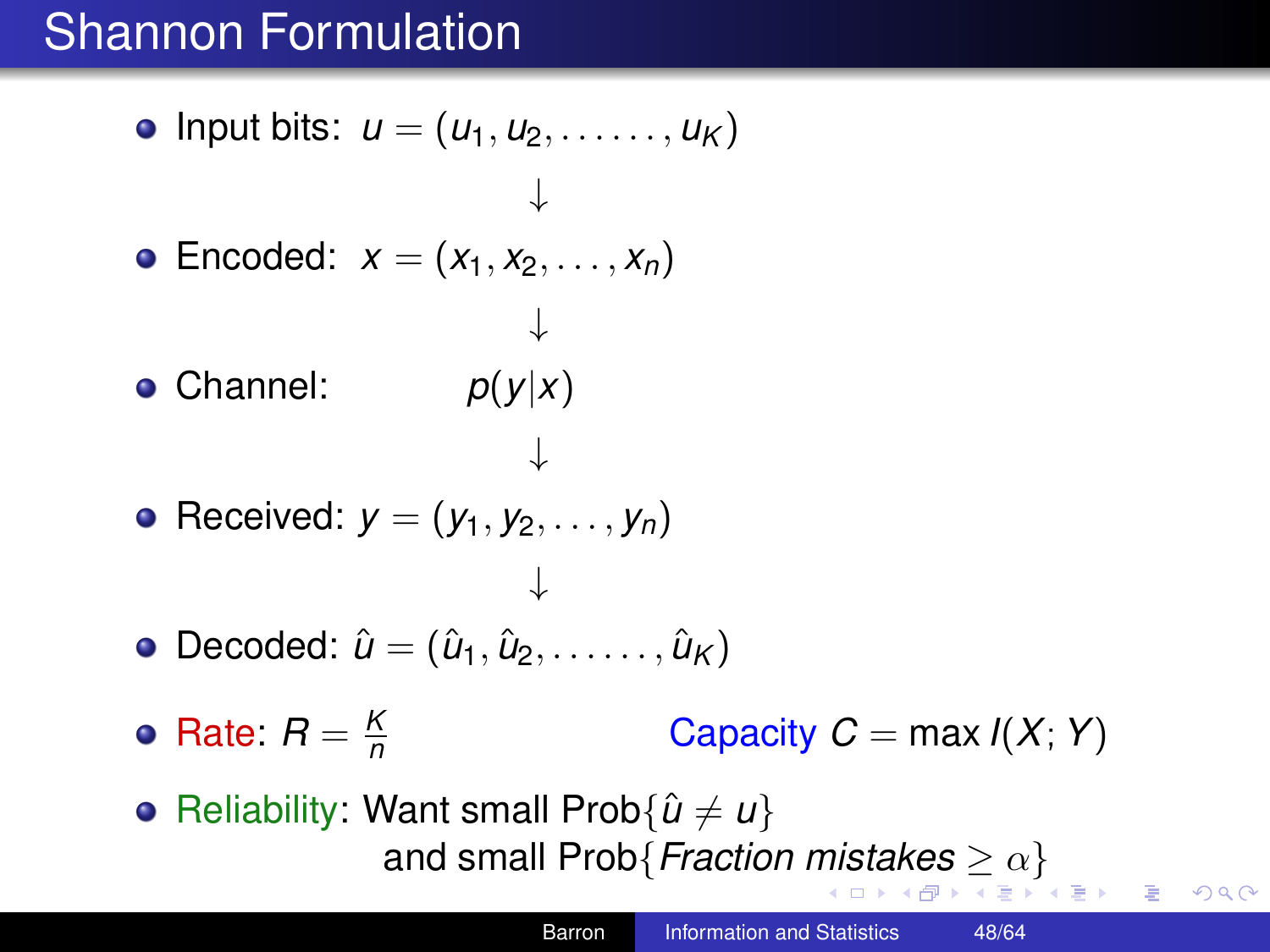# Gaussian Noise Channel

\n- \n • Input bits: \n 
$$
u = (u_1, u_2, \ldots, u_K)
$$
\n $\downarrow$ \n
\n- \n •  $E(\text{mod} \cdot \mathbf{x}) = (x_1, x_2, \ldots, x_n)$ \n $\downarrow$ \n
\n- \n •  $p(y|x)$ \n $y = x + \varepsilon \quad \varepsilon \sim N(0, \sigma^2 I)$ \n $\downarrow$ \n
\n- \n •  $E(\text{mod} \cdot \mathbf{x}) = (y_1, y_2, \ldots, y_n)$ \n $\downarrow$ \n
\n- \n •  $D = \text{mod} \cdot \hat{u} = (u_1, u_2, \ldots, u_K)$ \n
\n- \n •  $E(\text{mod} \cdot \mathbf{x}) = \frac{k}{n}$ \n $E(\text{mod} \cdot \mathbf{x}) = \frac{k}{n}$ \n
\n- \n •  $E(\text{mod} \cdot \mathbf{x}) = \frac{k}{n}$ \n $E(\text{mod} \cdot \mathbf{x}) = \frac{k}{n}$ \n $E(\text{mod} \cdot \mathbf{x}) = \frac{k}{n}$ \n $E(\text{mod} \cdot \mathbf{x}) = \frac{k}{n}$ \n $E(\text{mod} \cdot \mathbf{x}) = \frac{k}{n}$ \n $E(\text{mod} \cdot \mathbf{x}) = \frac{k}{n}$ \n $E(\text{mod} \cdot \mathbf{x}) = \frac{k}{n}$ \n $E(\text{mod} \cdot \mathbf{x}) = \frac{k}{n}$ \n $E(\text{mod} \cdot \mathbf{x}) = \frac{k}{n}$ \n $E(\text{mod} \cdot \mathbf{x}) = \frac{k}{n}$ \n $E(\text{mod} \cdot \mathbf{x}) = \frac{k}{n}$ \n $E(\text{mod} \cdot \mathbf{x}) = \frac{k}{n}$ \n $E(\text{mod} \cdot \mathbf{x}) = \frac{k}{n}$ \n $E(\text{mod} \cdot \mathbf{x}) = \$

<span id="page-48-0"></span> $299$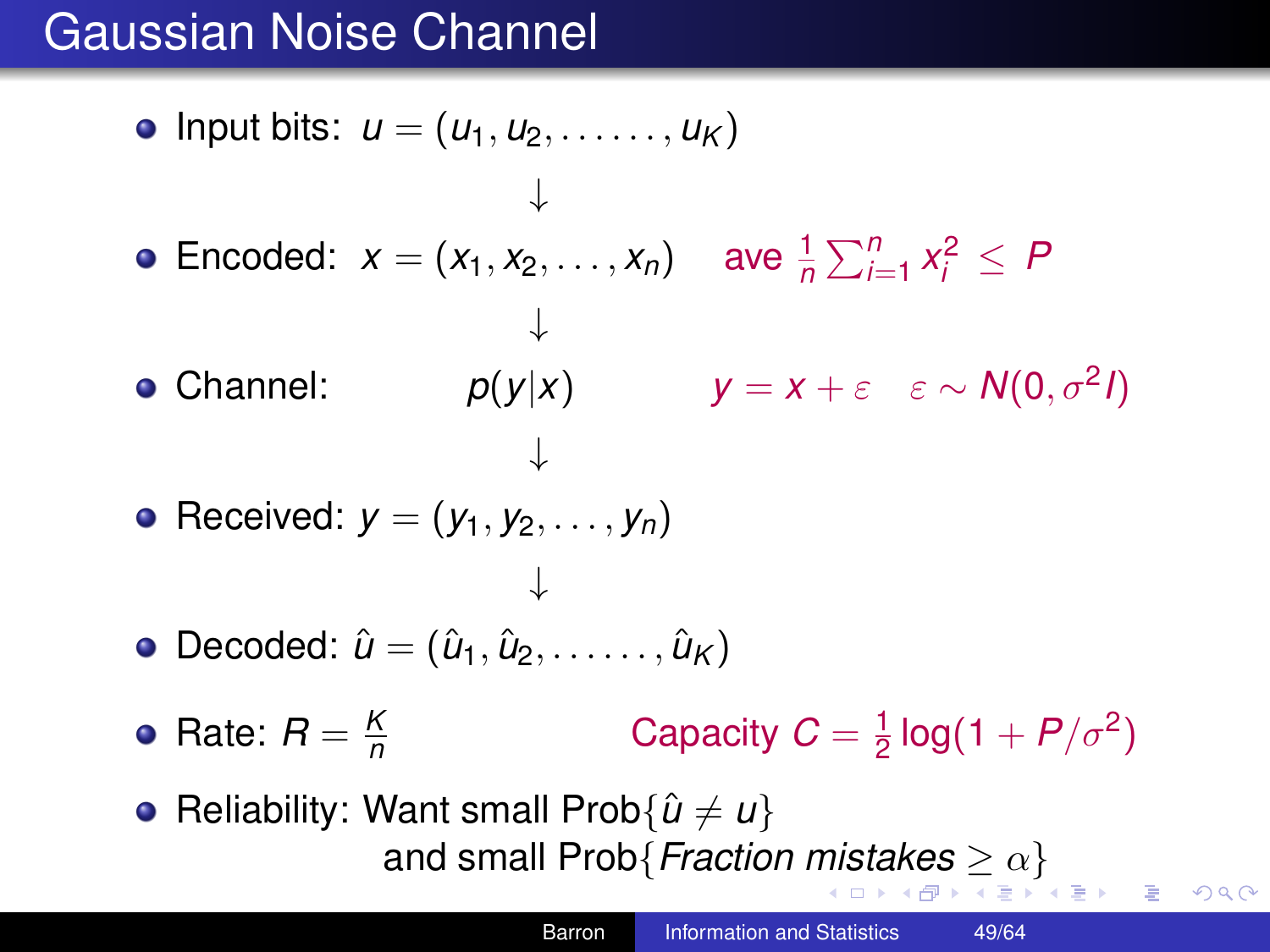# Shannon Theory meets Coding Practice

- The Gaussian noise channel is the basic model for
	- **•** wireless communication
		- radio, cell phones, television, satellite, space
	- o wired communication

internet, telephone, cable

- **•** Forney and Ungerboeck 1998 review
	- modulation, coding, and shaping for the Gaussian channel
- Richardson and Urbanke 2008 cover much of the state of the art in the analysis of coding
	- There are fast encoding and decoding algorithms, with empirically good performance for LDPC and turbo codes
	- Some tools for their theoretical analysis, but obstacles remain for mathematical proof of these schemes achieving rates up to capacity for the Gaussian channel
- Arikan 2009, Arikan and Teletar 2009 polar codes
	- Adapting polar codes to Gaussian channel (Abbe and B. 2011)
- Method here is different. Prior knowledge of the above is not necessary to follow what we pres[ent](#page-48-0).

<span id="page-49-0"></span> $298$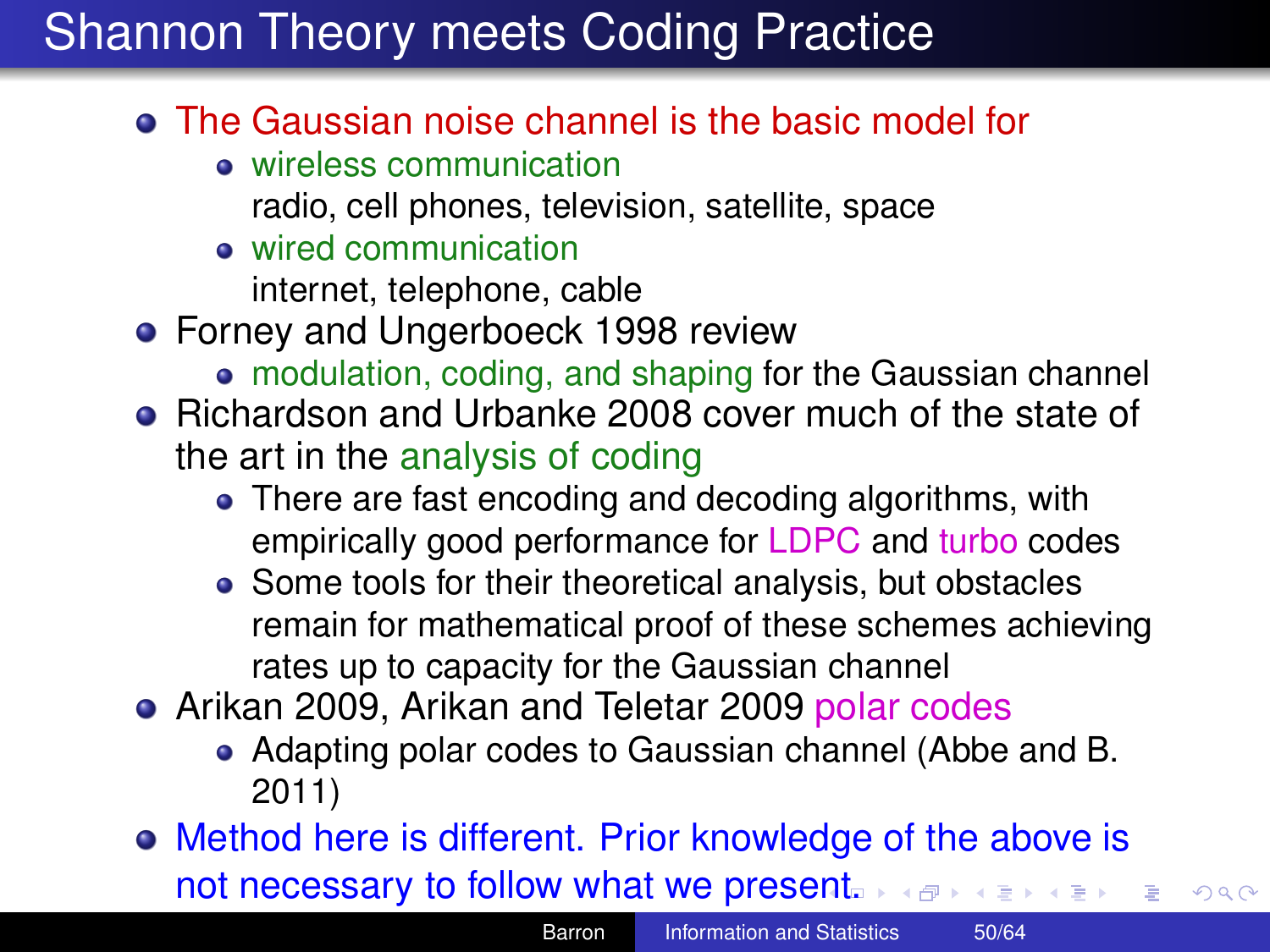- $\bullet$  lnput bits:  $u = (u_1, \ldots, u_K)$
- Coefficients:  $\beta = (00 * 000000000 * 00...0 * 000000)^T$
- Sparsity: *L* entries non-zero out of *N*
- Matrix: *X*, *n* by *N*, all entries indep Normal(0, 1)
- Codeword: *X*β, superposition of a subset of columns
- **Receive:**  $y = X\beta + \varepsilon$ , a statistical linear model
- Decode: βˆ and *u*ˆ from *X*,*y*

 $\left\{ \left\vert \left\{ \mathbf{P}\right\} \right\vert \times \left\{ \left\vert \mathbf{P}\right\vert \right\} \right\}$  and  $\left\{ \left\vert \mathbf{P}\right\vert \right\}$ 

÷.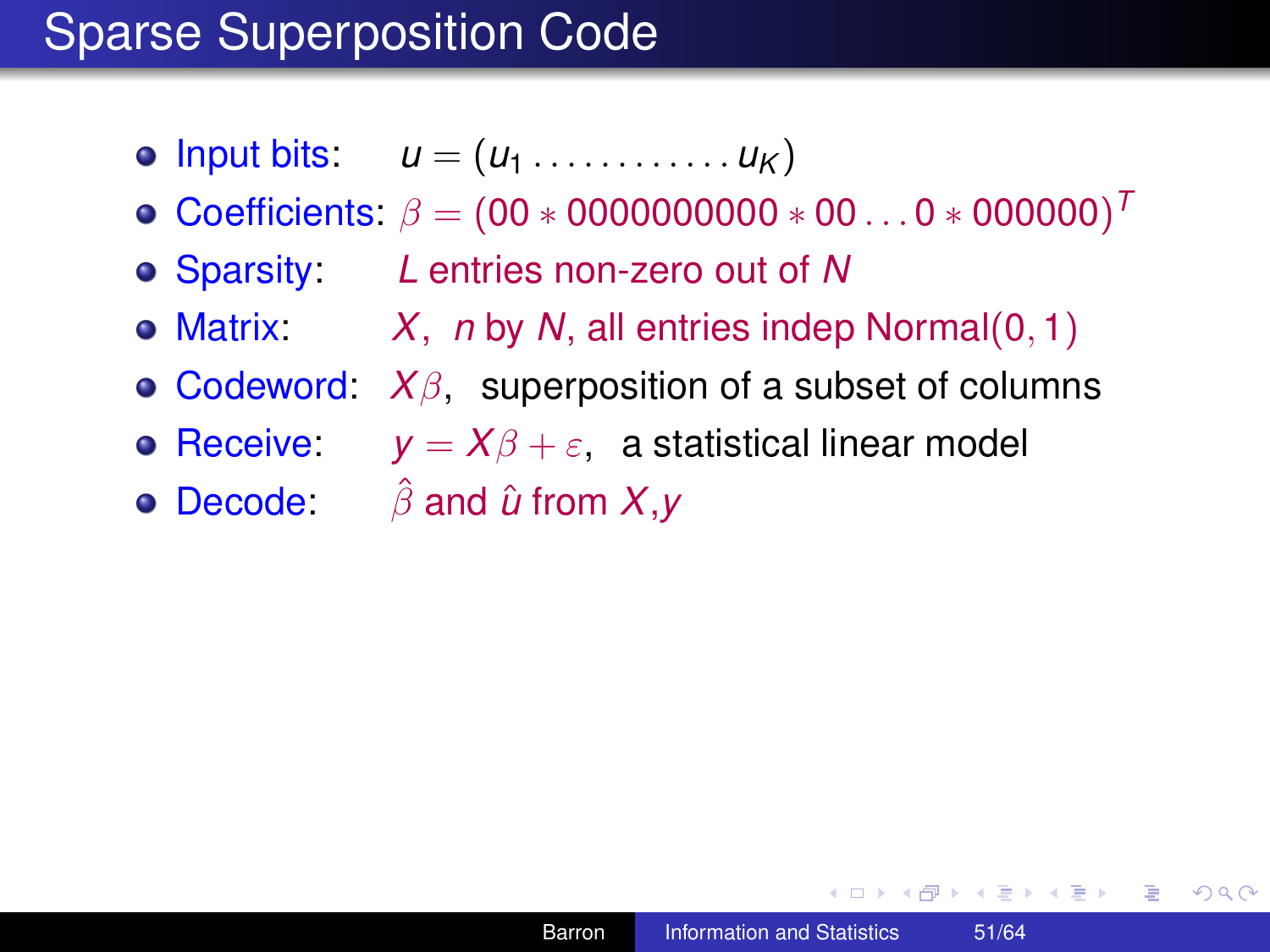- $\bullet$  lnput bits:  $u = (u_1, \ldots, u_K)$
- Coefficients:  $\beta = (00 * 000000000 * 00...0 * 000000)^T$
- Sparsity: *L* entries non-zero out of *N*
- Matrix: *X*, *n* by *N*, all entries indep Normal(0, 1)
- Codeword: *X*β
- **P** Receive:  $v = X\beta + \varepsilon$
- Decode: βˆ and *u*ˆ from *X*,*y*
- Rate:  $R = \frac{K}{n}$  $\frac{K}{n}$  from  $K = \log {N \choose L}$ , near *L* log  $({N \over L})$ *L e*

K 何 ▶ K ヨ ▶ K ヨ ▶

÷.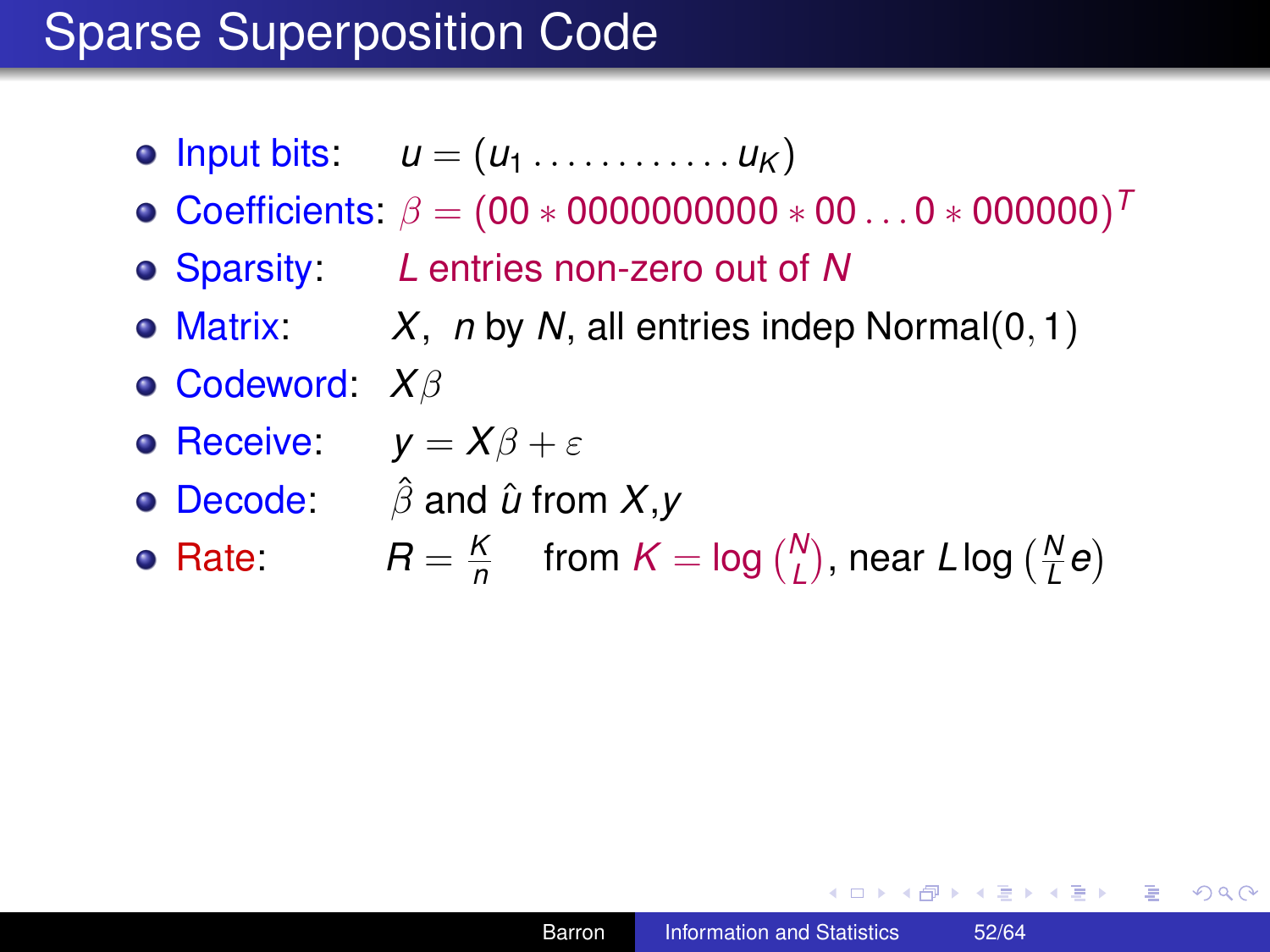- $\bullet$  lnput bits:  $u = (u_1, \ldots, u_K)$
- $\textsf{Coefficients: } \beta = (00*000000000*00...0*000000)^T$
- Sparsity: *L* entries non-zero out of *N*
- Matrix: *X*, *n* by *N*, all entries indep Normal(0, 1)
- Codeword: *X*β
- **e** Receive:  $v = X\beta + \varepsilon$
- Decode: βˆ and *u*ˆ from *X*,*y*
- Rate:  $R = \frac{R}{n}$  $\frac{K}{n}$  from  $K = \log {N \choose L}$
- **•** Reliability: small Prob{*Fraction*  $\hat{\beta}$  *mistakes*  $\geq \alpha$ }, small  $\alpha$

**K ロ ▶ K 何 ▶ K ヨ ▶ K ヨ ▶** 

÷.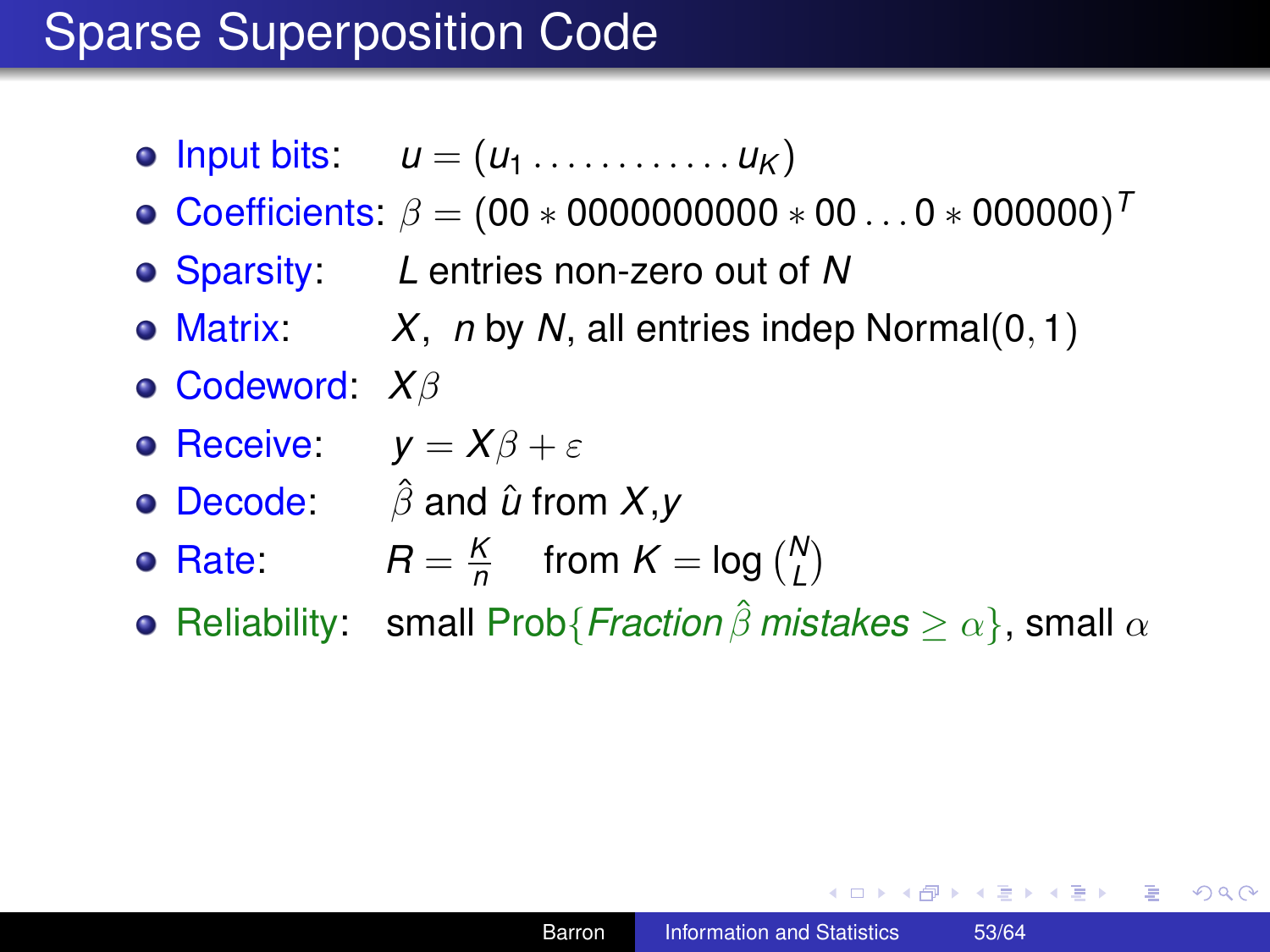- $\bullet$  lnput bits:  $u = (u_1, \ldots, u_K)$
- $\textsf{Coefficients: } \beta = (00*000000000*00...0*000000)^T$
- Sparsity: *L* entries non-zero out of *N*
- Matrix: *X*, *n* by *N*, all entries indep Normal(0, 1)
- Codeword: *X*β
- **Receive:**  $v = X\beta + \varepsilon$
- Decode: βˆ and *u*ˆ from *X*,*y*
- Rate:  $R = \frac{R}{n}$  $\frac{K}{n}$  from  $K = \log {N \choose L}$
- **Reliability:** small Prob{*Fraction*  $\hat{\beta}$  *mistakes*  $\geq \alpha$ }, small  $\alpha$
- Outer RS code: rate  $1-2\alpha$ , corrects remaining mistakes
- $\bullet$  Overall rate:  $R_{tot} = (1-2\alpha)R$

イロト イ押 トイヨ トイヨ トーヨー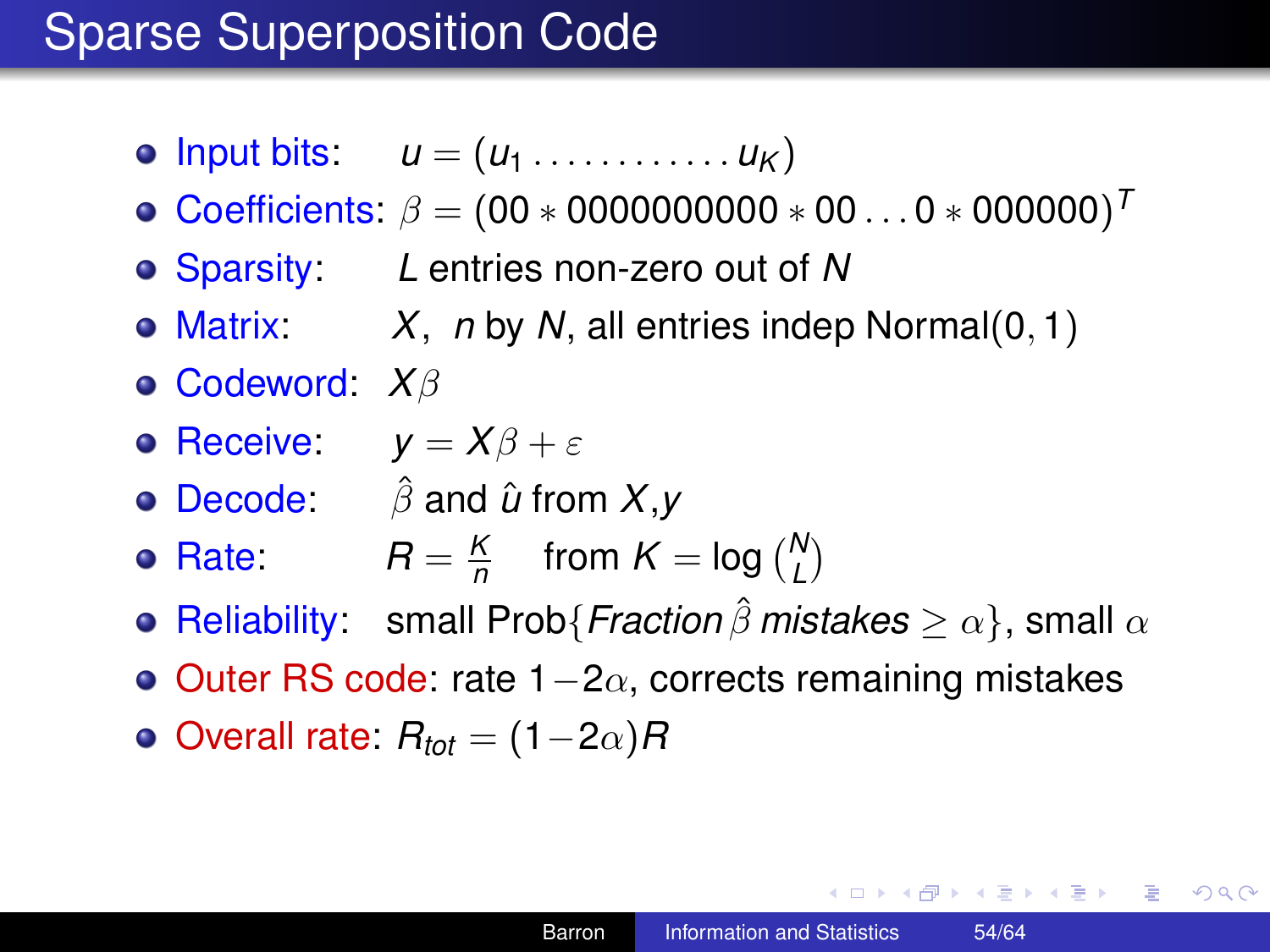- $\bullet$  lnput bits:  $u = (u_1, \ldots, u_K)$
- $\textsf{Coefficients: } \beta = (00*000000000*00...0*000000)^T$
- Sparsity: *L* entries non-zero out of *N*
- Matrix: *X*, *n* by *N*, all entries indep Normal(0, 1)
- Codeword: *X*β
- **Receive:**  $v = X\beta + \varepsilon$
- Decode: βˆ and *u*ˆ from *X*,*y*
- Rate:  $R = \frac{K}{n}$  $\frac{K}{n}$  from  $K = \log {N \choose L}$
- **o** Reliability: small Prob{*Fraction*  $\hat{\beta}$  *mistakes*  $\geq \alpha$ }, small  $\alpha$
- $\bullet$  Outer RS code: rate 1–2α, corrects remaining mistakes
- $\bullet$  Overall rate:  $R_{tot} = (1-2\alpha)R$ . Is it reliable with rate up to capacity?

イロト イ押 トイヨ トイヨ トーヨー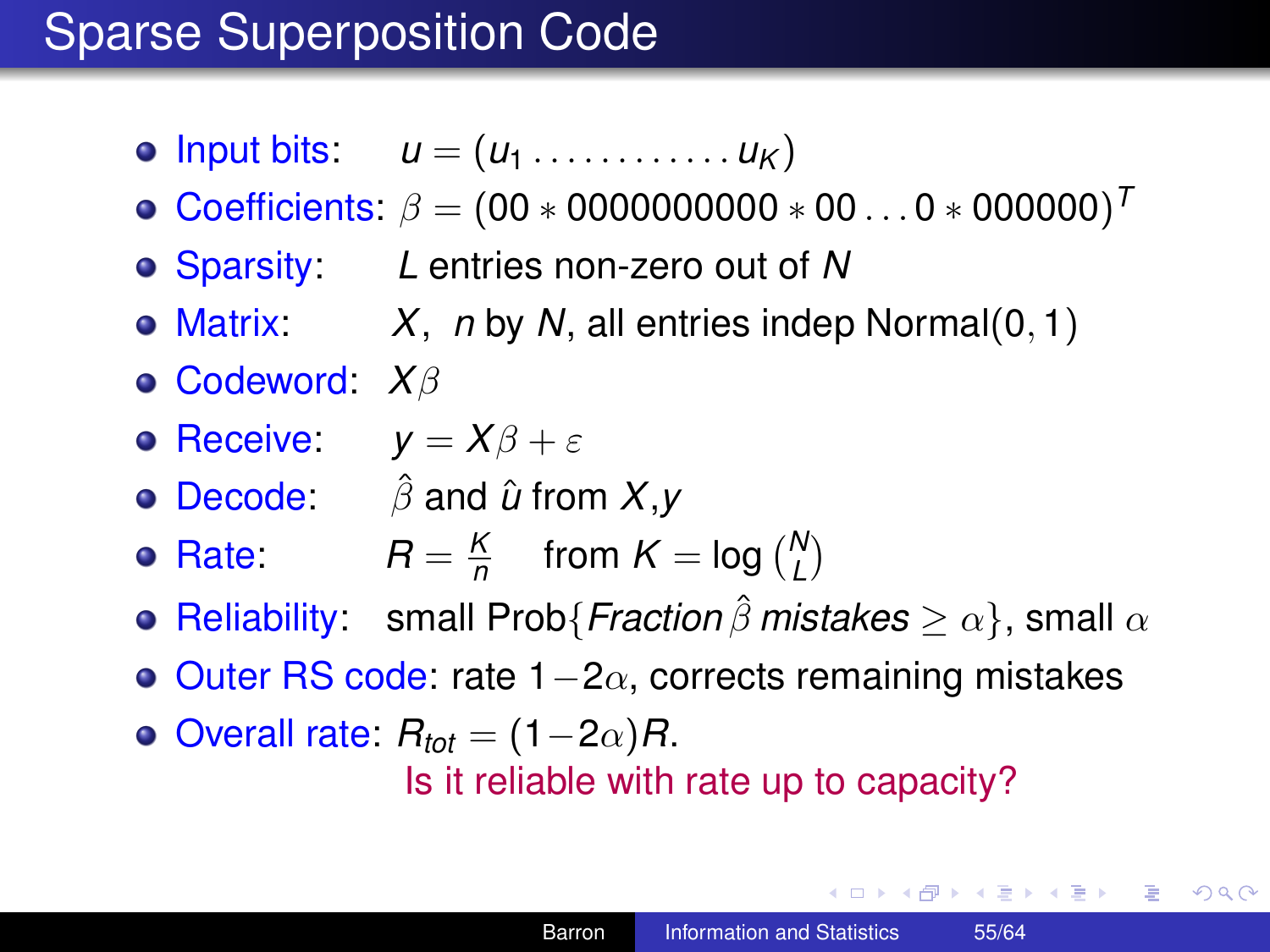# Partitioned Superposition Code

- Input bits:  $u = (u_1, \ldots, \ldots, \ldots, \ldots, u_K)$
- Coefficients:  $\beta = (00 * 00000, 00000 * 00, \ldots, 0 * 000000)$
- Sparsity: *L* sections, each of size  $B = N/L$ , a power of 2. 1 non-zero entry in each section
- $\bullet$  Indices of nonzeros:  $(i_1, i_2, \ldots, i_l)$  directly specified by *u*
- Matrix: *X*, *n* by *N*, splits into *L* sections
- Codeword: *X*β
- **o** Receive:  $y = X\beta + \varepsilon$
- **Decode:**  $\hat{\beta}$  and  $\hat{\mu}$
- **•** Rate: *K*  $\frac{K}{n}$  from  $K = L \log \frac{N}{L} = L \log B$ may set  $B = n$  and  $L = nR/\log n$
- Reliability: small Prob{*Fraction* βˆ *mistakes* ≥ α}
- **o** Outer RS code: Corrects remaining mistakes
- Overall rate: up to capacity?

イロト イ押 トイヨ トイヨ トーヨー

 $2990$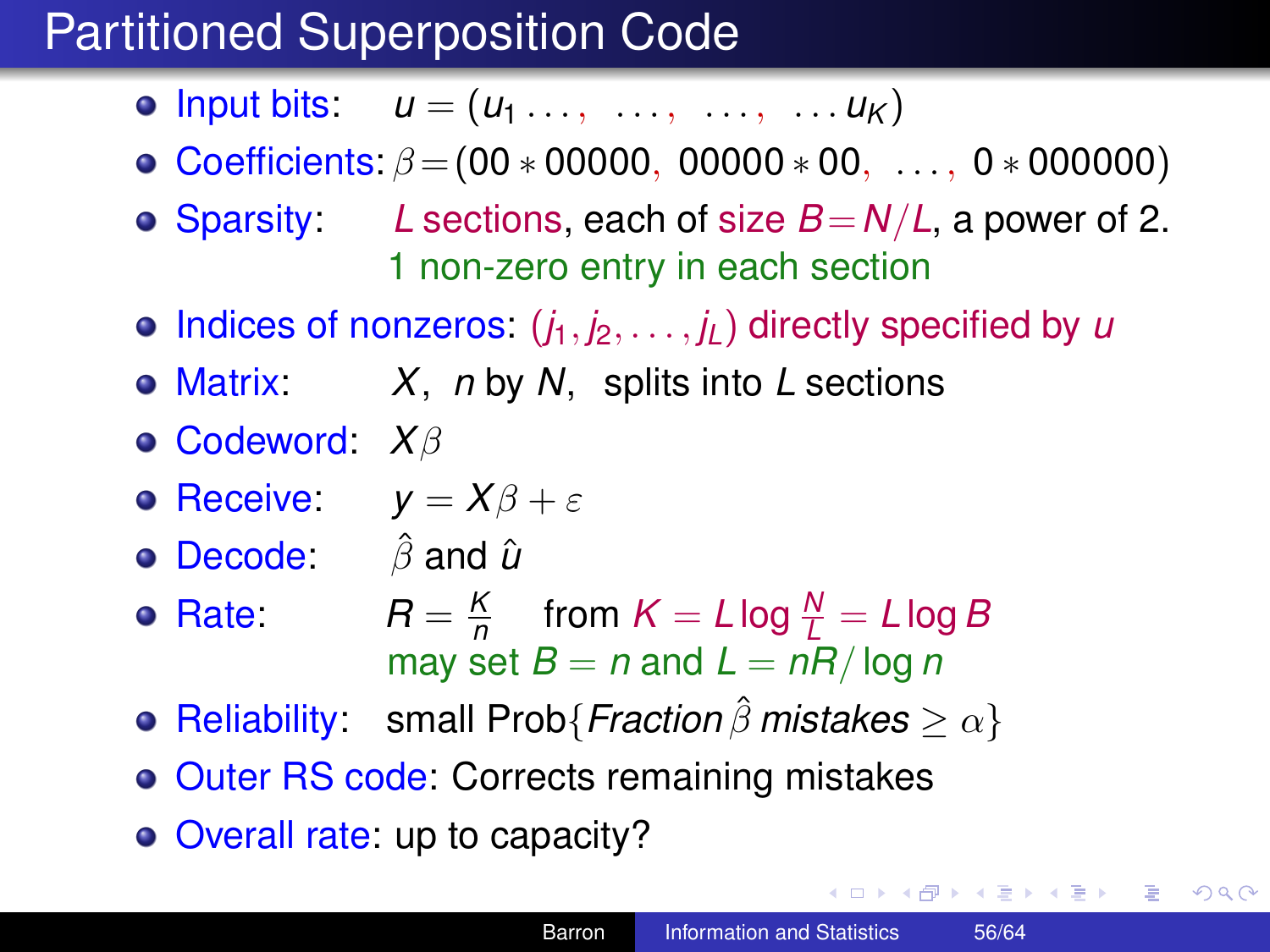### Power Allocation

- $\bullet$  Coefficients:  $\beta = (00*00000, 00000*00, \ldots, 0*000000)$
- $\bullet$  Indices of nonzeros: *sent* =  $(i_1, i_2, \ldots, i_L)$
- Coeff. values:  $\beta_{j_\ell} =$ √  $P_\ell$  for  $\ell = 1, 2, \ldots, L$
- Power control:  $\sum_{\ell=1}^{L} P_{\ell} = P$
- Codewords: *X*β, have average power *P*
- **e** Power Allocations
	- Constant power:  $P_\ell = P/L$
	- Variable power:  $P_\ell$  proportional to  $u_\ell = e^{-2C\ell/L}$
	- Variable with leveling:  $P_\ell$  proportional to max $\{u_\ell, cut\}$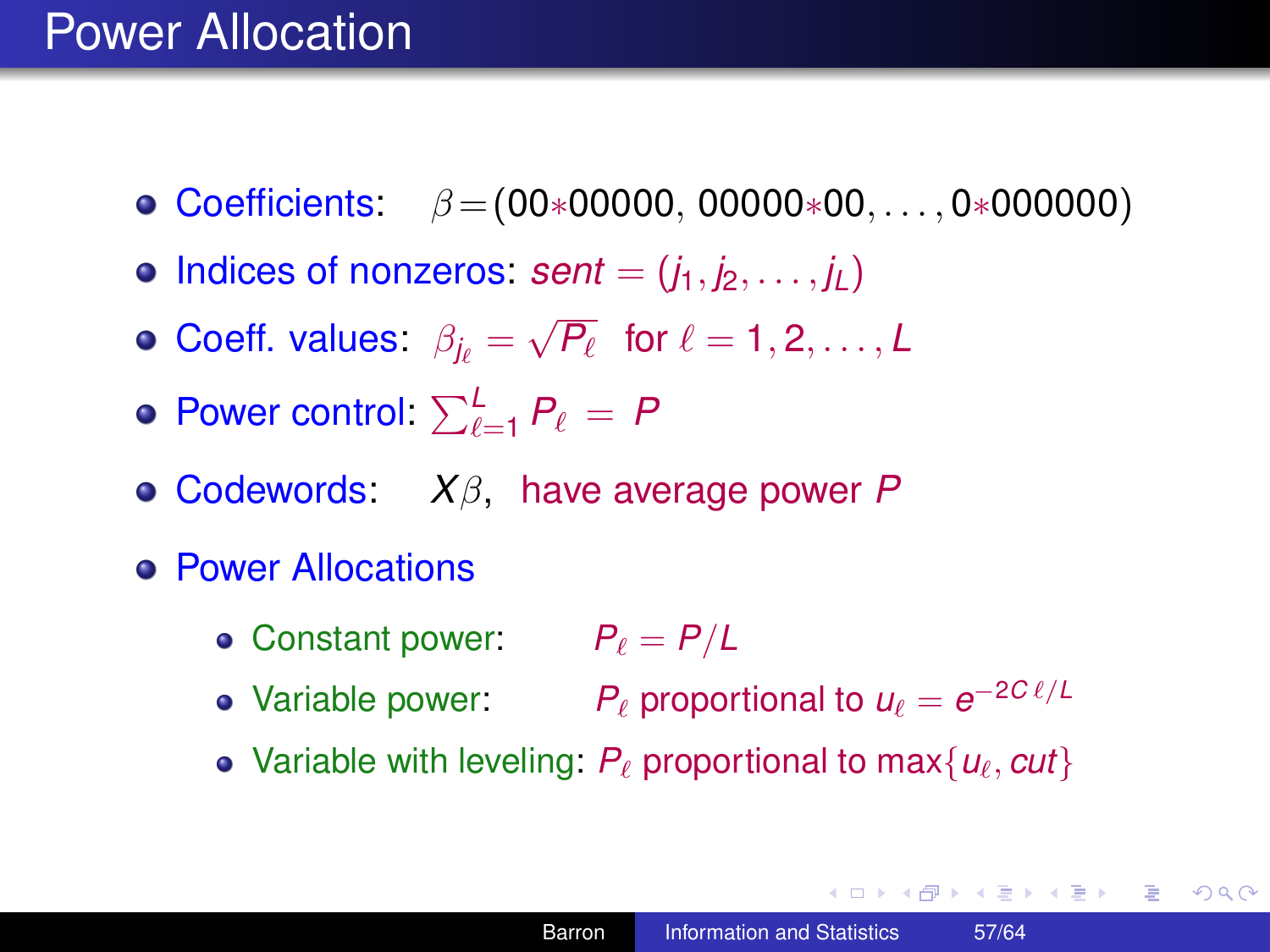### Power Allocation



section index

 $\leftarrow$   $\Box$ 包

ä,  $\,$ × 4 重→

Ė  $\bar{\rm p}$  重

 $299$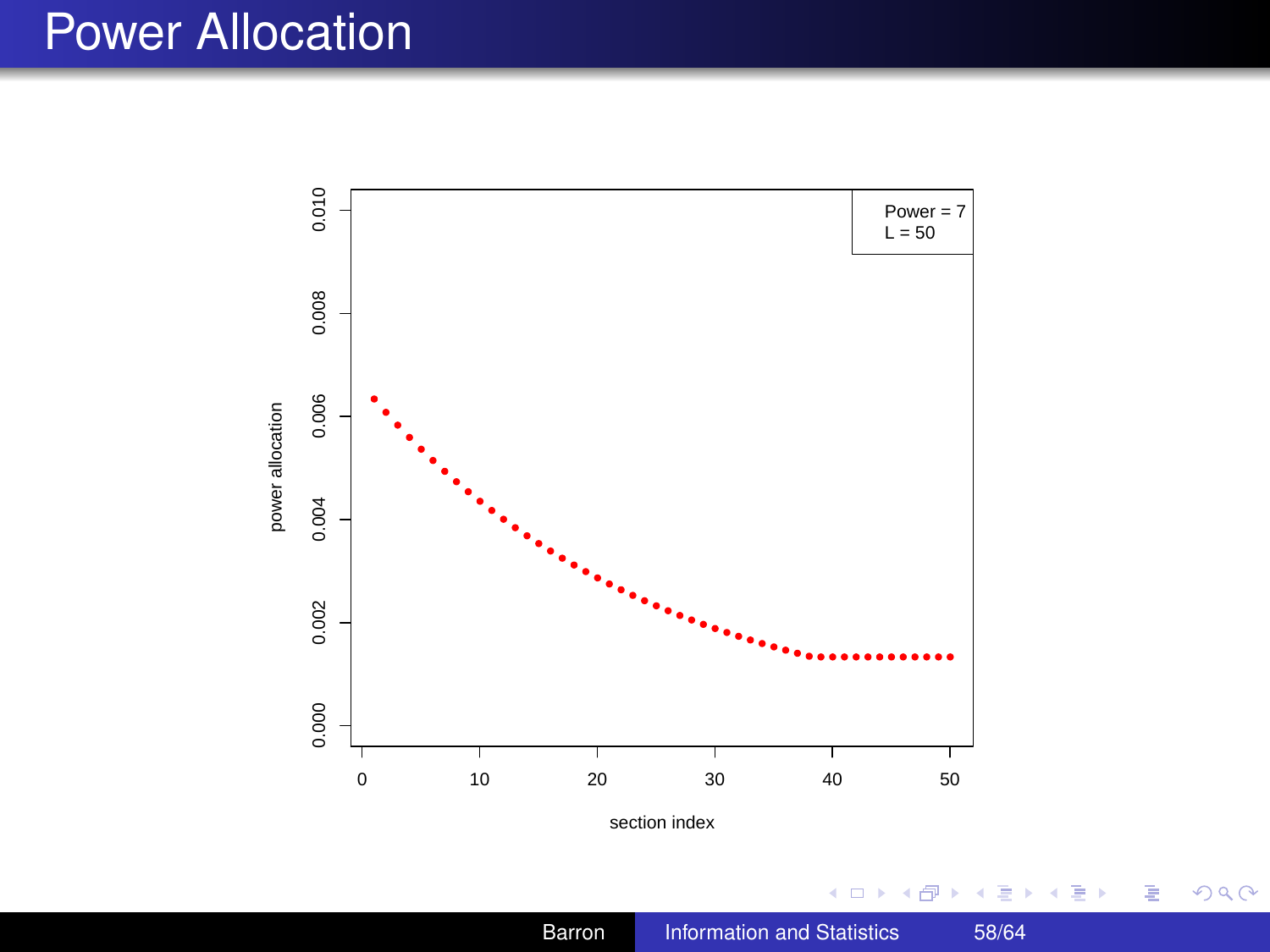Decoders using received  $y = X\beta + \varepsilon$ 

Optimal: Least Squares Decoder

 $\hat{\beta} = \text{argmin} \|Y - X\beta\|^2$ 

minimizes probability of error with uniform input distribution • reliable for all  $R < C$ , with best form of error exponent

Practical: Adaptive Successive Decoder

- **o** fast decoder
- reliable using variable power allocation for all *R* < *C*

K 何 ▶ K ヨ ▶ K ヨ ▶

 $2990$ ÷.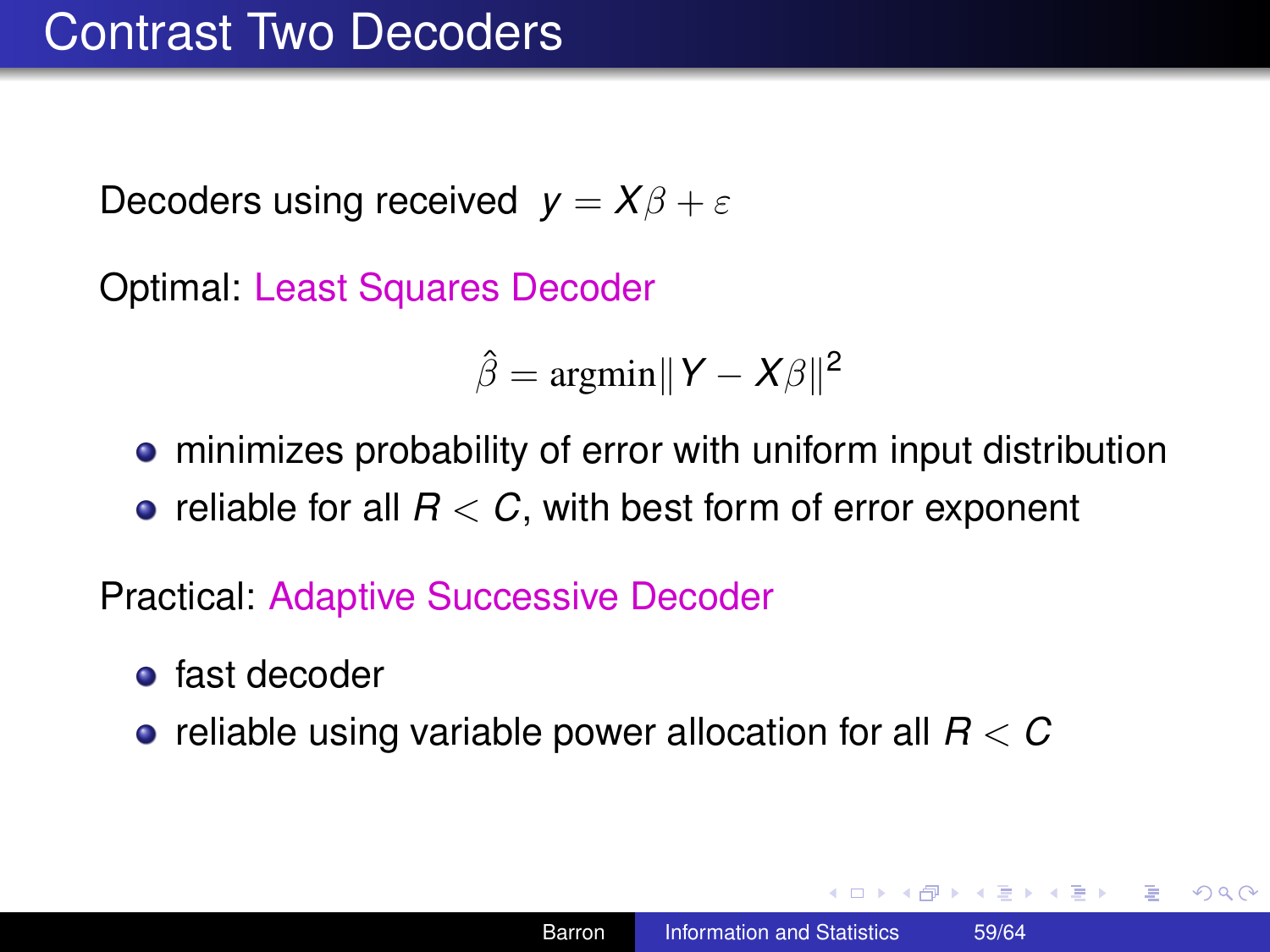Decoding Steps

- Start: [Step 1]
	- Compute the inner product of *Y* with each column of *X*
	- See which are above a threshold
	- Form initial fit as weighted sum of columns above threshold
- $\bullet$  lterate: [Step  $k > 2$ ]
	- Compute the inner product of residuals *Y* − *Fitk*−<sup>1</sup> with each remaining column of *X*
	- See which are above threshold
	- Add these columns to the fit
- Stop:
	- At Step  $k = \log B$ , or
	- if there are no inner products above threshold

イロト イ押 トイヨ トイヨ トー

B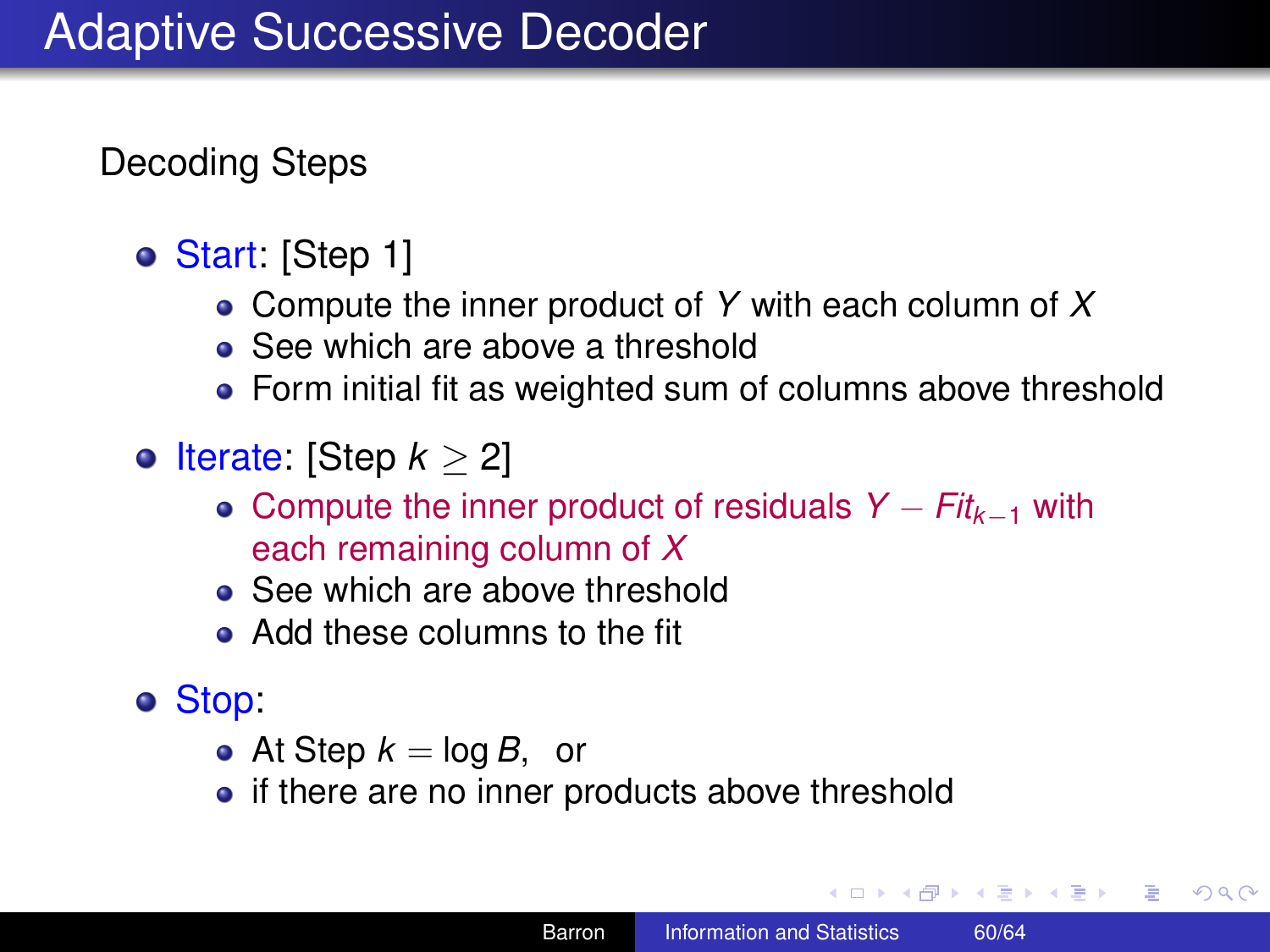### Decoding Progression



Figure : Plot of likely progression of weighted fraction of correct detections  $\hat{q}_{1,k}$ , for  $snr = 15$ .

 $290$ 

ă

B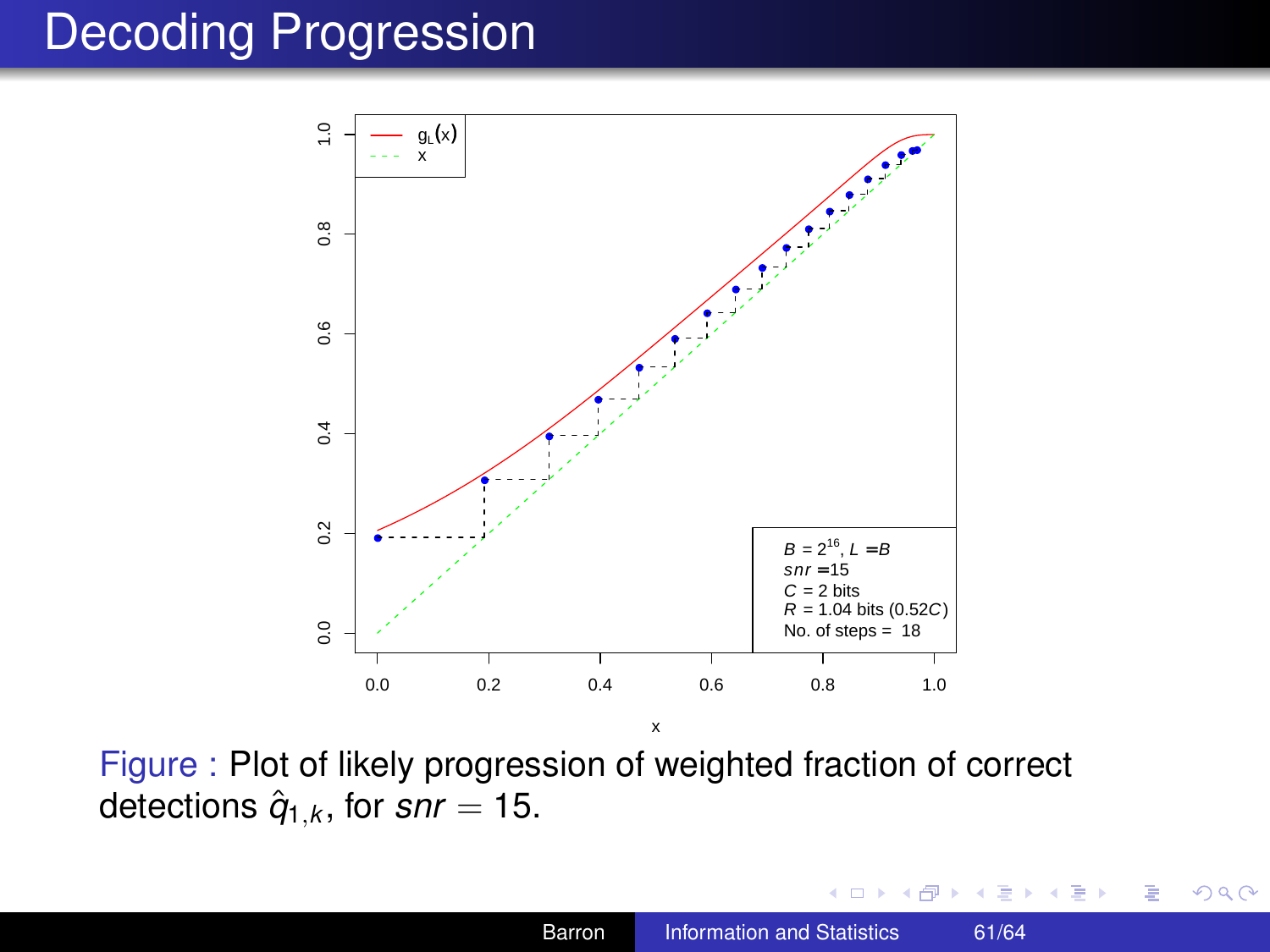### Decoding Progression



Figure : Plot of of likely progression of weighted fraction of correct detections  $\hat{q}_{1,k}$ , for  $snr = 1$ .

4日)

一句 × E  $\mathbf{p}$ B  $290$ 

<span id="page-61-0"></span>ă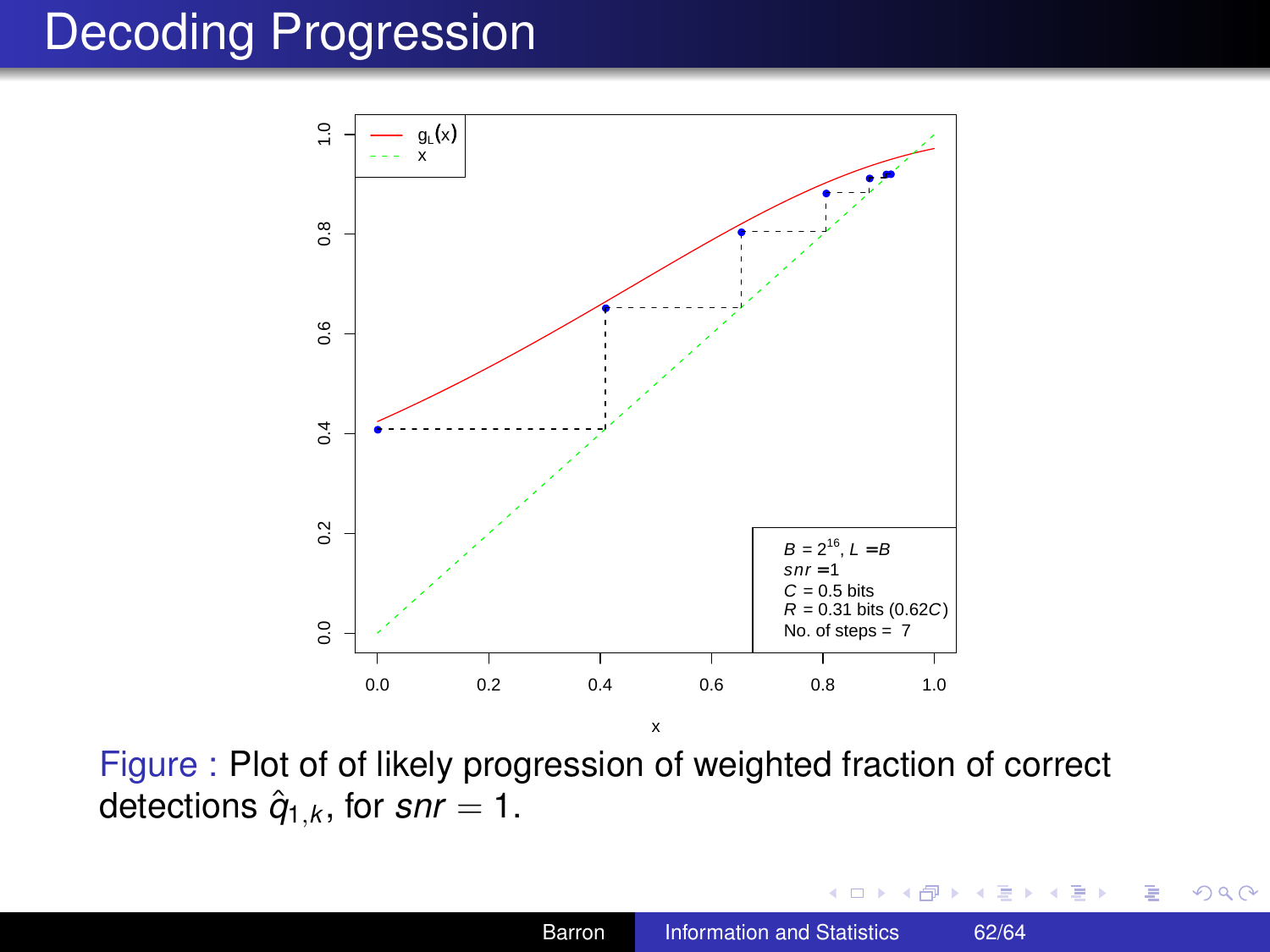# Rate and Reliability

Optimal: Least squares decoder of sparse superposition code

Prob error exponentially small in *n* for small ∆=*C*−*R* >0

 $\mathsf{Prob}\{\mathsf{Error}\} \leq e^{-n(C-R)^2/2V}$ 

• In agreement with the Shannon-Gallager optimal exponent, though with possibly suboptimal *V* depending on the *snr*

Practical: Adaptive Successive Decoder, with outer RS code.

 $\bullet$  achieves rates up to  $C_B$  approaching capacity

$$
C_B = \frac{C}{1 + c_1/\log B}
$$

• Probability exponentially small in *L* for  $R \leq C_B$ 

 $\mathsf{Prob}\{\mathsf{Error}\}\leq e^{-L(C_B-R)^2c_2}$ 

- Improves to  $e^{-c_3L(C_B-R)^2(\log B)^{0.5}}$  using a Bernstein bound.
- Nearly optimal when *CB*−*R* is of the same order as *C*−*CB*.
- $\bullet$  Our  $c_1$  is near  $(2.5 + 1/snr)$  $(2.5 + 1/snr)$  $(2.5 + 1/snr)$  log log  $B + 4C$  $B + 4C$

 $290$